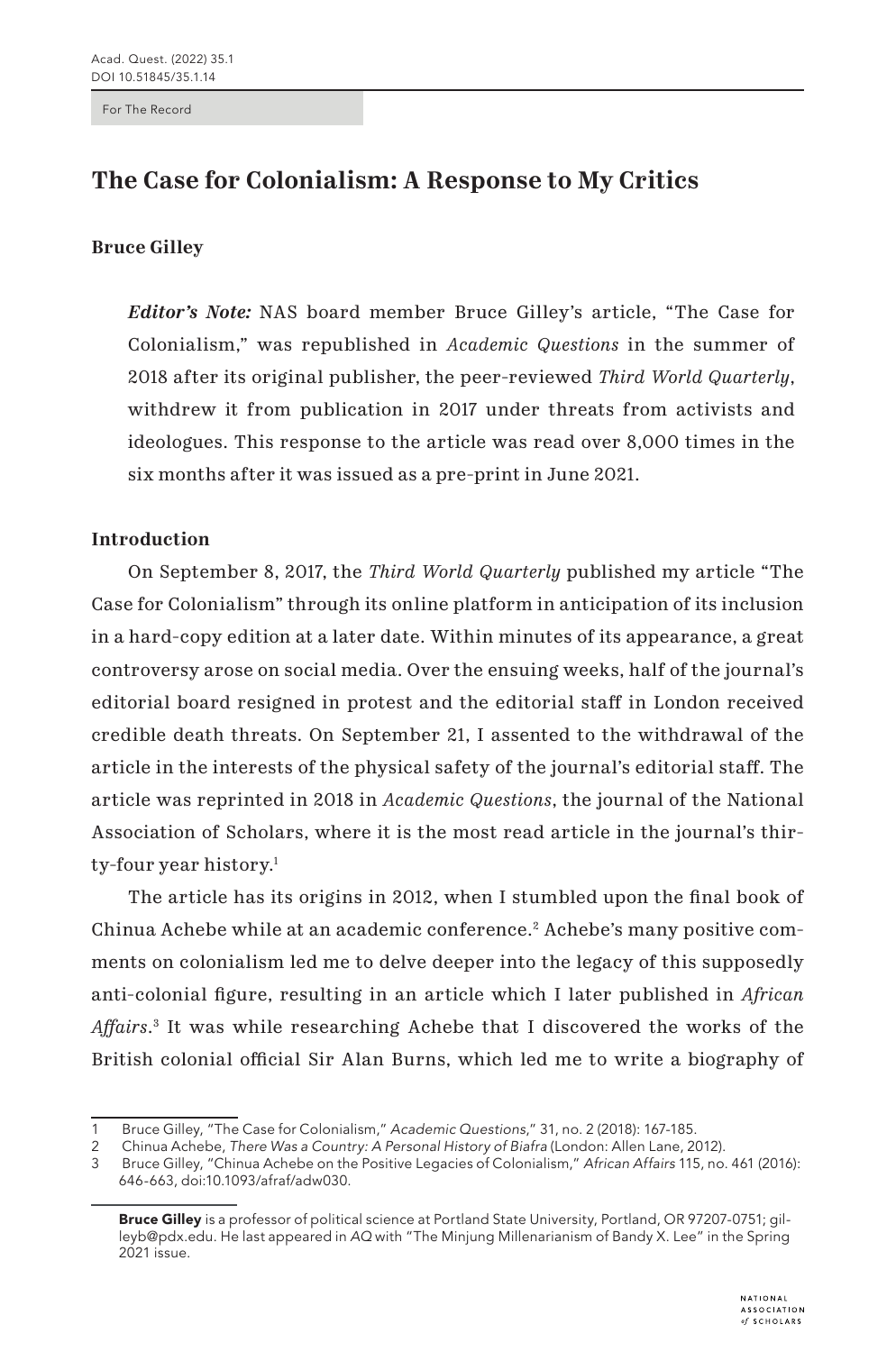him which was published in 2021.4 I wrote "The Case for Colonialism" in order to frame the positive case that Burns made within a more general theory and body of evidence.

I submitted the article first to the *Journal of Intervention and Statebuilding*. The editor there, Nicolas Lemay-Hébert, gave it a desk approval and asked me to strengthen the policy-relevant aspects of the paper prior to sending it for peer review. The paper then received one positive and one negative review. Lemay-Hébert then asked his editorial board whether he should publish the paper and was told that it was too politically controversial to publish. The "fear of political backlash" determined the decision not to accept it, he wrote to me by email. I next turned to the *Third World Quarterly* in which I had previously published two peer-reviewed articles, one of which took a clearly pro-colonial standpoint.5 I first submitted it to a planned special issue on "the new imperialism." The special issue editors immediately rejected it because it took a positive, rather than negative, view of their chosen topic, even though their call for papers had not indicated that a particular normative perspective was required of submissions. The "range of theoretical and empirical viewpoints" that they had in mind, as they later explained, was limited to Marxism, post-colonialism, black Marxism, pan-Africanism, and "the revolutionary theory of Frantz Fanon and Che Guevara."6

After I failed to win consideration for inclusion in the special issue, the *Third World Quarterly* editor Shahid Qadir sent my article for normal peer review. It received one positive and one negative review. Qadir, as was his prerogative, decided to run it but as a "viewpoint" rather than "research" article, with my consent.<sup>7</sup>

In the subsequent years, the article has been the subject of countless essays, conference panels, seminar discussions, and journal articles. It has over 130 citations in Google Scholar at this writing. It is the ninth "most read" article in the *Third World Quarterly*'s forty-two-year history, even though readers can "read" only the withdrawal notice. Oddly, the *Third World Quarterly* has begun to allow authors to cite the original withdrawn article, albeit only critically and in

<sup>4</sup> Bruce Gilley, *The Last Imperialist: Sir Alan Burns' Epic Defense of the British Empire* (Washington, DC: Regnery Gateway, 2021).

<sup>5</sup> Bruce Gilley, "The Challenge of the Creative Third World," *Third World Quarterly* 36, no. 8 (2015): 1405- 1420, doi:10.1080/01436597.2015.1044962.

<sup>6</sup> John Narayan and Leon Sealey-Huggins, "Whatever Happened to the Idea of Imperialism?" *Third World Quarterly* 38, no. 11 (2017): 2387-2395, doi:10.1080/01436597.2017.1374172.

<sup>7</sup> Bruce Gilley, "How the Hate Mob Tried to Silence Me," *Standpoint*, November 27, 2017.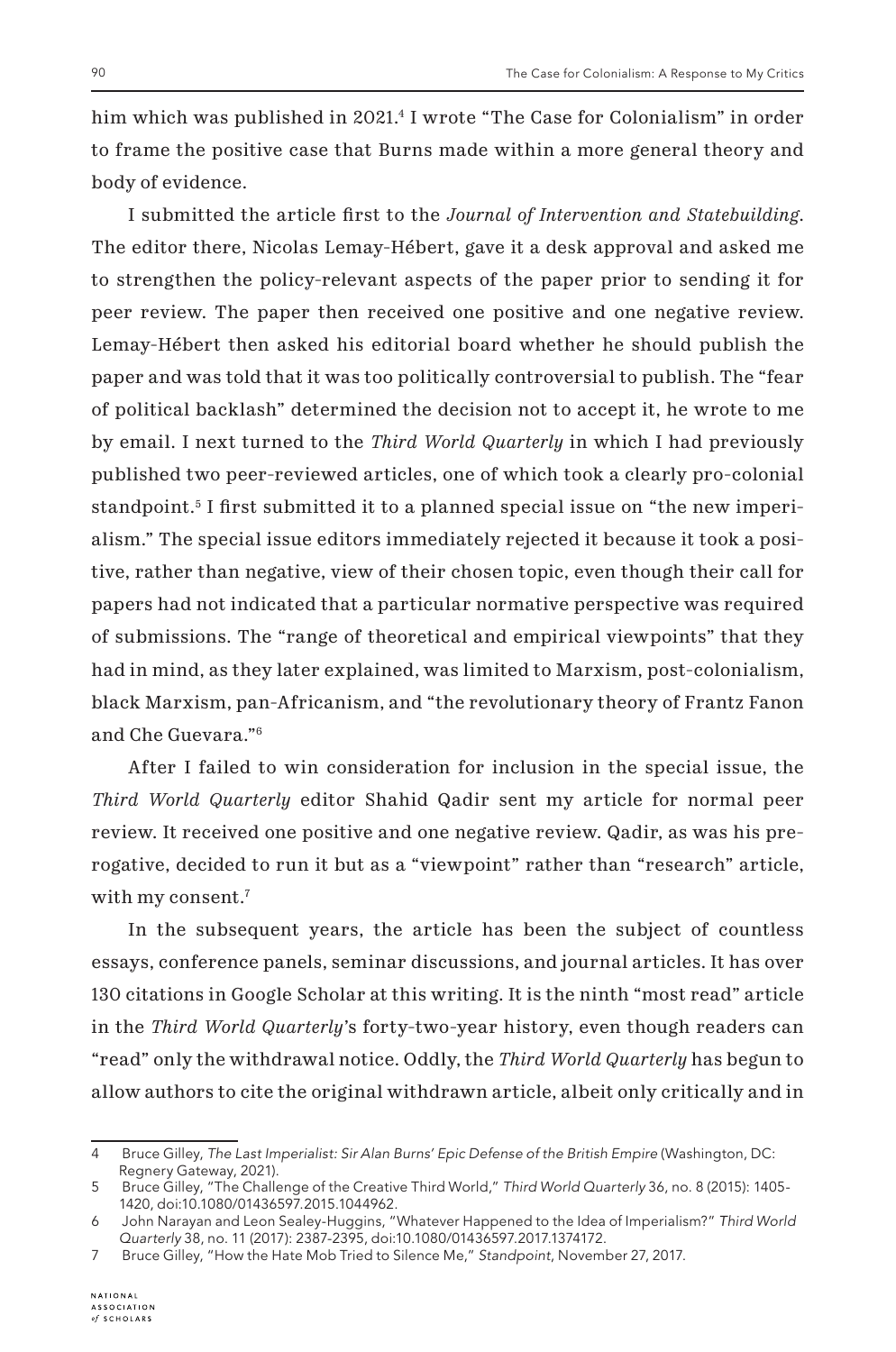a way that directs readers to the withdrawal notice rather than to the published version in *Academic Questions*, as, for example, in Fasakin's recent article continuing a long tradition of blaming colonialism for Africa's contemporary woes.<sup>8</sup> After a lifetime of writing as a journalist and academic, those eight-thousand words have come to identify me and to dominate my time in a way that I could never have imagined.

I have waited several years to respond to critics of the article, mainly in order to allow the dust to settle and for the best critiques to be lodged. Here I will address only what I consider to be serious scholarly responses. This means I am not responding to the outpouring of emotionally-charged attacks on the article by reputable scholars, of which there are dozens. But they are a reminder of what I believe is the fundamentally ideological rather than scientific basis of my critics.

I find that my critics mostly misread my article, used citations they had not read or understood, failed to adhere to basic social scientific principles, and imposed their own interpretations on data without noting the possibility of alternatives. I note that a failure to adhere to academic standards, the main charge levelled against my paper, is rife among those who have levelled such charges. The use of their critiques to impose professional penalties and punishments on me as a scholar bespeaks the fundamental problems of ideological monoculture and illiberal censorship in academia today. I conclude that the problems of most research on the colonial past since roughly 1960 are so deeprooted that nothing short of a complete rewriting of colonial history under appropriate scientific conditions will suffice in most cases.

### **Definitions**

I make clear in the article that I define "colonialism" as referring to "British, French, German, Belgian, Dutch, and Portuguese colonies from the early 19th to mid-20th centuries." This temporal separation of European expansion from the earlier fifteenth to early nineteenth century phase follows Abernethy who, along with others, argued that only in this second phase—which he dates to the 1824 Anglo-Burmese war—was formal "political control" the dominant mode of European empire while the industrial revolution made the modes and scope of

<sup>8</sup> Akinbode Fasakin, "The Coloniality of Power in Postcolonial Africa: Experiences from Nigeria," *Third World Quarterly* (2021): 1-20, doi:10.1080/01436597.2021.1880318.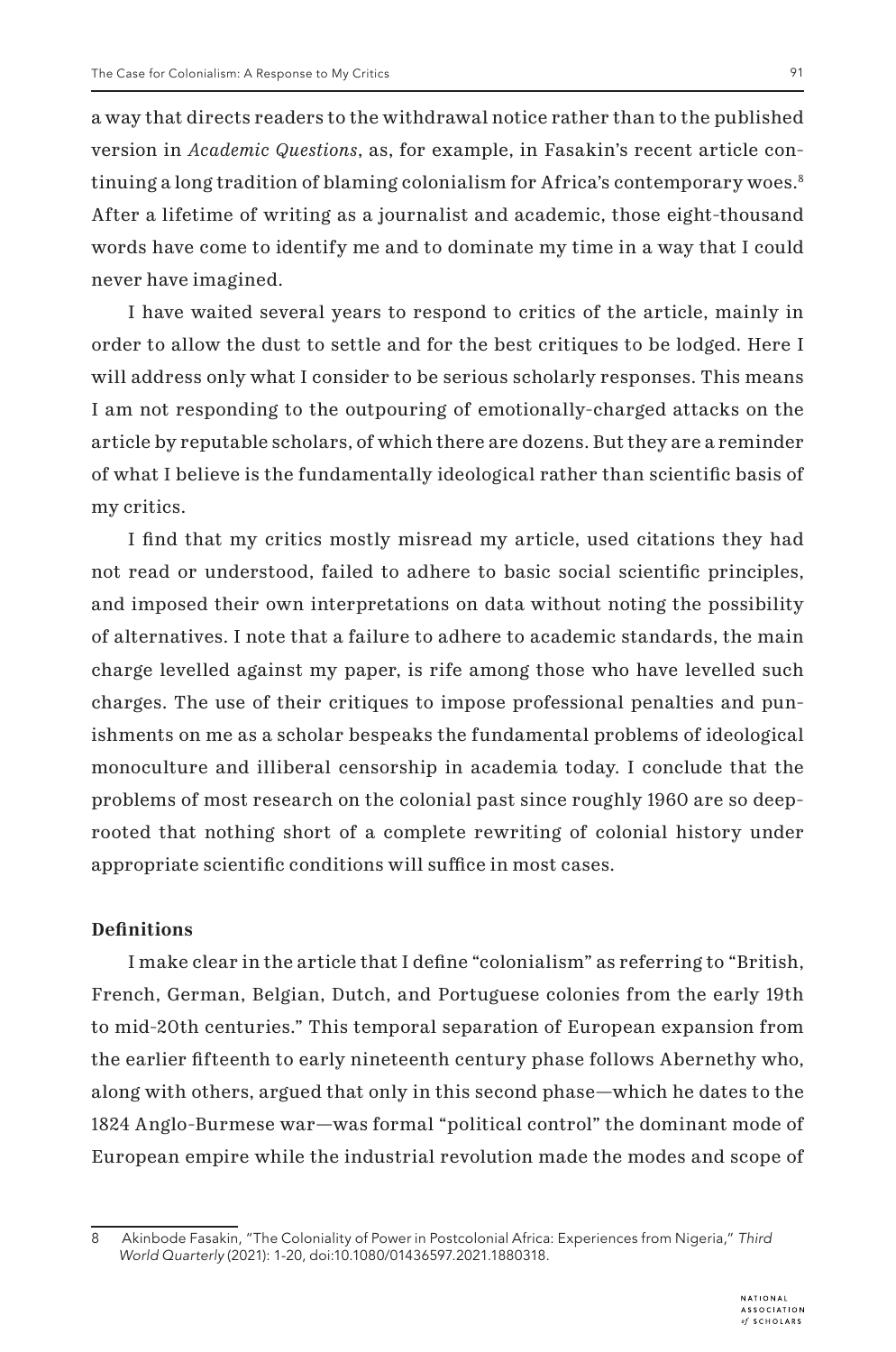empire qualitatively different from those in the first phase.<sup>9</sup> Klein is thus careless in claiming that my naming of Libya, Haiti, and Guatemala as countries that can be used as counterfactual examples to places that experienced modern colonialism was among my "errors."10 Guatemala became independent in 1821 while Haiti revolted against French rule and was granted independence in 1825. Libya remained independent throughout the second phase of European colonialism until 1912, when Italy briefly laid claim to this fragment of the Ottoman Empire. I am therefore justified in citing these three, along with China, Ethiopia, Liberia, Saudi Arabia, and Thailand as countries that "did not have a significant colonial history," as I defined it.

Thus, while I believe that there is an equally compelling case for Anglosettlement colonies in North America and the Antipodes, and for Spanish and Portuguese colonialism in the New World, those are separate historical issues and not my concern in this paper. I am also justified in excluding from my analysis the private estates in the Congo of the Belgian king Leopold II which he held from 1885 to 1908, until the area became a colony of Belgium. While general readers of my article, and undergraduate students, can be excused for this criticism, it is a puzzling mistake for credentialled scholars. Klein, for instance, in arguing against the use of corvée labor under colonialism writes of "Leopold's minions" as an example of such "colonial" practices.11 Likewise, Brandon and Sarkar refer to "Belgian Congo under Leopold's rule" and "the trail of bloodshed that the small European nation left behind in the vast African country."<sup>12</sup> MacWilliam too complains that I make "[n]o mention . . . of imperial Belgium's rule in the Congo Free State," which is true because there was no such thing.<sup>13</sup>

Klein, like others, cites the American journalist Adam Hochschild's 1998 book, *King Leopold's Ghost*. While carrying the subtitle *A Story of Greed, Terror, and Heroism in Colonial Africa*, Hochschild acknowledged that control of the private plantation "was shared in no way with the Belgian government."14 This was the same conclusion reached by an investigating magistrate at the time

<sup>9</sup> David Abernethy, *The Dynamics of Global Dominance: European Overseas Empires 1415-1980* (New Haven: Yale University Press, 2000), 81.

<sup>10</sup> Martin Klein, "A Critique of Colonial Rule: A Response to Bruce Gilley," *Australasian Review of African Studies* 39, no. 1 (2018): 40.

<sup>11</sup> *Ibid.,* 43.

<sup>12</sup> Pepijin Brandon, Aditya Sarkar, "Labour History and the Case against Colonialism," *International Review of Social History* 64, no. 1 (2019): 73-109, doi:10.1017/S0020859019000063.

<sup>13</sup> Scott MacWilliam, "Africa's Past Invented to Serve Development's Uncertain Future," *Australasian Review of African Studies* 39, no. 1 (2018): 15.

<sup>14</sup> Adam Hochschild, *King Leopold's Ghost: A Story of Greed, Terror, and Heroism in Colonial Africa* (Boston: Houghton Mifflin, 1998), 87.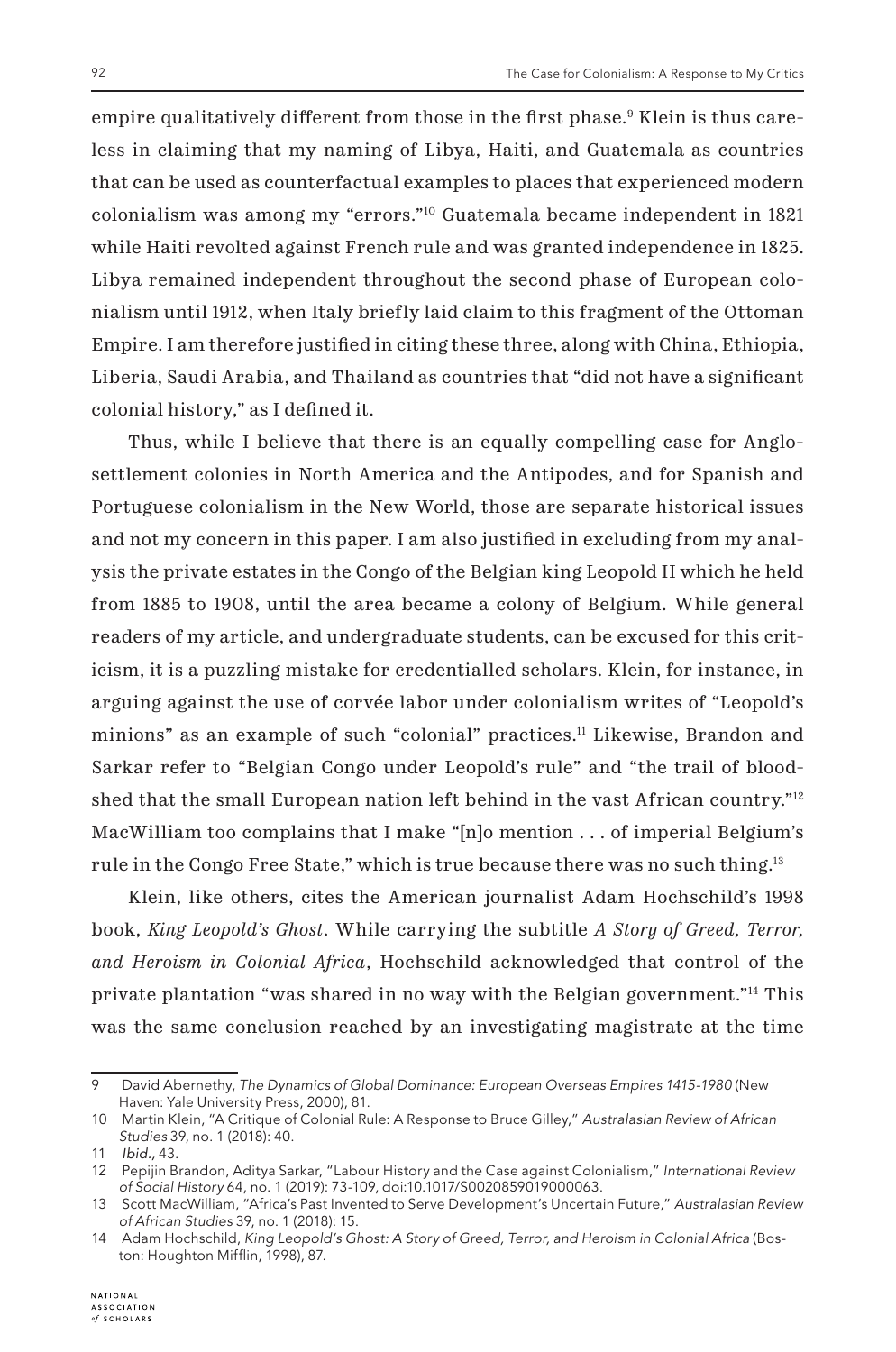who wrote: "The state of Congo is no colonized state, barely a state at all but a financial enterprise."15 The Belgian Congo was *never* under Leopold's rule and the fifty-two years of this colony from 1908 to 1960 were the *only* period of good governance that this benighted region has ever known. This is not a technicality. Quite the opposite. King Leopold's private estates in the Congo were precisely the counterfactual to colonial rule and the best argument *for* colonialism. His inability to control his native rubber agents, who continued their pre-colonial business of slave-trading and coercive rubber harvesting, showed the problems that would arise if European freelancers allied with native warlords and slave-traders and established regimes with no outside scrutiny. The proposition that there was some feasible good governance model available to this region from indigenous sources is unsupported. The Batambatamba Afro-Arab slave traders of the area? The African warlord Msiri whose compound decorated with human remains was the inspiration, along with a similar compound of the king of Benin, for Conrad's *Heart of Darkness* (transposed onto a white trader to elicit the predictable outrage from white readers)? The feared Arab slavers Tippo Tip or al-Zubayr? Belgian colonization of the Congo in 1908 put an end to "independence" for the Congo and thank goodness for that. In making this small mistake, my critics open us to the wider world of their misunderstanding of colonial history.

### **The Unadorned Argument**

I will begin by responding to critics of my core claim that European colonialism was objectively beneficial to colonized peoples. It is important to note that a grand total of 126 words were devoted to this topic since much of the article's prelude is devoted to arguing that most research on colonialism falls afoul of basic principles of scientific research and thus does not "prove" anything about this most central of questions. By contrast, I wrote:

Research that is careful in conceptualizing and measuring controls, that establishes a feasible counterfactual, that includes multiple dimensions of costs and benefits weighted in some justified way, and that adheres to basic epistemic virtues often finds that at least some if not many or most episodes of Western colonialism were a net benefit, as the literature

<sup>15</sup> Félicien Cattier, *Étude sur la situation de l'État indépendant du Congo* (Bruxelles: Vve F. Larcier, 1906), 341.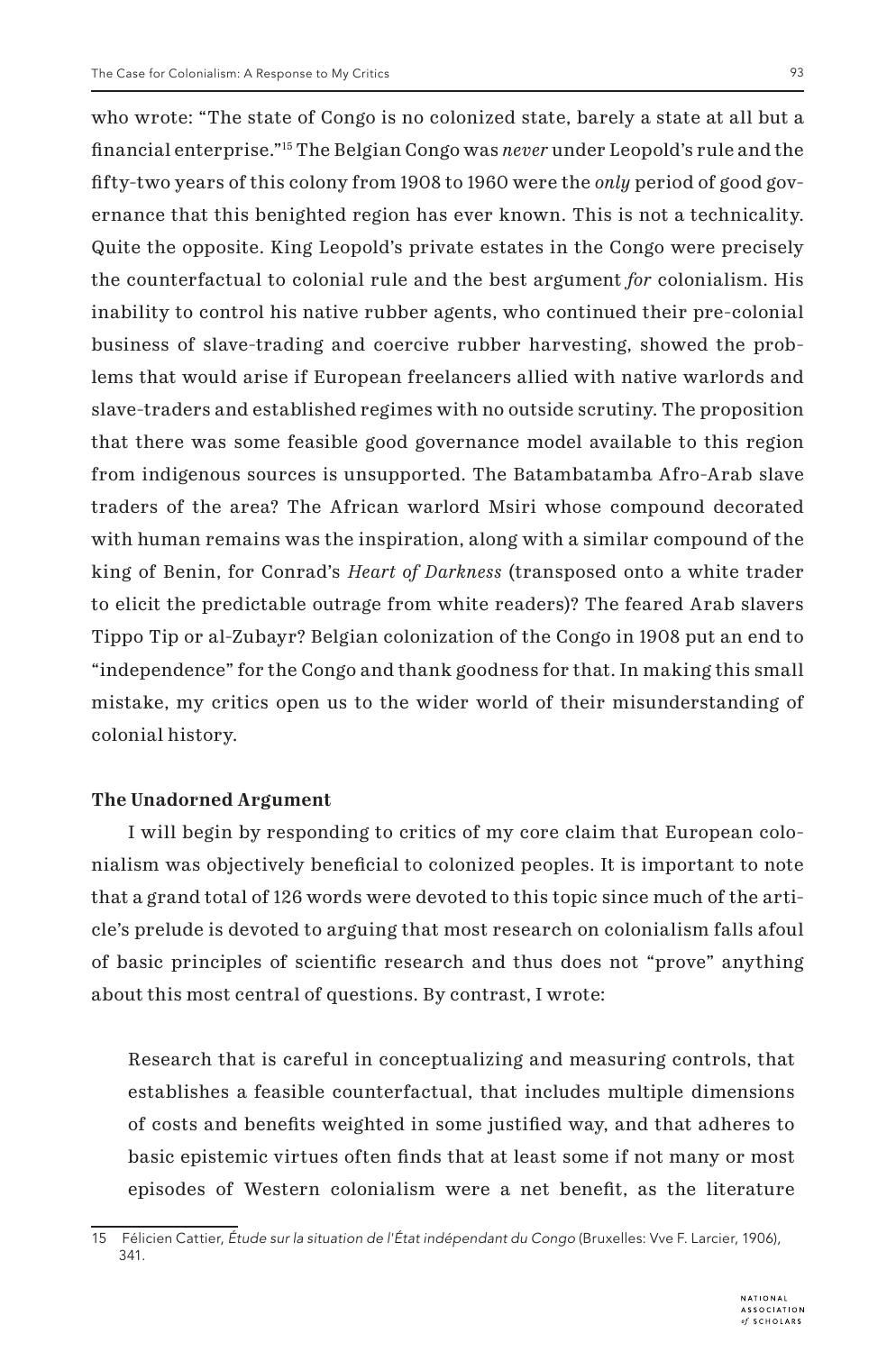review by Juan and Pierskalla shows. Such works have found evidence for significant social, economic, and political gains under colonialism: expanded education, improved public health, the abolition of slavery, widened employment opportunities, improved administration, the creation of basic infrastructure, female rights, enfranchisement of untouchable or historically excluded communities, fair taxation, access to capital, the generation of historical and cultural knowledge, and national identity formation, to mention just a few dimensions.

As I have often stated since then, the reference to just a few research works, including the overview article of Juan and Pierskalla,16 was clearly insufficient to substantiate that claim, even as a review of literature. To that end, I have subsequently generated what is in effect the missing bibliography for that single paragraph.17 It divides the topic into fifty-one subsections and runs to over forty pages, citing over five-hundred research books and articles. At over ten-thousand words, that bibliography could obviously not have been included, except as a separate article. Nonetheless, one response I commonly give to critics who argue that there is "no evidence" for the core claim of my article is: "Look at the bibliography."

To critics like Osterkamp who complain that my article (and presumably, in his view, the bibliography as well) do not provide a thorough and balanced discussion of all research conducted on colonialism, I plead guilty as charged.18 Such an article, in addition to being unfeasible, would have served no purpose other than add to the "it's complicated" intellectual approach that seems to be the only permissible alternative to the "it was evil" orthodoxy in the academy. If, after due consideration of evidence and logic, a scholar believes that colonialism was an unambiguously "good thing" in most times and places, then he needs to begin by making that case itself. My article does this. Indeed, if the main utility of my article has been to provide rhetorical cover for scholars who can thereby claim to be "moderates" on the question, I would consider it a worthy contribution.

<sup>16</sup> Alexander De Juan, Jan Kenryk Pierskalla, "The Comparative Politics of Colonialism and Its Legacies: An Introduction," *Politics & Society* 45, no. 2 (2017): 159-172, doi:10.1177/0032329217704434.

<sup>17</sup> Bruce Gilley, "Contributions of Western Colonialism to Human Flourishing: A Research Bibliography," ResearchGate, Version 3.0 (2020), doi:10.13140/RG.2.2.16960.56328.

<sup>18</sup> Rigmar Osterkamp, "A Sober View of Bruce Gilley's 'The Case for Colonialism,'" *CCR Spectrum*, Band 1, 1, no. 1 (2021): 37-49.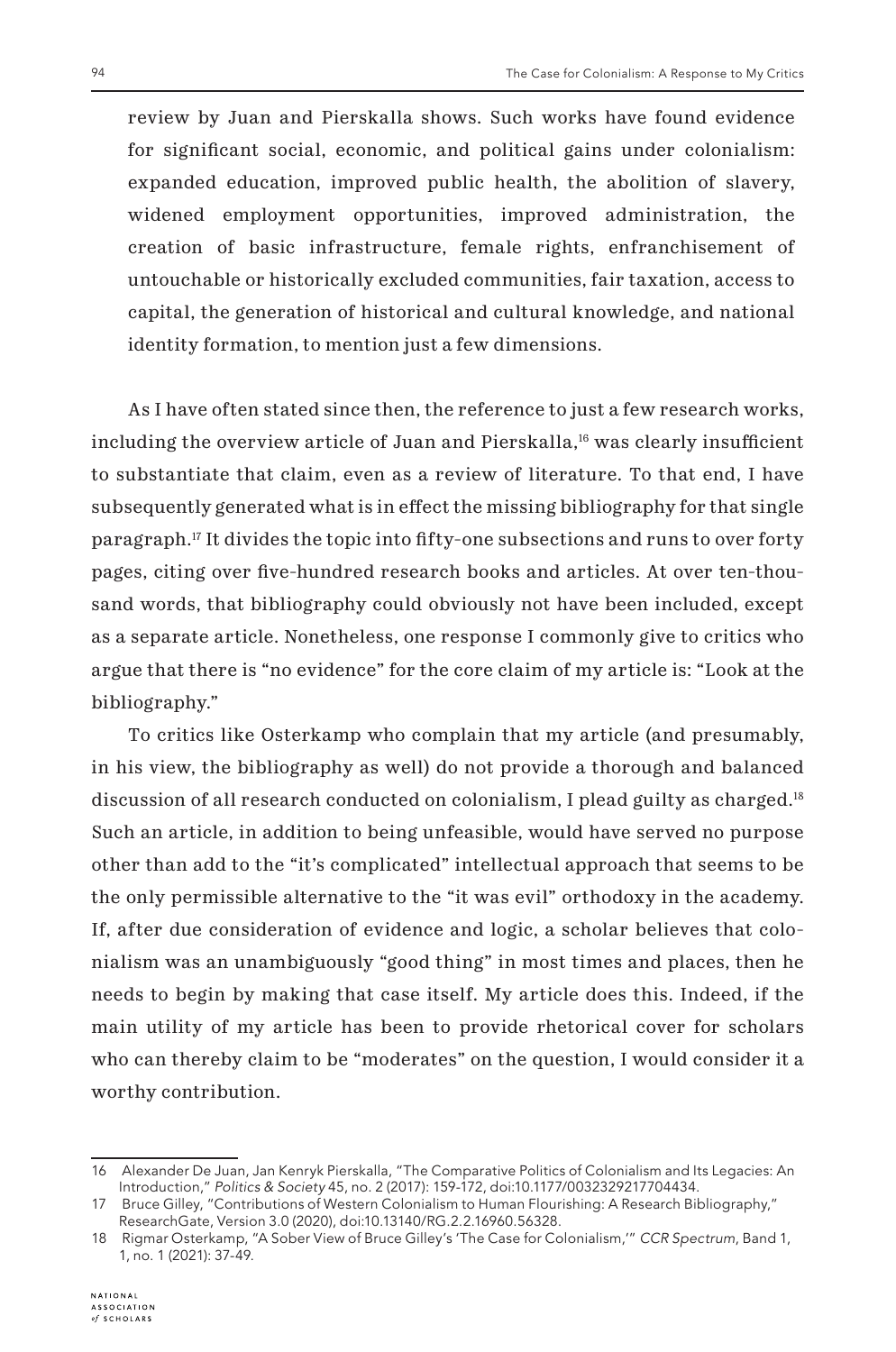#### **Economics**

Debates on the economic effects of colonialism occupy a large part of the criticism of my article. Thus in two separate responses, Khan charges that colonial rule "impoverished" and "exploited" subject communities.19 Others made the same claim, that the economies of colonies were "exploited" and "underdeveloped" under colonial rule, often citing the Guyanese Marxist Walter Rodney,<sup>20</sup> also one of the authorities cited by Sultana in arguing that my article amounted to Holocaust denial.<sup>21</sup>

Part of the perennial debate here is simply the misunderstanding of economic growth by scholars whose worldviews are shaped by zero-sum Marxist approaches. Without "exploitation" and "profits," there can be no employment, wages, markets, and improvements in organization and technology. As the English economist Joan Robinson famously quipped, "the misery of being exploited by capitalists is nothing compared to the misery of not being exploited all."22 That the re-issue of Rodney's book in 2018 was accompanied by introductory essays not by economists but by black Marxist activists in the United States such as Angela Davis speaks volumes about the ideological rather than scientific basis of claims of "exploitation" and "underdevelopment."23

More specifically, critics should simply refer to the mountain of evidence from serious economists showing the erroneous nature of both Rodney's specific claims about Africa, as shown in many regression studies beginning with the work of Grier,<sup>24</sup> as well as the more general claim first with respect to the granddaddy of them all, India, as shown repeatedly by the work of the acknowledged expert on that topic, Tirthankar Roy,<sup>25</sup> and to the colonial world taken as a whole as demonstrated by one study using islands as natural experiments.26 Taylor writes: "[N]ot only should we not accept Gilley's general pro-colonial explanation of the poor performance of many post-colonial African nations since he provides us with no good reason to do so, we do have good reason to

<sup>19</sup> Sahar Khan, "The Case Against 'The Case for Colonialism,'" CATO Institute Commentary, September 19, 2017; Sahar Khan, "Libertarians Shouldn't Accept the Case for Colonialism," CATO Unbound, October 9, 2017.

<sup>20</sup> Walter Rodney, *How Europe Underdeveloped Africa*, (Washington: Howard University Press, 1974).

<sup>21</sup> Farhana Sultana, "The False Equivalence of Academic Freedom and Free Speech: Defending Academic Integrity in the Age of White Supremacy, Colonial Nostalgia, and Anti-Intellectualism," *ACME: An International E-Journal for Critical Geographies* 17, no. 2 (2018): 228-257, 253.

<sup>22</sup> Joan Robinson, *Economic Philosophy* (London: Pelican Books, 1962), 46.

<sup>23</sup> Walter Rodney, Angela Davis, et. al., *How Europe Underdeveloped Africa* (Brooklyn: Verso, 2018).

<sup>24</sup> Robin Grier, "Colonial Legacies and Economic Growth," *Public Choice* 98, nos. 3-4 (1999): 317-335.

<sup>25</sup> Tirthankar Roy, *The Economic History of India, 1857-1947*, 3rd ed. (New Delhi: Oxford University Press, 2011).

<sup>26</sup> James Feyrer, Bruce Sacerdote, "Colonialism and Modern Income: Islands as Natural Experiments," *Review of Economics And Statistics* 91, no. 2 (2009): 245-262.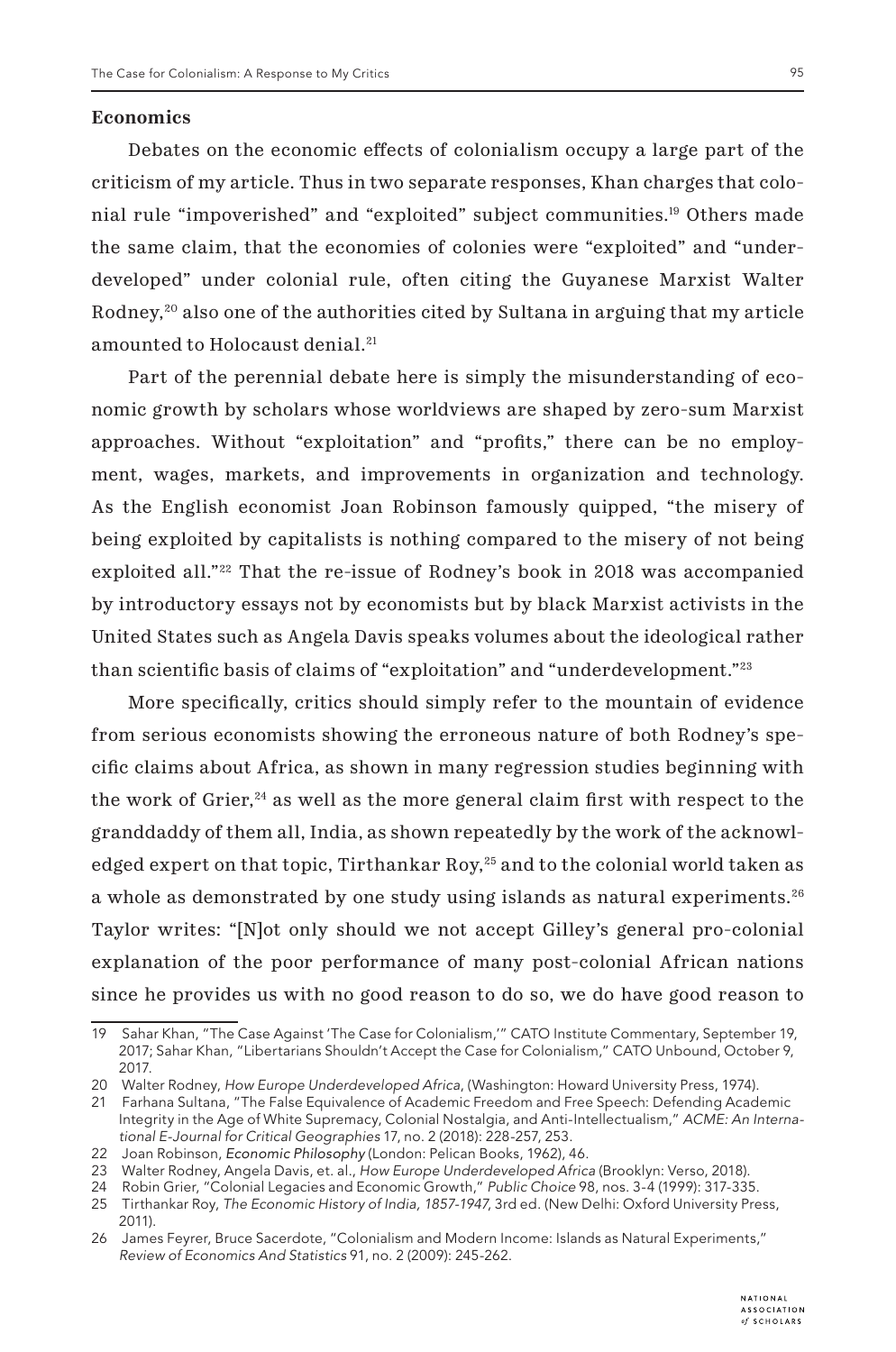believe that their poor performance is a legacy of their colonial subjection."<sup>27</sup> Actually, we do not. If colonial subjection caused poor performance, then today's Ethiopia would be the economic miracle of Africa. Instead, the only semi-successful African economy ever was South Africa until its system of white minority rule was hastily "decolonized" in the early 1990s and the country went into a tailspin.

I agree with Osterkamp that the long-form essay by Heldring and Robinson measures up well to the highest standards of scientific inquiry in reaching the conclusion that colonialism's overall effect on development in Africa was negative.<sup>28</sup> Though mainly a literature review and an interpretive foray, it provides a rigorous and logical counterargument to claims about colonialism's positive impact on development.

Although anti-colonial narratives have less traction in Asia because of the success of its former colonies, recent work that affirms the positive contributions of colonialism in Asia as well includes a recent study by Dell and Olken about Dutch sugar production in Java which concludes:

The establishment of a sugar processing infrastructure in colonial Java persistently increased industrialization, education, and household consumption in areas near government sugar factories, even after the factories themselves had disappeared. Similarly, villages forced to grow sugar cane for the Cultivation System have more schooling and manufacturing today . . . the positive impacts on economic activity plausibly dominated [any negative effects] in the long-run.29

Kendhammer writes that "while some studies find that former British colonies have performed better economically and politically than others, virtually none find that colonial rule was itself an effective method of setting up long-term prosperity and stability."30 While citing Grier incorrectly (his study makes a general claim about longer colonial rule in addition to the specific one

<sup>27</sup> James Stacey Taylor, "The Case Against the Case for Colonialism," *International Journal of Applied Philosophy* 32, no. 1 (2018): 28.

<sup>28</sup> Leander Heldring, James Robinson, "Colonialism and Economic Development in Africa," in Carol Lancaster, Nicolas Van de Walle, eds. *The Oxford Handbook of the Politics of Development* 3 (Oxford: Oxford University Press, 2018).

<sup>29</sup> Melissa Dell, Benjamin Olken, "The Development Effects of the Extractive Colonial Economy: The Dutch Cultivation System in Java," *The Review of Economic Studies* 87, no. 1 (2020),: 200-201, doi:10.1093/restud/rdz017.

<sup>30</sup> B. Kendhammer, "A controversial article praises colonialism. But colonialism's real legacy was ugly," *Washington Post*, September 19, 2017.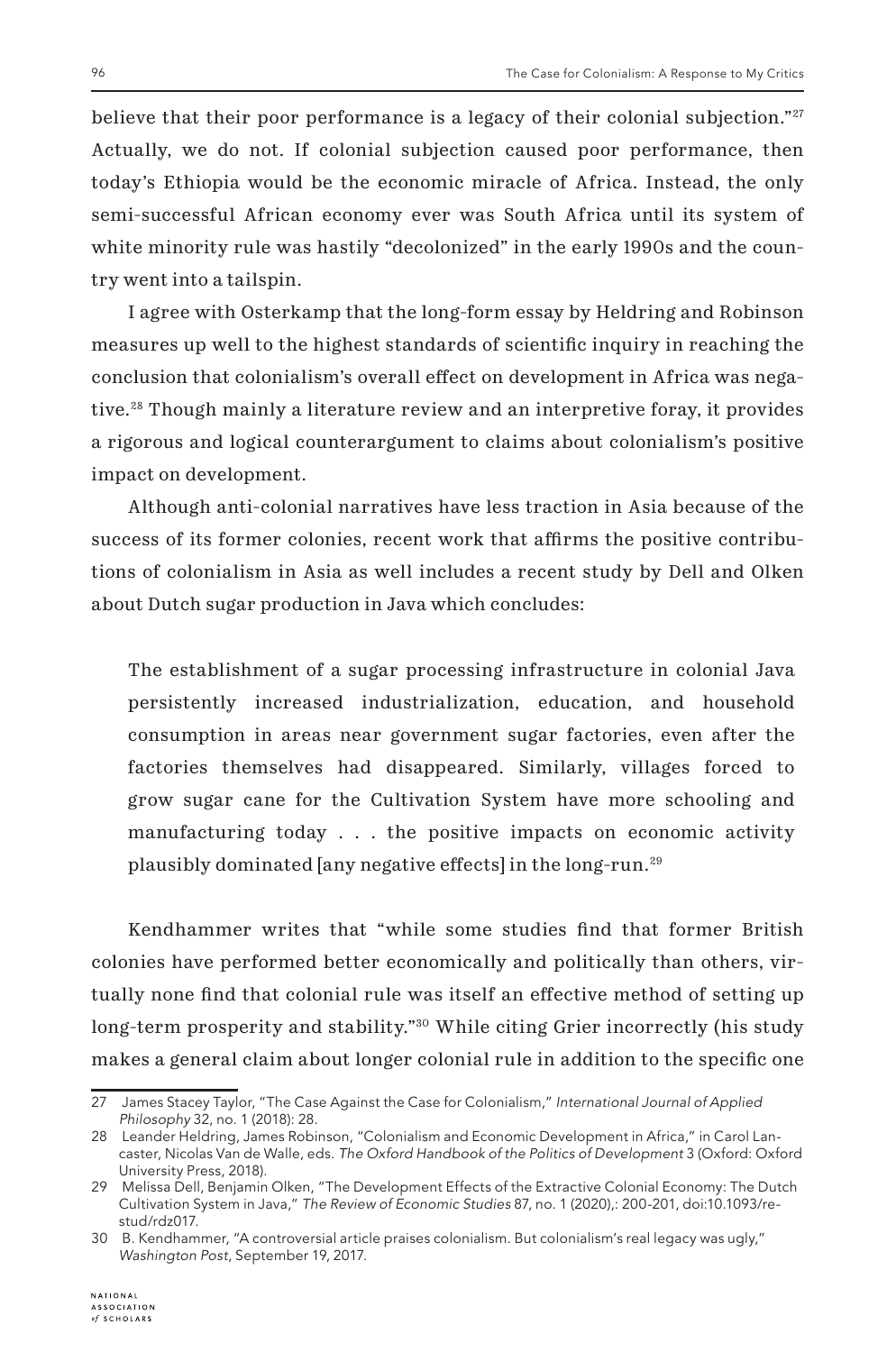about British rule), the "virtually none" citation is to Lange, and Kendhammer might have added the subsequent book on the subject.<sup>31</sup>

Several points are in order. First, let us agree that Lange's work is top-rate and scientific. Second, let us agree that other work that is top-rate and scientific reaches other conclusions. Third, if one were to pin such a sweeping statement about "virtually none" showing any positive effect to Lange's work, one would want to read it carefully. Lange's work looks only at variations within British colonialism: it has nothing to say about comparative colonialism much less colonialism versus non-colonialism. ("Since the analysis is limited to former British colonies . . . further investigation is necessary if one attempts to generalize outside of the cases analyzed here."32) Nor does it even consider the role of post-colonial policies in explaining contemporary conditions, a rather glaring omission. Moreover his theory does not work for India, which, depending on how you measure it, accounted for about seventy-five percent of British colonialism. Nor does it work for Botswana or Guyana, two of the four cases he chooses in the book to illustrate the uncertainties of his argument. Finally, the statistical model really just shows that African countries were six times more likely to be ruled indirectly than others,<sup>33</sup> and that such rule was associated with worse outcomes. Lange's work tells us nothing about colonialism. It does tell us about the challenges of development in Africa.

Kendhammer also cites the work of Ochonu in support of the statement that in "parts of West Africa, the tax burdens on farmers were so high in the 1930s they created a cycle of poverty and debt that keeps their descendants poor today."34 In fact, Ochonu's book is about the *inability* of the colonial state to tax farmers during the Great Depression. Still, Kendhammer unintentionally provides a sterling example of the intellectual dead-end of colonial studies that offers scholars two options on every question. As I wrote: "Eminent scholars repeatedly make the contradictory claim that colonialism was both too disruptive and not disruptive enough." In this case: colonialism, according to Kendhammer, was bad because it did too much (like taxing effectively); or colonialism, according to Ochonu, was bad because it did too little (like failing

<sup>31</sup> Matthew Lange, "British Colonial Legacies and Political Development," *World Development* 32, no. 6 (2004): 905-922, doi:https://doi.org/10.1016/j.worlddev.2003.12.001; Matthew Lange, *Lineages of Despotism and Development: British Colonialism and State Power* (Chicago: The University of Chicago Press, 2009).

<sup>32</sup> Lange, "British Colonial Legacies," 917.

<sup>33</sup> *Ibid.,* 921.

<sup>34</sup> Moses Ochonu, *Colonial Meltdown: Northern Nigeria in the Great Depression* (Athens: Ohio University Press, 2009).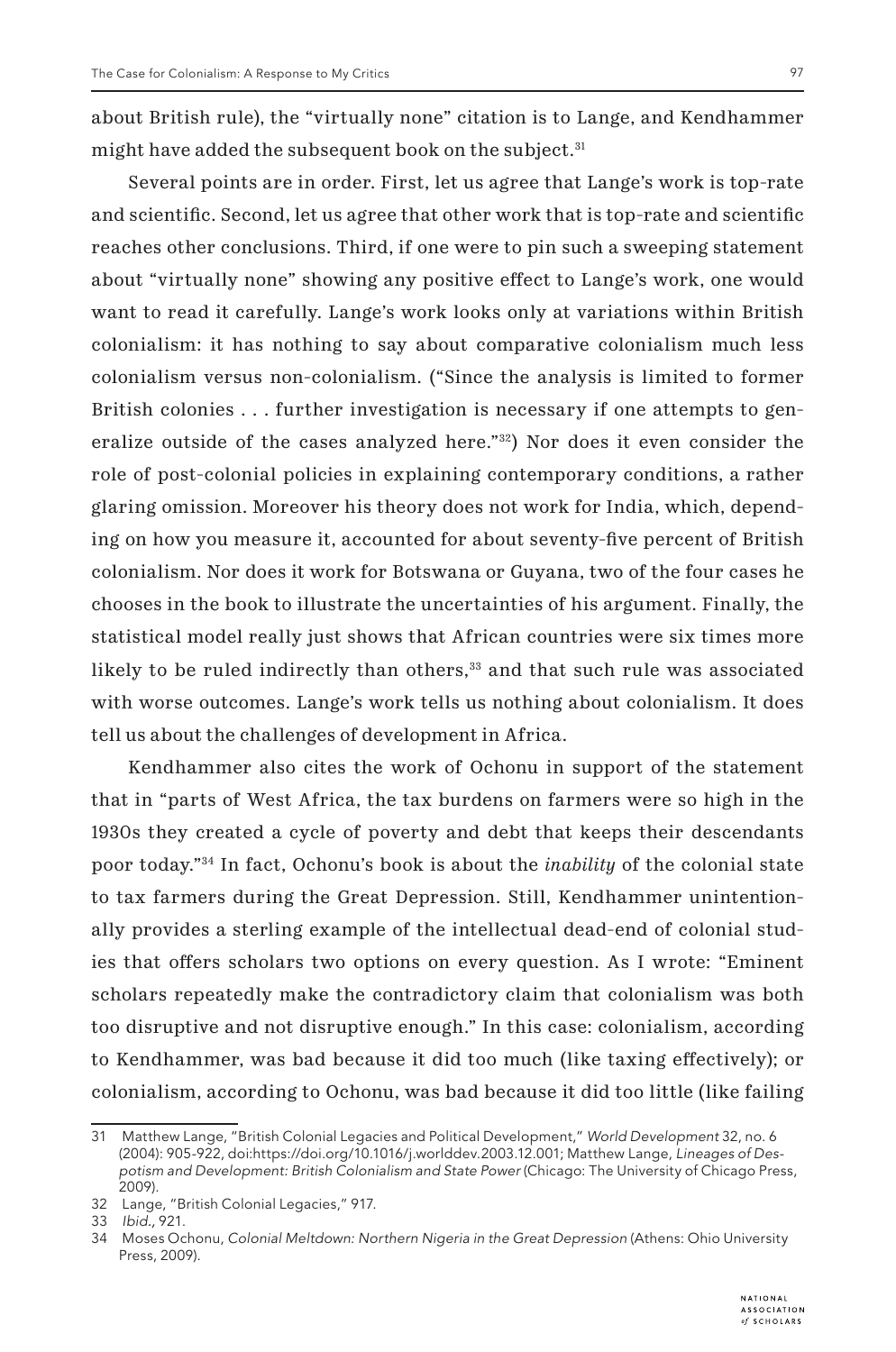to tax effectively). Tax well and you exploit and integrate into the imperialist economy while tax badly and you create patterns of disengagement from the state and the modern economy. Both are bad because both involve colonial rule. As Ochonu writes with puzzling logic: "British colonialism was just as disruptive to Africans' lives when it failed to exploit them as it was when it did."35

The same self-contradiction is embraced by Taylor who writes that when Marxists criticize both an absence and a presence of colonial public health infrastructure "there is not even the appearance of contradiction." How so? Because the former is about missing "provision" while the latter is nefarious "use."36 In other words, in Taylor's mind, colonial authorities should have gone around the world providing free healthcare and other public goods to alien peoples as a sort of quixotic humanitarian mission but should not have expected anything in return such as the payment of taxes or even participation in the labor market. While Taylor is correct that there is no necessary contradiction in these claims, there is certainly a practical one.

Kendhammer is correct that I discount Crawford Young because he is an example of an eminent scholar whose claims about the colonial state are tied up in self-contradictions, although I refer not to his 1994 book but to a 2016 book chapter.37 Taylor too rejects my interpretation of Young or others making similar claims, saying that it is consistent to assert that colonialists both disrupted too much (such as by "replacing Congolese institutions . . . with Belgian ones") and disrupted too little (such as by failing to create a larger Belgian colonial state).38 What these "Congolese institutions" with the capacity to govern central Africa were remain a mystery to me. So too does Taylors's and Young's reasons for condemning the British for not trying to create larger units. Nigeria was the key example of doing just that, and its federation at independence was destroyed by Nigerians during a subsequent civil war.

Sometimes, my critics simply have a hard time coming to terms with the need for humans to earn their keep. Brandon and Sarkar, for instance, write darkly in their special issue devoted to rebutting my article that "[o]ne of the driving forces of the colonial project at large was the extraction of natural

<sup>35</sup> *Ibid.,* 4.

<sup>36</sup> James Stacey Taylor, "The Case Against the Case for Colonialism," *International Journal of Applied Philosophy* 32, no. 1 (2018): 23, 24.

<sup>37</sup> Crawford Young, *The African Colonial State in Comparative Perspective* (New Haven: Yale University Press, 1994); Crawford Young, "The Heritage of Colonialism," in John Harbeson, Donald Rothchild, eds., *Africa in World Politics: Constructing Political and Economic Order,* 6th ed. (Boulder, CO: Westview Press, 2016, 9-26).

<sup>38</sup> Taylor, "The Case Against the Case for Colonialism," 22, 23.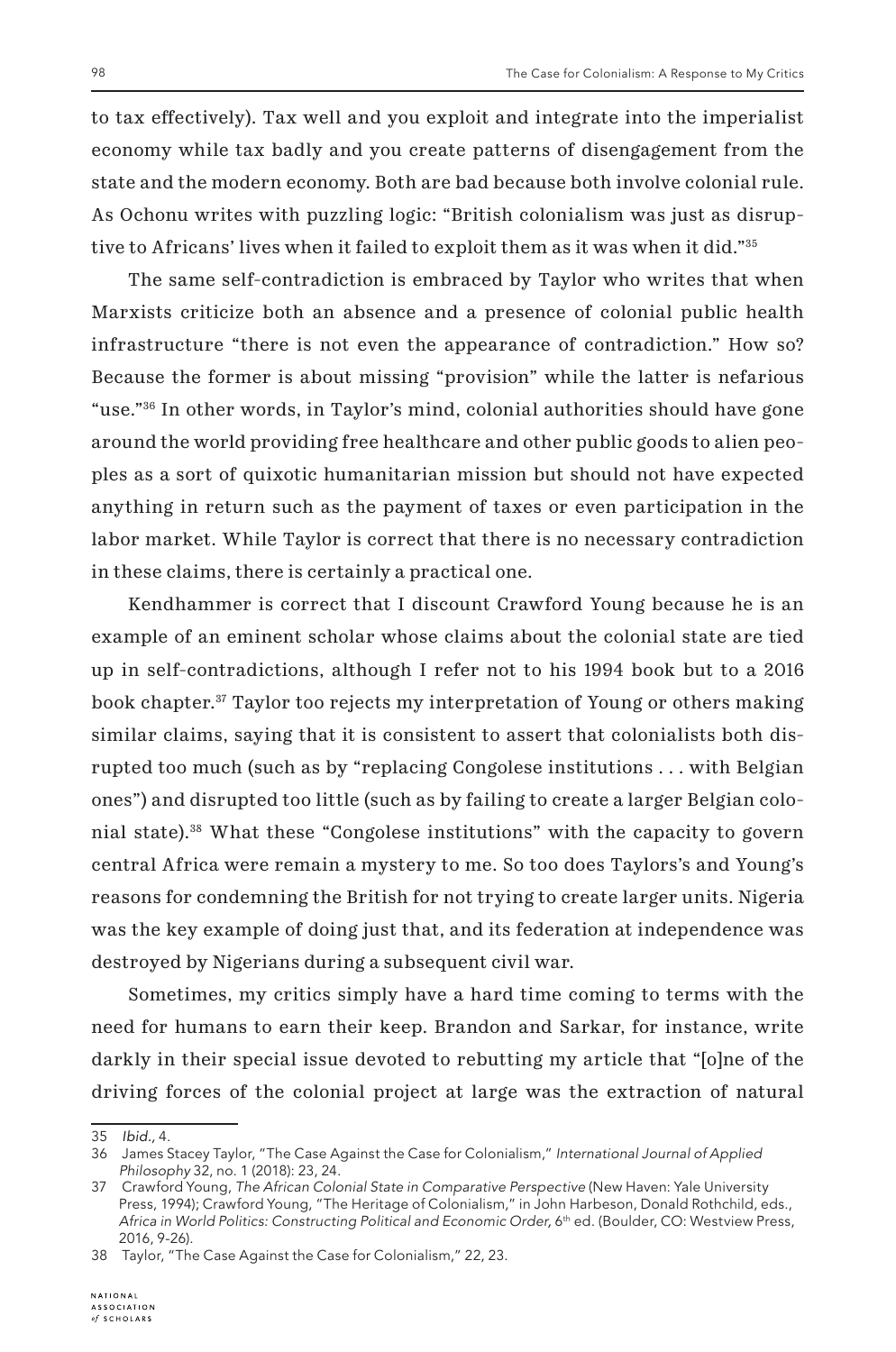resources and the cheap supply of precious commodities through the labour of the colonized."39 I cannot think of a more noble aim. The comparative advantage of colonial areas was in resources and commodities and modernization entailed developing those advantages. To their second claim that in doing so, colonial rulers engaged in historically unique forms of brutal treatment of labor we must distinguish two issues. The use of mandatory ("forced") labor in many colonies was intended as a replacement for taxation and was of course historically common in places where taxation was impractical. It may rub our modern sensitivities the wrong way, but this was the most fair and liberal means of providing for public services and infrastructure. Secondly, the "labour question" is whether under colonialism wages were generally rising and conditions of employment were generally improving. The work on wages in British Africa and India, and on employment law and unions shows the answer is "yes," most notably in the careful econometric work done on West Africa.<sup>40</sup>

Digging into their back issues, Brandon and Sarkar reprint twelve articles that they believe substantiate their claim of colonial labor failures. All of them are narrative histories or theoretical forays, rather than scientific inquiries with careful case selection, variable measurement, controls, and estimates. Moreover, most are written by avowed Marxists such as Vijay Prashad.41 It is not clear what this is supposed to show. No doubt talking about one-hundred and fifty years of ruling half the globe with a rapidly modernizing global economy, diligent anti-colonial labour scholars can sniff out problems like truffle pigs.

One of the back issue articles they cite by Ian Kerr is explicitly written to reject anti-colonial dogmas, in this case concerning circulating labor groups in India. "The ideal of a harmonious, stable, communitarian Hindu India living in a state of contentment until disrupted by Moslem invasions and British colonialism is a component of Hindutva ideology," Kerr wrote. Rather than singling out the colonial era, labor history in India "must be examined as a related activity."42

<sup>39</sup> Brandon, Sarkar, 78.

<sup>40</sup> Marlous Waijenburg, Ewout Frankema, "Structural Impediments to African Growth? New Evidence from Real Wages in British Africa, 1880-1965," *The Journal of Economic History* 72 (2011), doi:10.2139/ ssrn.1989839.

<sup>41</sup> Vijay Prashad, "Marks of Capital: Colonialism and the Sweepers of Delhi," *International Review of Social History* 40, no. 1 (1995): 1-30.

<sup>42</sup> Ian Kerr, "On the Move: Circulating Labor in Pre-Colonial, Colonial, and Post-Colonial India," *International Review of Social History* 51, no. S14 (2006): 88-89, 106, doi:10.1017/S0020859006002628.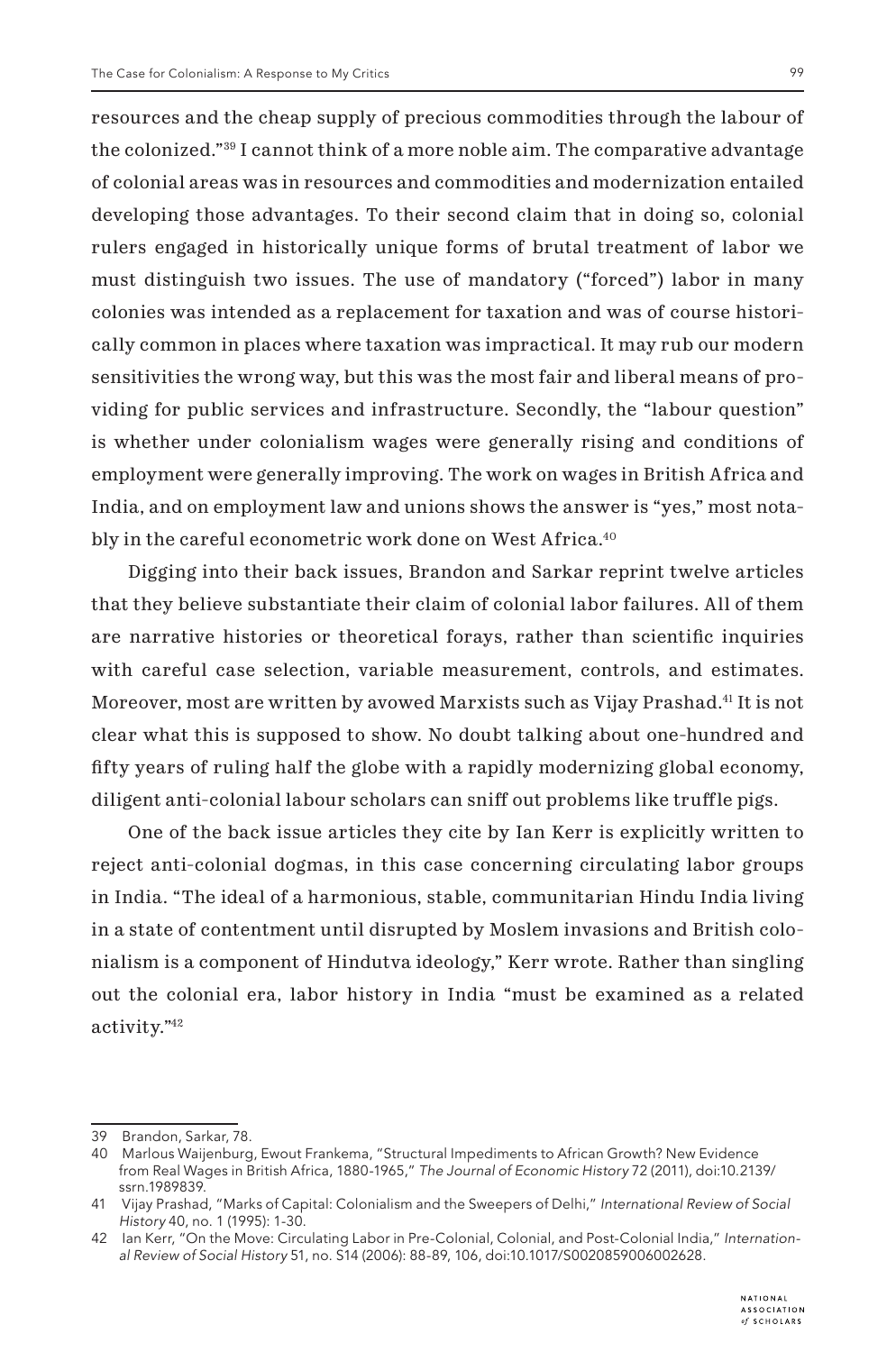# **Lazy Reflexive Citations**

This oversight by Brandon and Sarkar points up the common use of unread or misunderstood ("reflexive") citations by my critics. This issue was reported by Ball in reference to science, where he quoted one study that showed that less than a quarter of citations used in physics were to work that the citing authors had read.<sup>43</sup> One thing that graduate students are supposed to learn is to avoid citing papers they have not read and citing them in a way that does not tell the reader anything about their methods or specific conclusions. "Don't accept a claim just because an authority asserts it," warned Booth and colleagues in their widely-used book on research methods.44 Yet the practice of bombarding readers with a list of citations that supposedly provide evidence for a claim is widespread among my critics. Indeed, because of their careless nature, these citations are prone, as the Brandon and Sarkar case shows, to show the opposite of what is intended.

Klein, to take another example, writes: "The vast majority of employees of the colonial state were Africans, but those Africans did not necessarily work for colonial rulers because of affection for them (Lawrance, Osborn and Roberts, 2006)." I will return below to the substantive question. But what is this "Lawrance, Osborn and Roberts, 2006" that Klein reflectively cites as evidence without telling the reader anything about it? It is an edited collection for which Klein himself wrote the afterword. So by definition it does not take or show any one conclusion, separate from what Klein imposes on it. If there is a "corporate view" of the book, it is surely that of the editors who make clear in their introduction that Africans "used the new opportunities created by colonial conquest and colonial rule to pursue their own agendas even as they served their employers." 45 That certainly does not contravene my claim about the legitimacy of colonial rule.

Lazy reflexive citations are also rife among the work of other critics. The article by Brandon Kendhammer is entirely made up of them<sup>46</sup> and, since it has been cited so widely by scholars demanding my head, it is worth considering

<sup>43</sup> Philip Ball, "Paper Trail Reveals References Go Unread by Citing Authors," *Nature* 420, no. 6916 (2002): 594-594, doi:10.1038/420594a.

<sup>44</sup> Wayne Booth, Gregory Colomb, Joseph Williams, *The Craft of Research*, 3rd ed. (Chicago: University of Chicago Press, 2008), 87.

<sup>45</sup> Benjamin Lawrance, Emily Osborn, Richard Roberts, "Introduction," in Benjamin Lawrance, Emily Osborn, Richard Roberts, eds. *Intermediaries, Interpreters, and Clerks: African Employees in the Making of Colonial Africa* (Madison, Wis.: University of Wisconsin Press, 2006), 7.

<sup>46</sup> Brandon Kendhammer, "A Controversial Article Praises Colonialism. But Colonialism's Real Legacy was Ugly," *Washington Post*, September 19, 2017.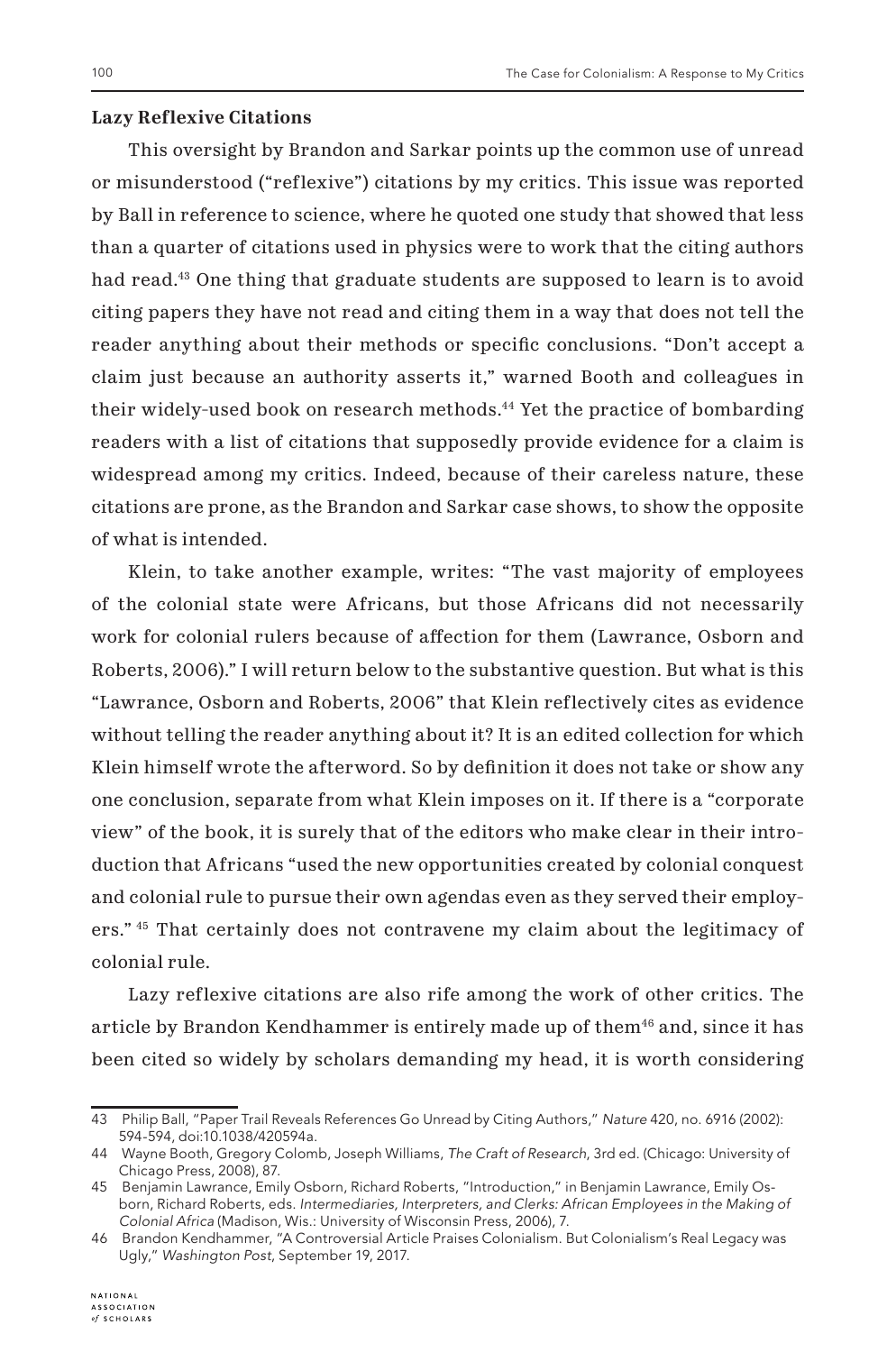each and every piece of evidence in detail. Granted, his is a newspaper opinion article rather than a scholarly critique.

Still, it is worth delving into the volley of citations he uses to bludgeon the reader into acceptance of his claim that "thousands" of studies have reached a "resounding conclusion" of colonialism's harms.

- 1. Concerning living standards, the Frankema and Waijenburg paper that Kendhammer cites on real wage growth in British colonial Africa 1880 to 1965, which is meant to test the thesis that Africa suffered from impediments to growth due to geography and colonialism, shows instead that both are untrue: "Real wages increased during the colonial era in all of the countries we studied" and that such growth rates "were in line and sometimes even outpaced the growth rate of real wages of unskilled workers in London during the nineteenth century."47
- 2. Concerning the rule of law, Kendhammer cites a Berinzon and Briggs article that shows how seven former French colonies in West Africa retained different amounts of their French legal code from 1955 to 2013. If colonialism were harmful, then those that retained less would be better off. But the opposite is true. Senegal retained by far the most (fourty-eight percent) and was by far the best in terms of rule of law as measured by the World Bank governance indicators for 2013 (the year of the study). The correlation overall is 0.26 and rises to 0.93 without Guinea, an unusual case that was violently anti-colonial yet retained more of its colonial legal code by dint of the total dysfunction and aimlessness of the state. The other six countries line up perfectly: the less they retained in 2013, the worse their rule of law.48
- 3. Concerning historiography, Kendhammer suitably cites Frederick Cooper's work on the subject which pioneered the pushback against anti-colonialism as the "True Cause against which opposition has no legitimate place."49 Still, Cooper is hardly evidence of the vigorous contest of ideas about colonialism's outcomes because he expressly eschews that question

<sup>47</sup> Ewout Frankema, Marlous Van Waijenburg, "Structural Impediments to African Growth? New Evidence from Real Wages in British Africa, 1880–1965," *The Journal of Economic History* 72, no. 4: 921, doi:10.1017/S0022050712000630.

<sup>48</sup> Maya Berinzon, Ryan Briggs, "Legal Families Without the Laws: The Fading of Colonial Law in French West Africa," *The American Journal of Comparative Law* 64, no. 2: 355, doi:10.5131/ajcl.2016.0012.

<sup>49</sup> Frederick Cooper, *Decolonization and African Society: The Labor Question in French and British Africa* (New York: Cambridge University Press, 1996), 7.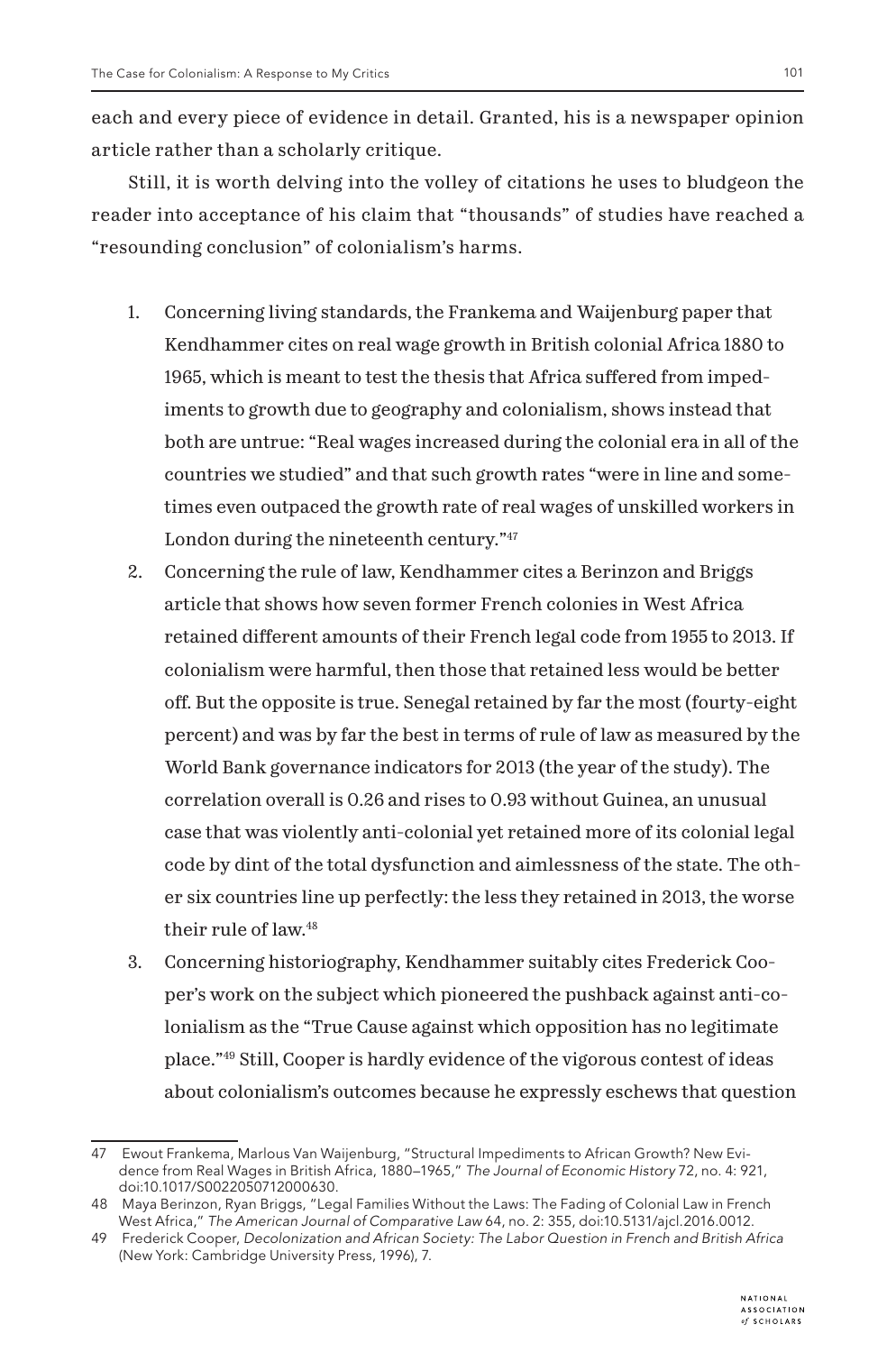in favor of an emphasis on the process of colonial rule.

- 4. The "reversal of fortunes" hypothesis than Kendhammer cites approvingly is about how extractive and closed-access political institutions are worse for development than entrepreneurial and open-access ones. No arguments there. What is in question is whether European colonialism or pre-colonial legacies should be blamed for those institutions. The authors are unsure: European rule in places with extractive and closed-access systems that had made those places relatively rich prior to the Industrial Revolution "led to the establishment of, or continuation of already existing, extractive institutions in previously prosperous areas."50 Either way, their paper implies that intrusive and disruptive colonialism was the best thing, hardly an argument against colonialism.
- 5. Kendhammer cites Vansina in support of the claim that "Central Africa lost as much as one-third of its population during the early years of colonial rule." Vansina's article is about the cosmology of the peoples of the Western Bantu language group, not about mortality rates relating to colonial rule. Kendhammer is referring to a single sentence where Vansina writes: "Central Africa may have lost half of its population and certainly more than one-third during the conquest."51 Vansina's citation is to a section of a Harvard study concerning the Belgian Congo colony founded in 1908.52 That section is *not* about the entire swath of Central Africa from the Cameroons to Mozambique. Looking at the reference itself, Vansina himself has misquoted it. The report quotes an earlier report on the Belgian Congo of 1919 which claimed that the population "has been reduced one-half." It quotes this claim in order to state that it is almost certainly false. That is because population estimates for the Belgian Congo varied widely and remained pure guesswork. They were of "little value in drawing any precise conclusions." The only firm conclusion it reached was that population was not increasing. The causes were multiple, including sleeping sickness, inter-tribal warfare, poor nutrition, female trafficking, polygamy, and the working conditions for men in European industrial and

<sup>50</sup> Daron Acemoglu, Simon Johnson, James Robinson, "Reversal of Fortune: Geography and Institutions in the Making of the Modern World Income Distribution," *The Quarterly Journal of Economics* 117, no. 4: 1263.

<sup>51</sup> Jan Vansina, "Deep-down Time: Political Tradition in Central Africa," *History in Africa* 16 (1989): 341-362. doi:10.2307/3171791

<sup>52</sup> Raymond Buell, *The Native Problem in Africa* (New York: Macmillan, 1928).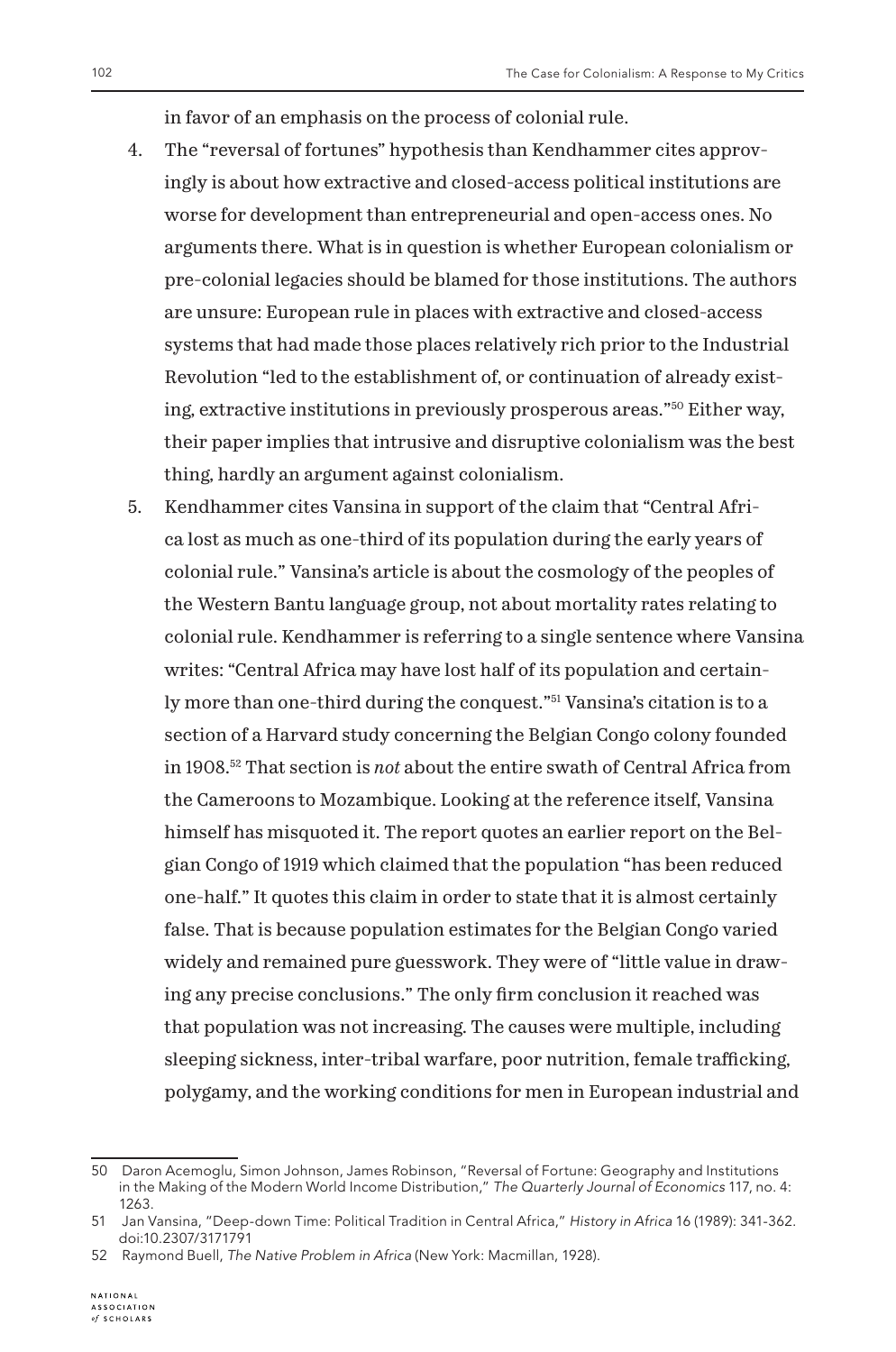commercial enterprises.53 Kendhammer's vast condemnation of European colonialism as a near-genocidal enterprise thus refers to a study that reaches no such conclusion and, according to a review at the time in the *American Sociological Review*, "is not grounded in sentimental anti-imperialism" given the "not infrequent praise for good results accomplished."54

## **Health and Education**

Economic development is closely linked to health and education. Here we see some uninformed attempts to discredit colonialism by taking absolute levels of health and education outcomes in the colonial period and comparing them to absolute levels today. Klein for instance writes: "At the time of decolonization, life expectancy in most African countries averaged around or a little above forty years. Today, most African countries have a life expectancy of over sixty years, often well over."55 Again, while undergraduates may be forgiven, this is an unusual error for a credentialled expert. The standard for judging a governance system is not absolute differences across time—which will always by definition be improving because of technological advances and economic globalization—but comparative differences. Were these improving during colonialism faster or slower than the implied global or regional trendline and what about the rate of improvement before and after the colonial era?

The evidence shows that health and education improved dramatically under colonial rule separate from the gains that would otherwise have happened as a result of technical advance and globalization. For instance, using 284 country-decades 1730 to 1970, Cappelli and Baten showed that British colonialism had a significant and positive effect on human capital as a result of its approach to education, while non-British colonies, taken together, did not (but also did not make it worse).56 Since the British colonies accounted for three quarters of all the country-years of colonialism, this result has wide implications. Moradi, for instance, was able to construct time-series data on the height of army recruits in Kenya to tease out the distinctive contribution of colonialism. One finding was that "the nutritional status of cohorts born twenty years before and after colonization did not change significantly." The second was that

<sup>53</sup> *Ibid.,* 568, 570, 573.

<sup>54</sup> Arthur Scott, "The Native Problem in Africa., Raymond Leslie Buell," *American Journal of Sociology* 35, no. 1 (1929): 128-129.

<sup>55</sup> Klein, 46.

<sup>56</sup> Gabriele Cappelli, Joerg Baten, "The Evolution of Human Capital in Africa, 1730 – 1970: A Colonial Legacy?" Centre for Economic Policy Research Discussion Papers, no. 11273 (2016).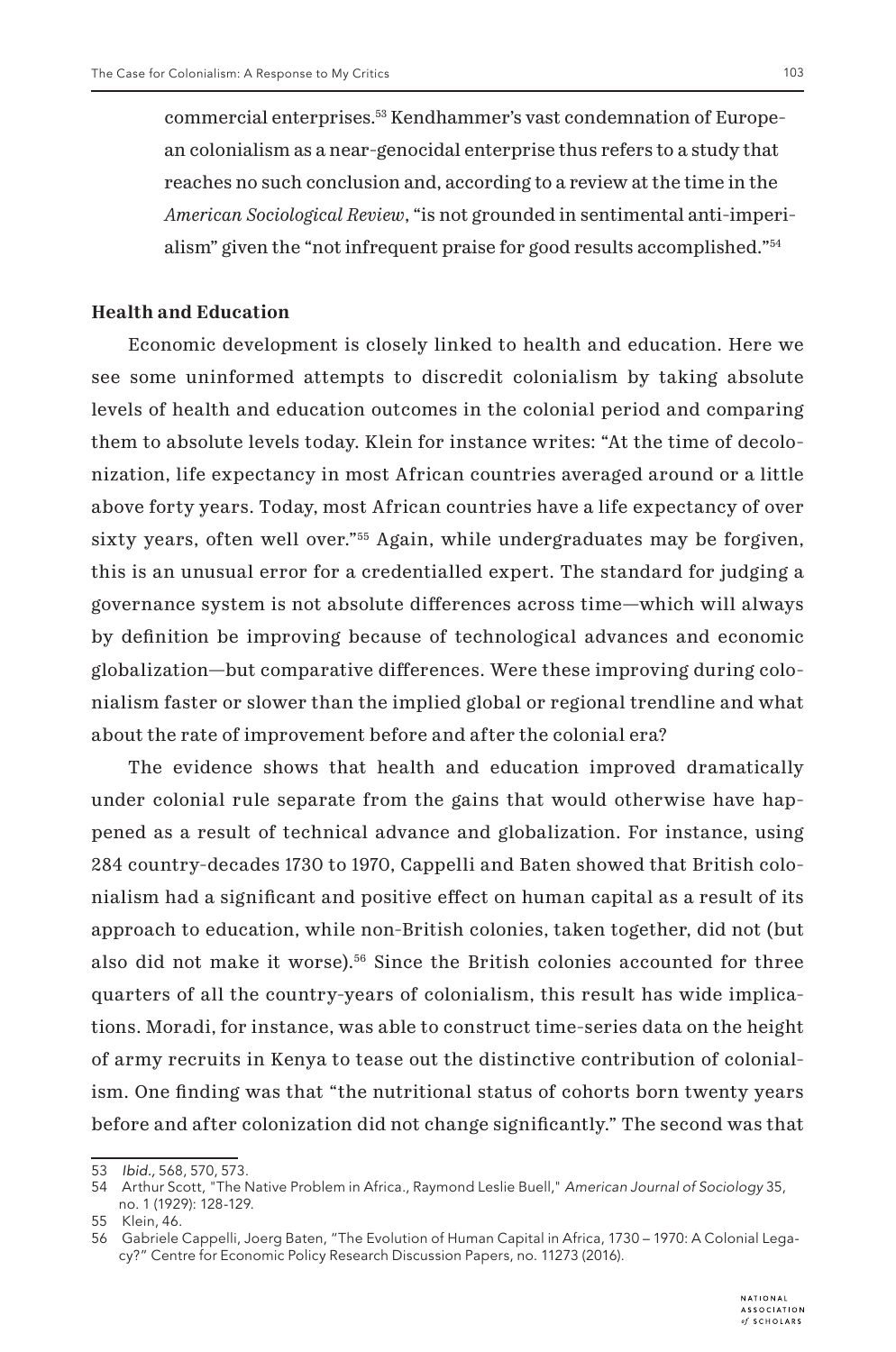during the colonial period "expanding health infrastructure, slightly favoring the central region and urban areas, improved the nutritional and health status of most Kenyans." His conclusion: "the net outcome of colonial times was a significant progress in nutrition and health." While anti-colonialism is "fashionable," he noted, it is not supported by evidence.<sup>57</sup>

Other studies have found a uniform, positive, and large effect of all colonial empires on health and education. For instance, Calvi and Mantovanelli found in a study of 183 Protestant medical missions in 1908 sponsored by the colonial government in India (and located along colonial-built railway lines) that the presence of those missions generated durable long-term improvements in health for Indians through improved hygiene, health behavior, and nutrition.<sup>58</sup>

According to the theoretical model developed by Grossman and Iyigun, the gains in population size and health in the late colonial period created more "leisure" time for anti-colonial activism in Africa and Southeast Asia that may explain decolonization.59 It is useful to pause to remind ourselves that the arguments I have made thus far in the paper have been described by critics as "Holocaust denialism." Klein also charges that I ignore that "[c]olonial rulers ignored famines."60 Actually, I did not ignore it. I denied it, at least insofar as I made a passing reference to the general colonial outcome of rising food supply and security and in giving as an example food supply under Portuguese rule in what became Guinea-Bissau. While famines occurred, they were never "ignored" even if contemporary critics find efforts insufficient. Tom Young writes: "Whatever we think about Gilley's article, then, the idea that colonialism can be summarized by reference to a gruesome picture of a Congolese peasant, a trite 'what if it happened to you,' scenario, and the cheap trick of its 'tantamount to' Holocaust denial is absurd."61

#### **Self-Government**

<sup>57</sup> Alexander Moradi, "Towards an Objective Account of Nutrition and Health in Colonial Kenya: A Study of Stature in African Army Recruits and Civilians, 1880–1980," *The Journal of Economic History* 69, no. 3 (2009): 746, 719, 720.

<sup>58</sup> Rosella Calvi, Federico Mantovanelli, "Long-Term Effects of Access to Health Care: Medical Missions in Colonial India," *Journal of Development Economics* 135 (2018): 285-303, doi:https://doi.org/10.1016/j. jdeveco.2018.07.009.

<sup>59</sup> Herschel Grossman, Murat Iyigun, "Population Increase and the End of Colonialism," *Economica* 64, no. 255 (1997): 483-493.

<sup>60</sup> Klein, 39.

<sup>61</sup> Tom Young, "The Gilley 'Debate,'" *The Journal of Modern African Studies* 57, no. 2 (2019), 333, doi:10.1017/S0022278X19000090.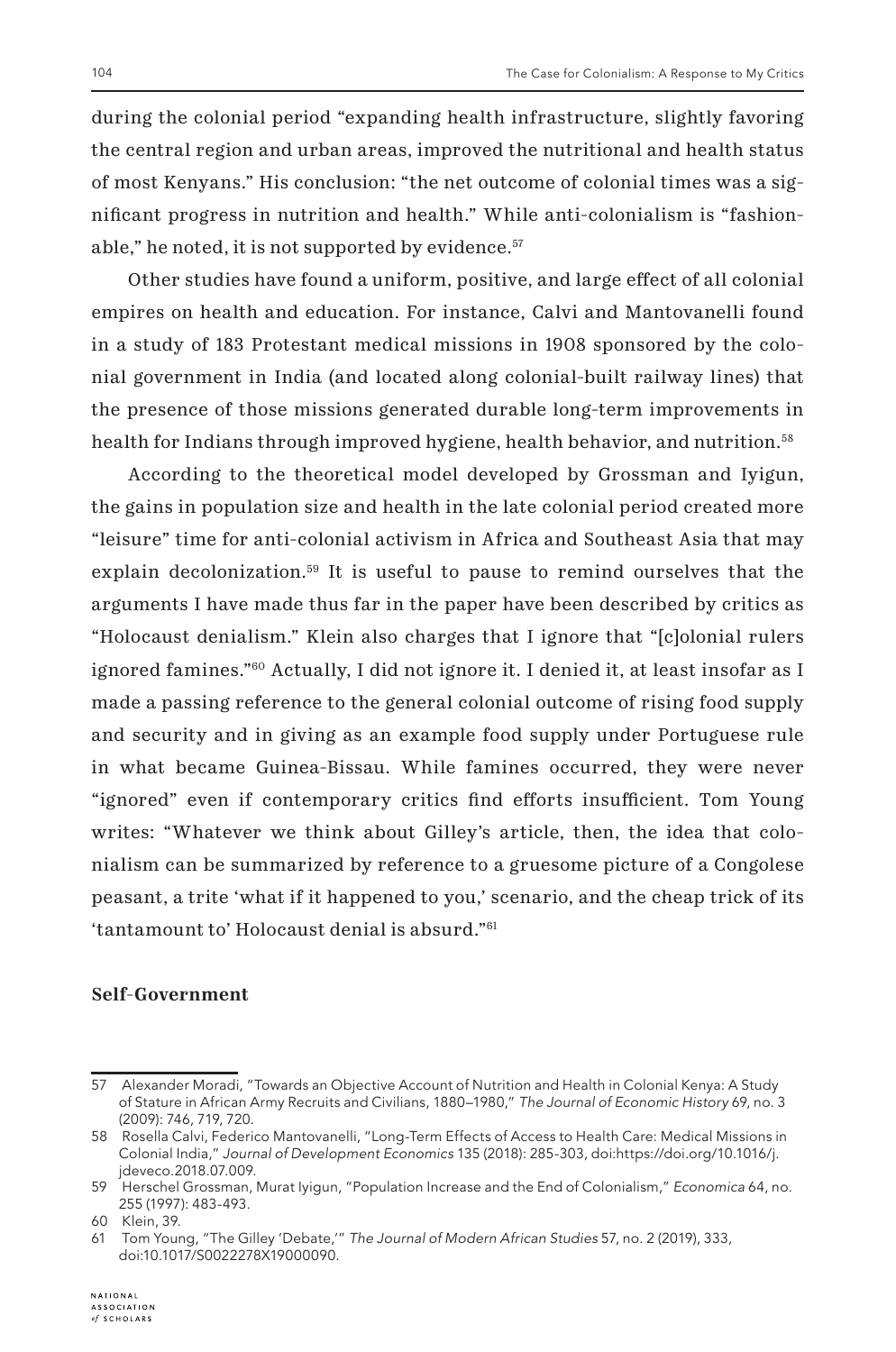While many people assume that economic benefits dominate arguments for colonialism, it is the formation of states and preparations for self-government that dominated the self-understandings of colonial officials from at least the late nineteenth century onwards. Given that colonialism almost always intruded into alien empires, it enjoyed significant support from local actors. Resistance came from warlords and historic enemies of peoples placed under colonial protection. "In most colonial areas, subject peoples either faced grave security threats from rival groups or they saw the benefits of being governed by a modernized and liberal state," I wrote. Under those circumstances, "foreign control by a liberal state with its own robust accountability mechanisms is the closest that a people with a weak state [could] come to 'local ownership.'"

This is a fundamental point since many critics equate "colonialism" with "illegitimate and coercive rule by the white man." My claim took aim at a central article of faith of anti-colonialism and has thus been the subject of vigorous criticism. "European armies often marched uninvited into someone else's territories," wrote Klein. "[M]any colonial theorists talked about preparing Africans for self-government, but not much was really done."62

Again, "uninvited" and "not much" beg for some definition and historical context. What precisely are those words supposed to mean? Klein seems to imagine some UN-sponsored international treaty with agreed upon metrics and constant monitoring and intervention by armies of bureaucrats and advocacy organizations followed on social media. In a statistical study of 143 colonial episodes, the Swedish economist Ola Olsson showed the positive colonial contribution to democracy.63 A counterpart study by the Danish political scientist Jacob Hariri in a study of 111 countries showed that not to be colonized was to be saddled with an autocratic political system later on.<sup>64</sup> In other words, merely being a colony resulted in a diffusion of democratic norms, laws, and institutions, quite aside from whether the personal efforts of colonial officials in pursuit of self-government met the exacting standards of later scholarly critics.

For that reason, it is puzzling that MacWilliam claims that my article dismisses democracy as a "lower priority"65 because I note that in many countries "the capacity for effective self-government is lacking and cannot be conjured

<sup>62</sup> Klein, 43, 44.

<sup>63</sup> Ola Olsson, On the Democratic Legacy of Colonialism," *Journal of Comparative Economics* 37, no. 4 (2009): 534-551.

<sup>64</sup> Jacob Hariri, "The Autocratic Legacy of Early Statehood," *American Political Science Review* 106, no. 3 (2012): 471-494.

<sup>65</sup> MacWilliam, 13.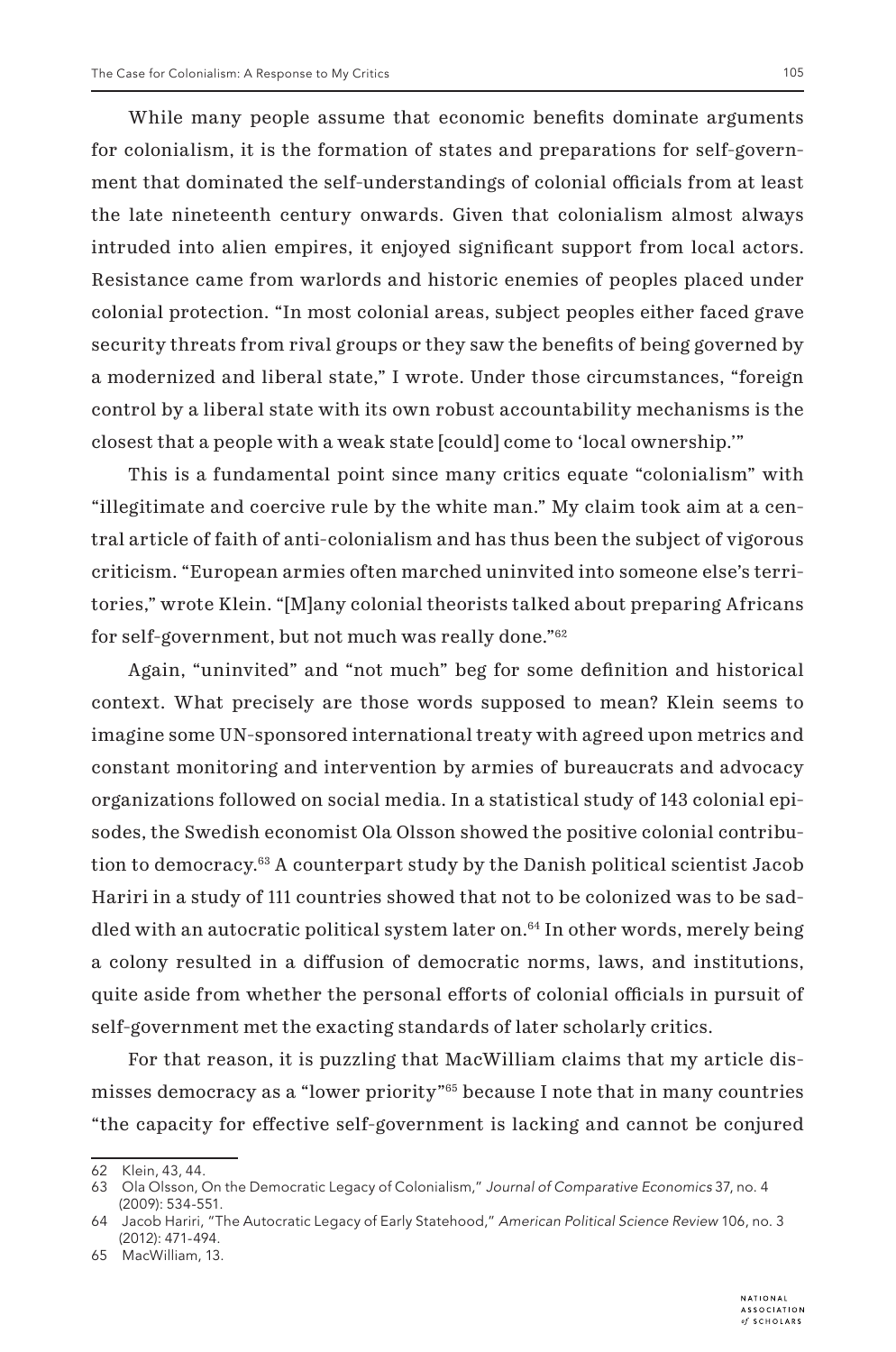out of thin-air." To ensure "robust democracy," I argue, requires taking a step back from the feckless pluralism of fake elections to bring in external institutions. Whatever the wisdom of my proposals, they certainly put democracy as one of the central goals of development.

A related issue is the formation of state borders. Lefebvre showed that in contrast to the "axiomatic" claim that African borders had been drawn by high-handed diplomats with no regard to local realities, in fact there was significant local input and fieldwork done to draw boundaries that accorded with political and economic (but not ethnic) patterns.66 The appeal by colonial critics to redraw borders along ethnic lines, she argued in a separate article, "had the paradoxical effect of erasing the history of African political structures and the role of the local populations in defining colonial boundaries" and reflected a mistaken and prejudiced view "that the essence of Africans is to be found in their ethnicity."67 Thus, I wrote, Lefebvre had "noted" the self-contradictions of Africanists who criticize "[n]ew territorial boundaries . . . for forcing social integration while old ones are criticized for reinforcing tribalism."

Taylor insists that I have misread Lefebvre: "At no point in her article does she hold that contemporary Africanists contradict themselves."68 Indeed, the bulk of her article is devoted to the critics of colonial boundaries and their demeaning ethnic essentialism. She says these critics demonstrate "colonial prejudice" that "still haunts much of today's thinking about Africa."69 In thus criticizing the critics of colonial boundaries as "colonial," Lefebvre exposes the contradictions of being an Africanist: you can be anti-colonial like her by rejecting primordialism, or you can be anti-colonial like those she writes about by embracing primordialism. Taylor is correct that I should not have written that this conclusion is "noted by" Lefebvre. A better phrase would be to say this contradiction is "highlighted by an examination of the work" of Lefebvre since the point being made is mine not hers. I hold however, that it is a well-grounded and fair interpretation of her work, and that the general point that Africanists contradict themselves by holding two diametrically opposite viewpoints to both be "anti-colonial" remains true.

<sup>66</sup> Camille Lefebvre, *Frontières de sable, frontières de papier. Histoire de territoires et de frontières, du jihad de Sokoto à la colonisation française du Niger, XIXe-XXe siècles* (Paris: Publications de la Sorbonne, 2015).

<sup>67</sup> Camille Lefebvre, "We Have Tailored Africa: French Colonialism and the 'Artificiality' of Africa's Borders in the Interwar Period," *Journal of Historical Geography* 37, no. 2 (2011): 199, 201.

<sup>68</sup> Taylor, "The Case Against the Case," 23.

<sup>69</sup> Lefebvre, "We Have Tailored Africa," 199, 202.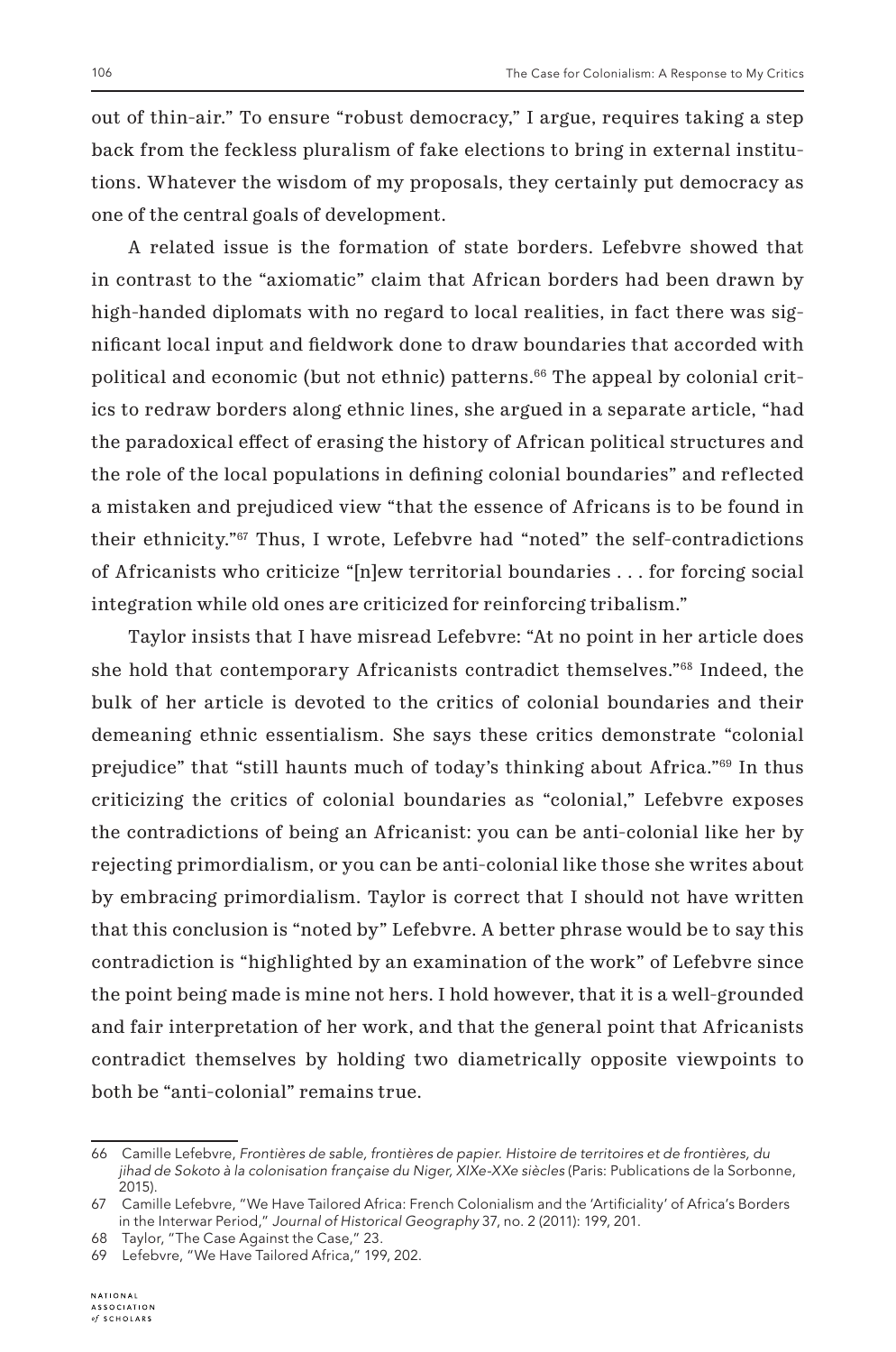Other critics took up the "divide and rule" critique of colonial rule in rebutting my claims that colonialism advanced self-government and democracy. Khan for instance wrote: "The British exploited differences between the Hindu and Muslim communities in the sub-continent, creating deep resentments and divisions that persist today due to the 1947 Partition. Similarly, differences between the Hutus and Tutsis that led to the Rwandan genocide were created and exploited by Belgian colonizers."70

The old saw about "divide and rule" is indeed widely promoted by the likes of Khan who imagine their homelands as integrated, multi-ethnic utopias prior to the White Man. Others argue that existing divisions were institutionalized by colonial rule and but for colonial rule would not have erupted into inter-ethnic conflicts and later problems for democracy as they did. As Muslim League founder Maulana Mohammed Ali remarked during talks in London in 1930: "We divide and you rule. The moment we decide not to divide you will not be able to rule."71 However, other scholars argue that this is not the case, and that colonial rule reduced, rather than worsened, this threat, and in turn made democracy more rather than less likely. In a recent paper making use of a novel experiment in three towns in Rajasthan, India, Latika Chaudhary and colleagues find that colonial institutions left stronger legacies of social cooperation than non-colonial ones.72 From this latter viewpoint, the "divide and rule" critique of colonial rule was really just a form of nationalist rhetoric masquerading as victimization claim.

Khan also stipulates a consensus where none exists. On the question of Rwanda and Burundi, for instance, Uvin concluded: "Burundians, Rwandans, and outside specialists of the region *disagree almost totally* on the nature of precolonial society . . . [and on] the impact of colonization . . . There is no scholarly consensus on answers to these questions."73

It is interesting to think that had Ethiopia been under any sustained colonial rule, anti-colonial scholars would by now have produced a vast corpus blaming ethnic conflict between the dominant Amhara and the minority groups like the Tigray and Oromo on the enduring malign legacies of colonial rule. Since no

<sup>70</sup> S. Khan, "The Case Against 'The Case for Colonialism.'"

<sup>71</sup> G. Allana, Pakistan Movement: Historical Documents, 3<sup>rd</sup> ed., ed. (Lahore: Islamic Book Service, 1977).

<sup>72</sup> Latika Chaudhary, Jared Rubin, Sriya Iyer, Anand Shrivastava, "Culture and Colonial Legacy: Evidence from Public Goods Games," *Journal of Economic Behavior & Organization* 173 (2020): 107-129, doi:https:// doi.org/10.1016/j.jebo.2020.03.005.

<sup>73</sup> Peter Uvin, "Ethnicity and Power in Burundi and Rwanda: Different Paths to Mass Violence," *Comparative Politics* 31, no. 3 (1999): 254, doi:10.2307/422339.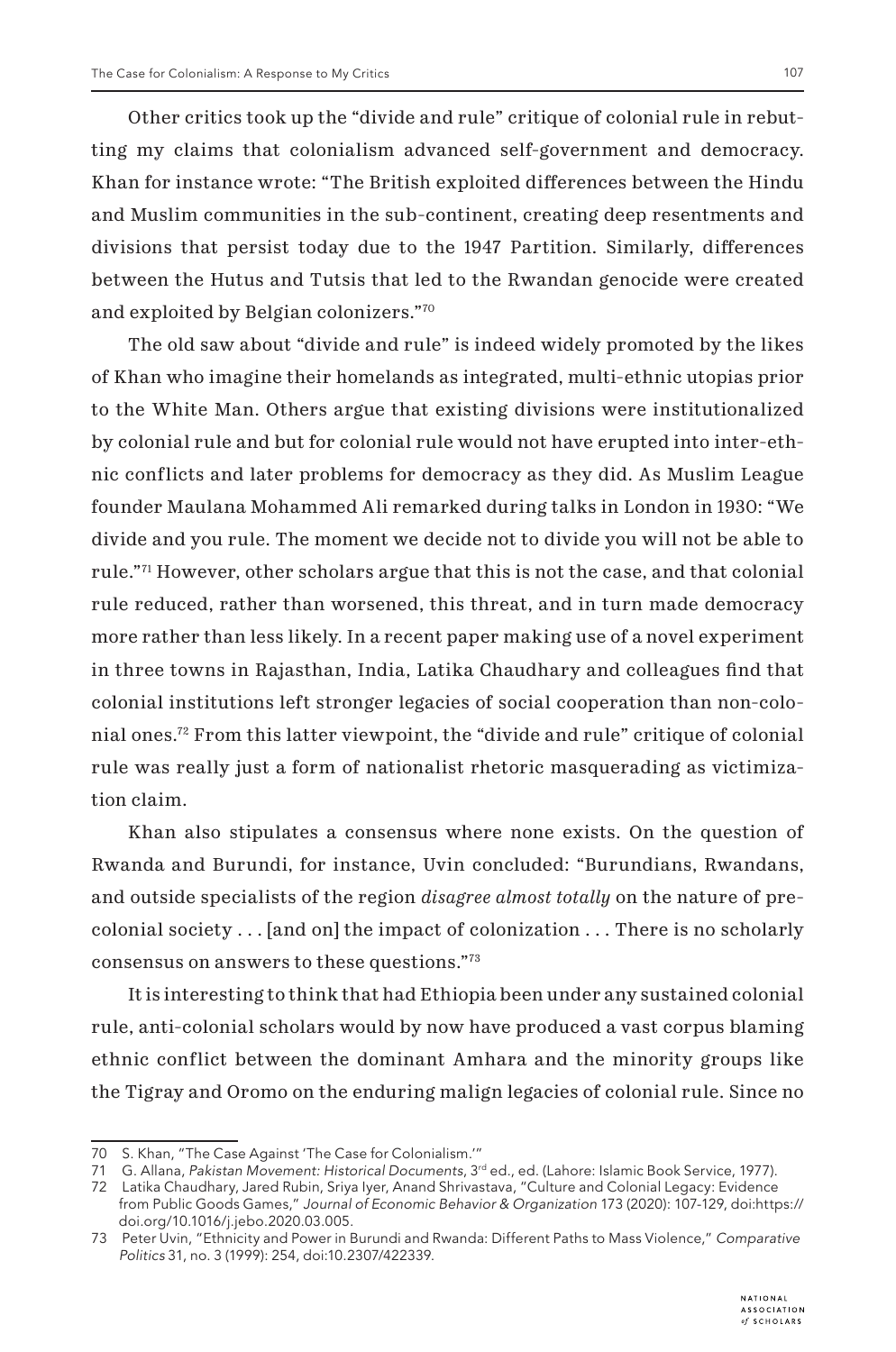such cop-out exists, they must turn to what are better explanations: bad policies, such as the pastoral land policies in southern Ethiopia studied by Tache and Oba and bad governance, such as the failure to implement decentralization studied by Mengisteab.<sup>74</sup> Denied the "colonialism made me do it" explanation, scholars of Ethiopia instead provide causally compelling explanations of that country's plight.

### **Colonial Violence**

The study of violent encounters between colonial police or military forces and various native rivals forms a cornerstone of much anti-colonial historiography. Such encounters are usually highlighted in order to make the general claim that colonialism was illegitimate and criminal. For instance, the Library of Congress catalogue lists no fewer than thirty books written about the 379 people killed by a British detachment at Amritsar (or Jallianwala Bagh, India) in 1919. Much less, by contrast, is written about pre-colonial or post-colonial massacres in these countries, including those committed by government forces.

In the article, I make only a brief mention of colonial violence because in most cases I believe it was justified and in cases where it was not, it never rose to a level that rendered colonial rule as such illegitimate. In the oft-cited case of the Herero war against German colonial rule in German Southwest Africa from 1904 to 1906, for instance, the initial German response was justified and restrained.75 Only later, with a shift in battle strategy on the ground under Lothar von Trotha, did the German campaign become unintentionally brutal. The changed strategy, wrote Kuss, "emerged entirely independently of any conscious decision for or against a strategy of concerted racial genocide." Trotha, she argued, "did not intend to bring about a situation in which the Herero would be subject to a slow death through adverse natural conditions."76 Citing the historiography of the Mau Mau rebellion in colonial Kenya as an example, I wrote:

[A]ny claim about . . . the level of colonial violence, requires not just assumptions about the scale of violence that would have occurred absent

<sup>74</sup> Boku Tache, Gufu Oba, "Policy-Driven Inter-Ethnic Conflicts in Southern Ethiopia," *Review of African Political Economy* 36, no. 121 (2009): 409-426l; Kidane Mengisteab, "Ethiopia's Ethnic-Based Federalism: 10 Years after," *African Issues* 29, nos. 1-2 (2001): 20-25, doi:10.2307/1167105.

<sup>75</sup> Bruce Gilley, *In Defense of German Colonialism: And How its Critics Empowered Nazis, Communists and the Enemies of the West* (Washington: Regnery, 2022), chapter 3.

<sup>76</sup> Suzanne Kuss, *German Colonial Wars and the Context of Military Violence* (Cambridge, Massachusetts: Harvard University Press, 2017), 74, 47.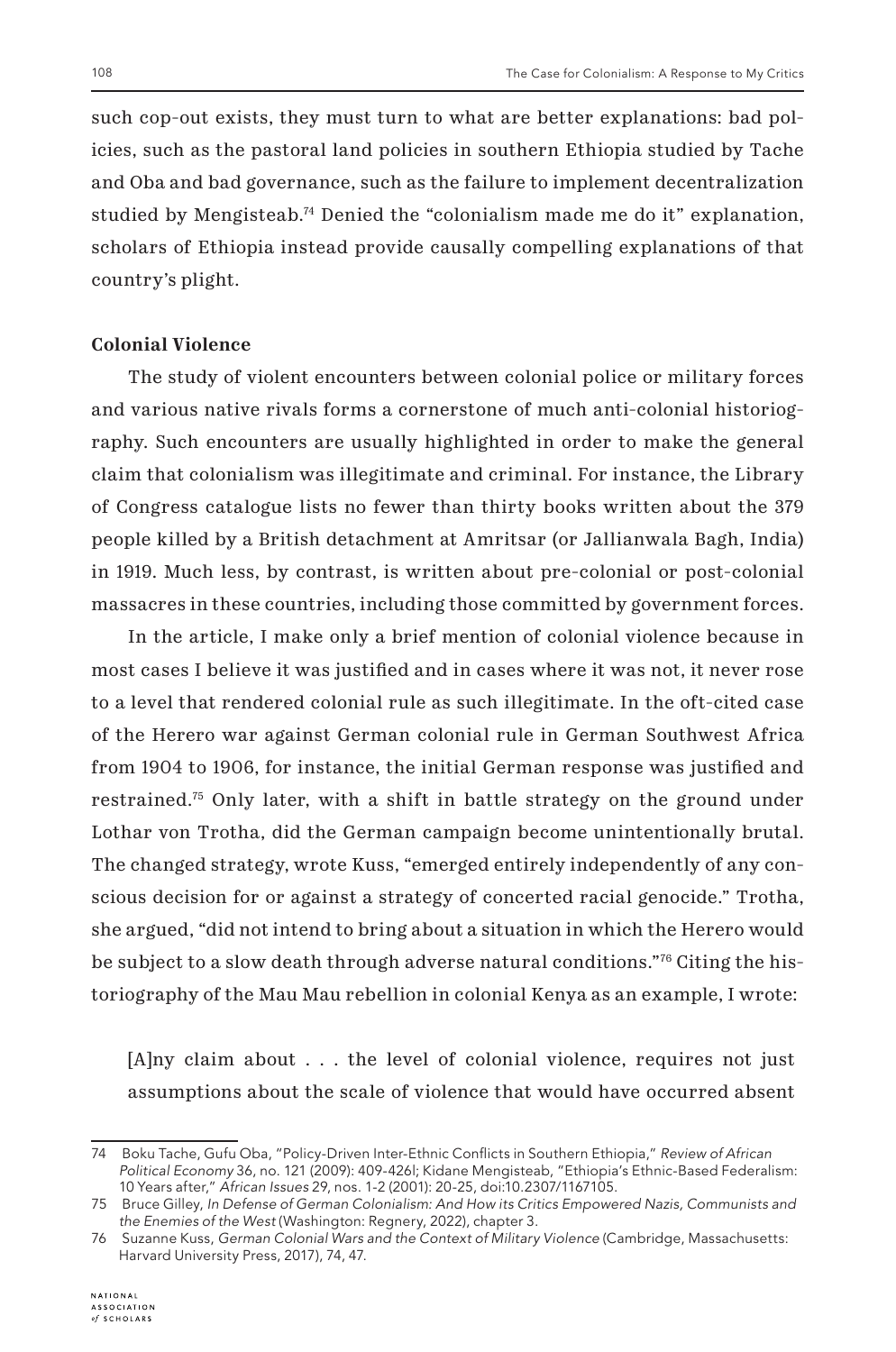colonial rule but also a careful measure of that violence relative to the population, security threat, and security resources in a given territory. One is hard-pressed, to take a prominent example, to find a single example of such care in measurement in the vast critical scholarship on the British counter-insurgency campaign against the Mau Mau in Kenya from 1952 to 1960 . . . At the very least, it is incumbent on scholars to show that the brutalities unleashed by the British in this campaign were not the likely result of a proportionate response given the context and scale of the threat. If this supposedly solid case is wobbly, what does it tell us about the lesser "violence" often cited as invalidating colonialism?

Taylor states that I provide "no reason" for my claims about scholarship on the Mau Mau and this in turn "sheds no light on the quality of the scholarship on other instances of colonial violence." $\frac{77}{7}$  But I cite the work of Elkins as failing this minimal standard and use the glowing reception of her work as evidence that the standards of research on colonial violence are hopelessly unscientific and biased. Is this not a reason and does it shed no light?

A failure to confront the "colonialism compared to what?" question is evident when critics cite "the Amritsar massacre."78 It is not just that there have been several massacres at Amritsar both before and after colonial rule which took far more lives. The general question is: did tragedies like the one in 1919 become more or less likely as a result of British rule? Simply scouring colonial history for "bad stuff" proves nothing, and indeed the fact that colonial governments so scrupulously documented the "bad stuff" bespeaks an accountability and transparency that was missing before and after colonial rule. Scholars who prefer to spend many delightful hours at the Public Records Office at Kew rather than in the trying and dysfunctional conditions of archives in post-colonial countries (if they even exist and are accessible) are falling victim to a colonial archives fetish.

Kendhammer also states that ninety percent of Africa's conflicts are attributable to colonial rule while only ten percent have their origins in the pre-colonial period. His lazy reflexive citation here is to the work of Leonard and Strauss.79 For a start, their explanation is threefold: colonialism, the post-colo-

<sup>77</sup> Taylor, "The Case Against the Case," 21.

<sup>78</sup> Brandon, Sarkar, 80.

<sup>79</sup> David Leonard, Scott Straus, *Africa's Stalled Development: International Causes and Cures* (Boulder, Co.: Lynne Rienner Publishers, 2003).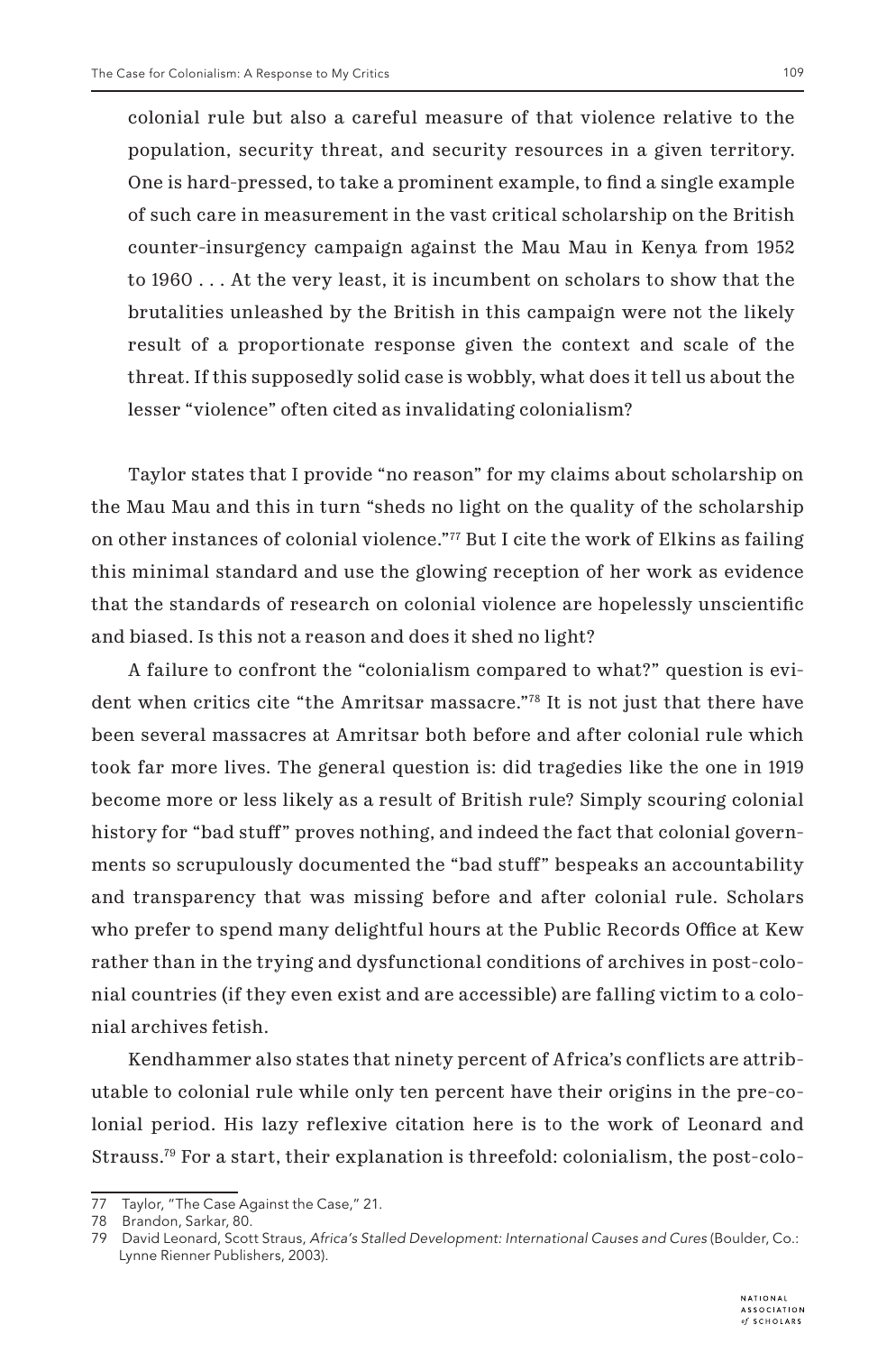nial international system, and enclave economies, the latter two of which are not colonial legacies but legacies of Africa's encounter with the outside world. Moreover, only nine of the thirty-seven cases they consider have enclave economies. Even if colonialism is accused of creating weak states and enclave economies, why didn't post-colonial rules change that? Scholars have so trained themselves in structural determinism that they dare not ask such questions.

In any case, Kendhammer misstates the *central claim* of Leonard and Strauss: they state that ninety percent of countries *with* ethnic conflicts, not ninety percent *of* ethnic conflicts, can "most often" be traced to colonial, not pre-colonial causes.80 More important, he cites them without seeming to recognize that they merely assert this claim without *any* evidence, not so much as a lazy reflexive citation of alleged evidence. To foreclose the discussion, they declare that "almost no contemporary conflicts correspond to ones found in precolonial times" and that attempts to show otherwise are "racist" and "offensive."81 Much work has shown the opposite: the overwhelming causal role of pre-colonial ethnic formations ("tribalism") on contemporary African conflict, as in the work using a new dataset of pre-colonial formations constructed by Paine.<sup>82</sup>

This is in addition to the mainstream attention among conflict scholars to postcolonial decision-making by African elites. In other words, the "unsophisticated" and "racist" popular perception of Africa as wracked by pre-colonial tribalism and post-colonial corrupt rulers—notions that scholars take it upon themselves to beat out of their students—turns out to be a pretty good explanation. Klein writes that "[m]any of the students who enter our classes do so with ideas similar to Gilley's."<sup>83</sup> Perhaps those students know more than we give them credit for.

#### **Concepts and Anchoring Vignettes**

A common problem for historians and many social scientists is the failure to define concepts in a way that they could be properly measured. The sweeping and emotionally-charged denunciations of colonialism by many critics of my paper leave the reader puzzling about how they are defining their terms, what

<sup>80</sup> *Ibid.,* 59.

<sup>81</sup> *Ibid.*

<sup>82</sup> Jack Paine, "Ethnic Violence in Africa: Destructive Legacies of Pre-Colonial States," *International Organization* 73, no. 3 (2019): 645-683, doi:10.1017/S0020818319000134.

<sup>83</sup> Klein, 39.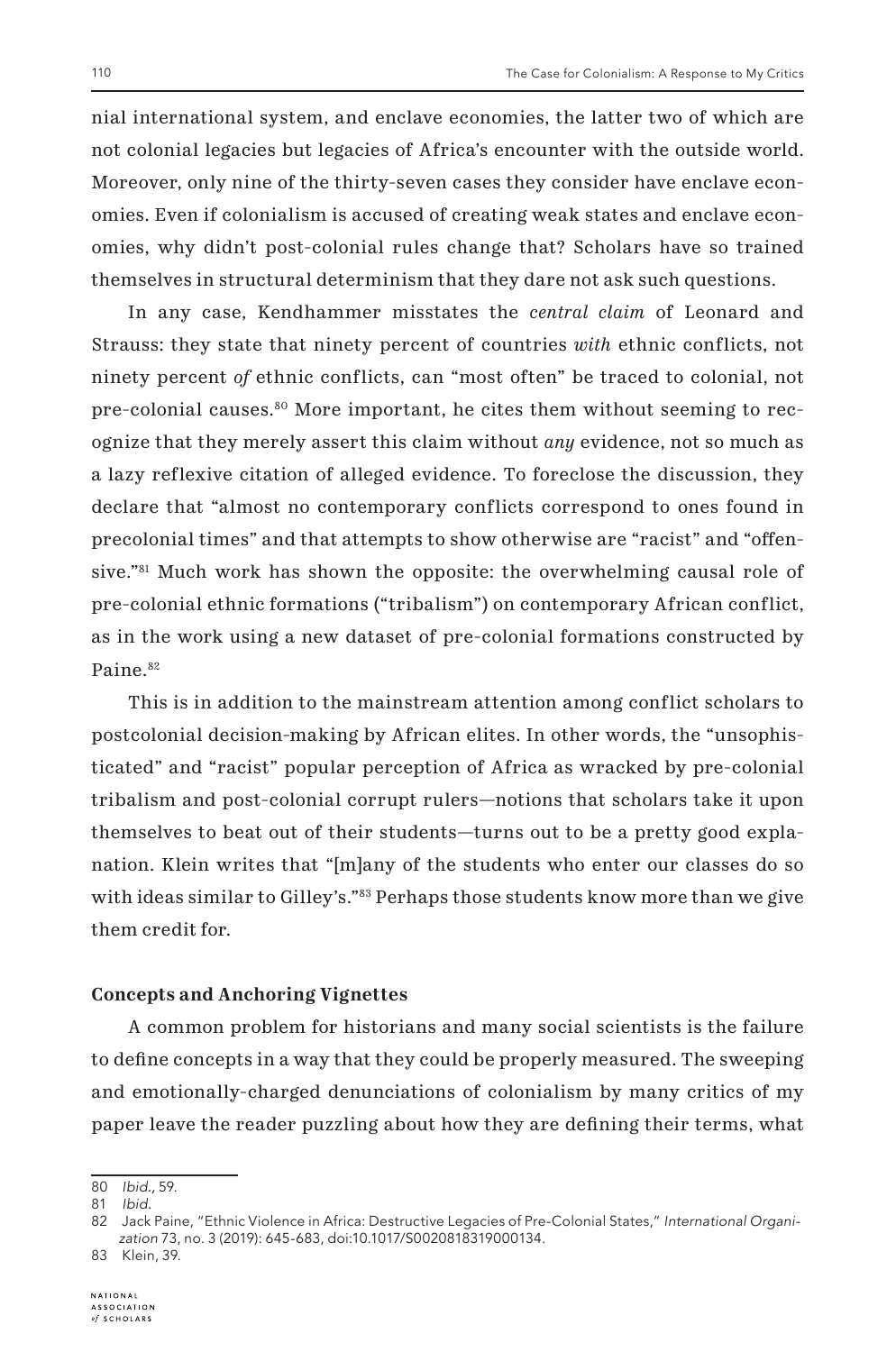evidence they would use to measure them, and how they reach conclusions they do. Klein, for example, offers a blanket summary of colonialism as "authoritarian, racist and often stagnant."84

If you are already predisposed to accept that characterization, I suppose you thump the desk with "Hear, hear!" and then cite Klein's article as "evidence" that colonial rule was authoritarian, racist, and often stagnant. If not, then you ask: "by what standard?" Compared to the pre-colonial era and the likely counterfactual (as shown in Ethiopia, Saudi Arabia, or Haiti)? Certainly not. Compared to what colonial powers could have achieved if they had tried harder or done a better job? Doubtful given the constraints of the era which Klein seems to magically wish away with his calls for more spending, education, and intrusive governance. Compared to what came after colonialism? No, with very few exceptions. So what exactly does his statement mean?

If the history profession still considers itself a social science that approaches questions and makes claims based on logic, evidence, and shared standards of justification—as opposed to being a branch of literary theory devoted to moralizing and flights of emotional fancy—then his statement is false.

Similarly, Kendhammer, in a typical imputation, charges me with ignoring the "violence, discrimination, and repression" of colonial rule. I am not sure how to respond to such blanket indictments, except to say: please define your terms. A key role for the historian, or social scientist, is to ensure that concepts like "discrimination" do not become useless through free-form interpretation using modern norms. Gary King and colleagues, for instance, have shown the importance of using "anchoring vignettes" so that concepts have validity when used in social research.<sup>85</sup> In the case of studying forms of political rule that are a century or more in the past and involve cultural contexts none of us could imagine, anchoring a concept like "violence" or "discrimination" or "racism" takes on major significance.

To make an obvious point, most contemporary scholars in the social sciences and humanities consider their own liberal democracies to be rife with "violence," "racism," and "exploitation" by ruling systems. What possible chance is there that they could reach an objective assessment of colonial ruling systems?

<sup>84</sup> *Ibid.,* 49.

<sup>85</sup> Gary King, Christopher Murray, Joshua Salomon, Ajay Tandon, "Enhancing the Validity and Cross-Cultural Comparability of Measurement in Survey Research," *American Political Science Review* 98, no. 1 (2004): 191-207, doi:10.1017/S000305540400108X.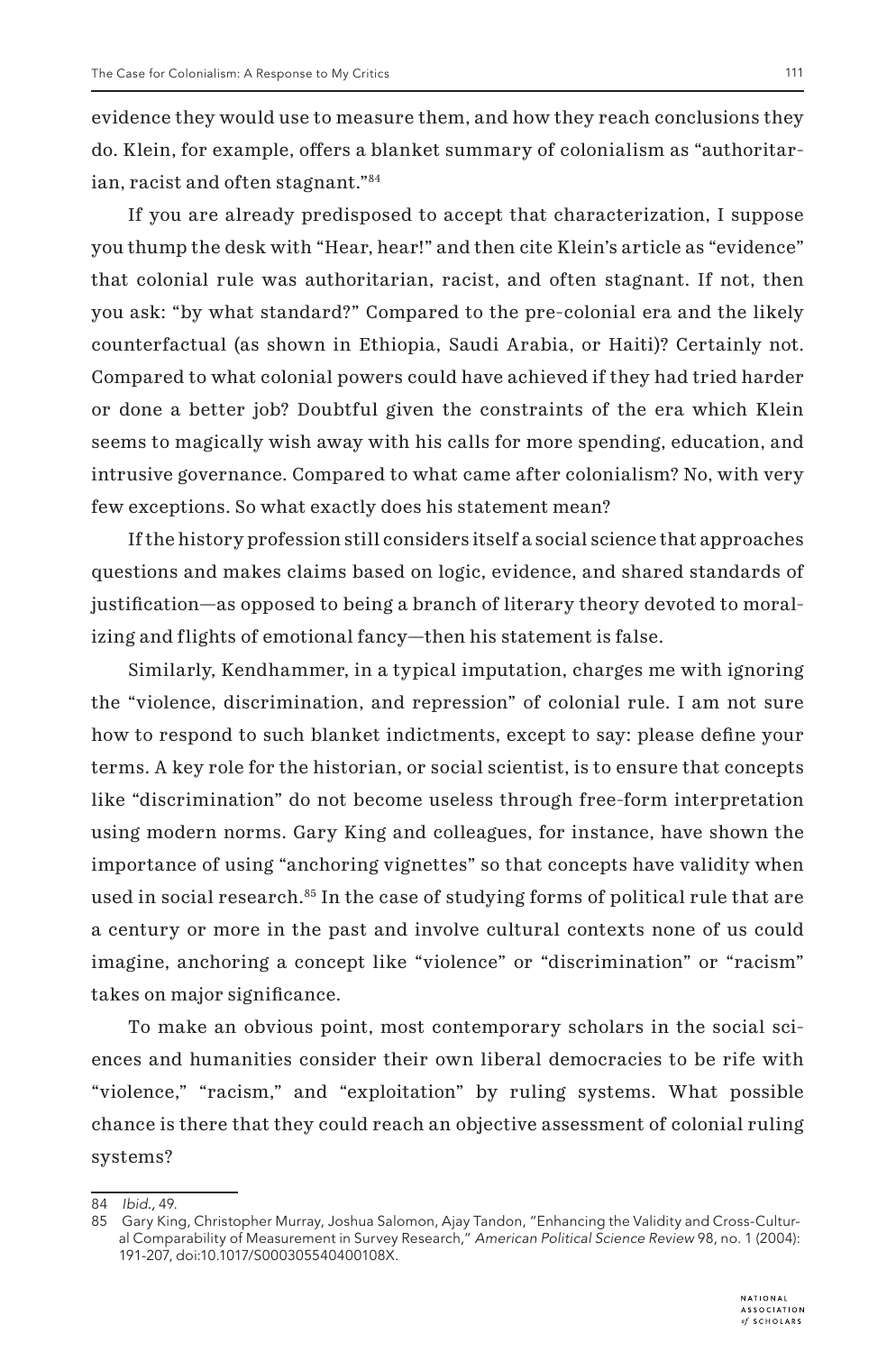#### **Slavery**

Klein allows that one of "the few things" I get right in my paper is that colonialism ended the slave trade and with it much of slavery itself, $86$  recalling the folk memories he uncovered during his doctoral research in Senegal in the 1960s. British legal abolition of the slave trade came in 1807 and of slavery itself in 1834, so anti-slavery activism is one of the fundamental shifts that defined post-1824 colonialism that my paper defends. Actually, my claim in this paragraph is not so much about the ending of the slave trade—which is beyond dispute—but about how contemporary anti-colonial critics faced with this fact "squirm and fidget . . . because it puts the greatest strain on their 'colonialism bad' perspective."

Khan, in her critique, illustrates the point. She insists that the claim that colonialism brought an end to slave-trading is "ridiculous" because pre-1824 colonialism was also responsible for its expansion: "Colonizers . . . created the slave trade. Systematic decolonization and subsequent wars of independence eventually ended the slave trade."<sup>87</sup> She makes logical and empirical mistakes, both whoppers really. Early and late colonialism were different phenomenon, which as a result had different effects. As to the empirical question, in addition to being unsupported by any research I am aware of, her claim is flatly contradicted by that old friend of the historian: chronology. Most slavery had disappeared by the mid-nineteenth to late-nineteenth centuries as a result of imperial expansion. Independence did not come for a century.

How can a cause come a century after an effect? Khan's claim here is simply untenable. Oddly, one of the fidgeters I cite is Klein himself, who in an introduction to an edited volume with a co-editor wrote of the "flaws and hypocrisies of colonial policies" that "compromise with their principles" for a variety of practical reasons.88 Although I did not cite these passages, they are indeed as good as any in showing the utopian and unrealistic ways that scholars approach questions relating to colonialism. What a luxury it is to sit in one's study poo-pooing the "compromises" and "flaws" of complex governance questions of two-centuries ago, never admitting the possibility, much less adopting an analytical lens

86 Klein, 42.

<sup>87</sup> Khan, "The Case Against 'The Case for Colonialism'."

<sup>88</sup> Suzanne Miers, Martin Klein, "Introduction," in Suzanne Miers, Martin Klein, eds., *Slavery and Colonial Rule in Africa* (Portland, OR: Frank Cass, 1999), 1-15, esp. 2, 5.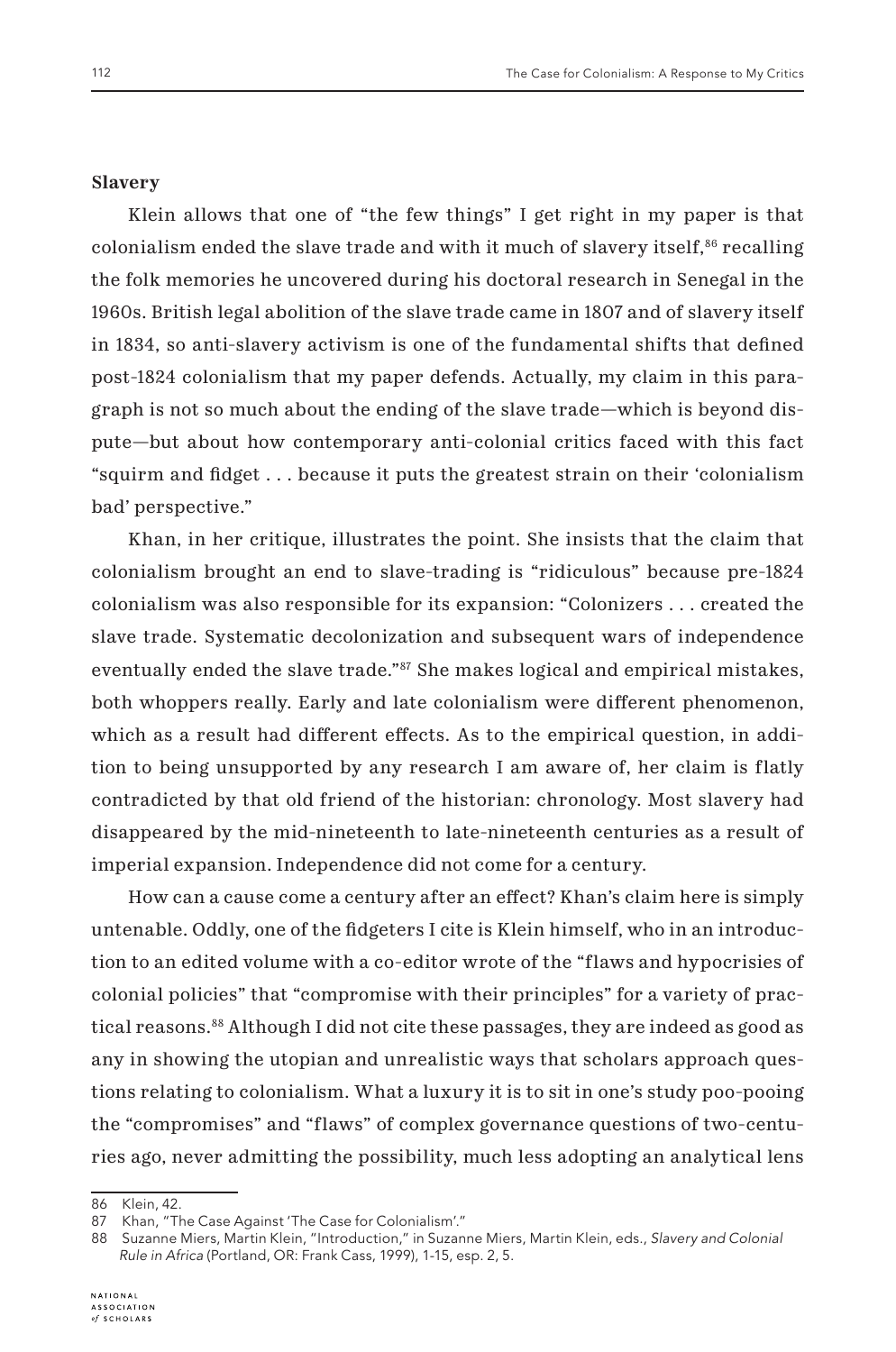to understand normative judgements. Like Khan, Klein makes my point all too well.

Finally, Kendhammer, as well as Taylor, cites evidence on the negative consequences of the slave trade for Africa as an argument against colonialism, again either ignoring my focus on post-1824 colonialism or simply deciding that all alleged crimes of the West need to be thrown into the hamper when the argument requires it. Kendhammer cites Nunn and Wantchekon. Actually, their paper is not about the negative effects of only "the transatlantic slave trade," as Kendhammer writes, but the negative effects of "Africa's four slave trades (the transatlantic, Indian Ocean, Red Sea, and trans-Saharan) between 1400 and 1900," even though data is available only on the first two. Delving deeper, both Kendhammer and Taylor miss the main finding of this article as a result of their lazy reflexive citations: slavery explains almost nothing of contemporary social trust levels in Africa, despite the article's title "The Slave Trade and the Origins of Mistrust in Africa." The magnitude of the effect is *very* small, ranging from a standardized coefficient of 0.10 to 0.16. As the authors insisted heroically in an unpublished version of the paper: "These effects are not enormous, but they are not trivial either."89 As to the strength of the relationship when controlling for other factors, it is indeed trivial. The contribution of slave exports to overall explained variation is between one and two percent, in effect a rounding error.<sup>90</sup> Again, reflexive citations intended to pummel the reader into agreement can go disastrously wrong in the hands of motivated reasoning.

Taylor cites a different work by Nunn on "A Model Linking Africa's Past to Its Current Underdevelopment."91 It posits that the slave trade and colonial rule forced Africans out of productive labor and into unproductive activities like banditry, migration, and government jobs, which caused path dependent effects on future development. I do not want to gainsay Nunn's rigorous and important paper, except to say that when he delved into the former (and allegedly worst) period, the effects turned out to be minimal. There is also, as mentioned, a robust econometric literature cited above showing the opposite. A World Bank study argued that unlike India, Africa's "relative weakness or absence of states, classes, literacy and cities" in the pre-colonial period critically explained

<sup>89</sup> Nathan Nunn, Leonard Wantchekon, "The Slave Trade and the Origins of Mistrust in Africa," NBER Working Papers, 14783, 2009, 25.

<sup>90</sup> Nathan Nunn, Leonard Wantchekon, "The Slave Trade and the Origins of Mistrust in Africa," *American Economic Review* 101, no. 7 (2011): 3229, 3234, doi:10.1257/aer.101.7.3221.

<sup>91</sup> *Ibid.*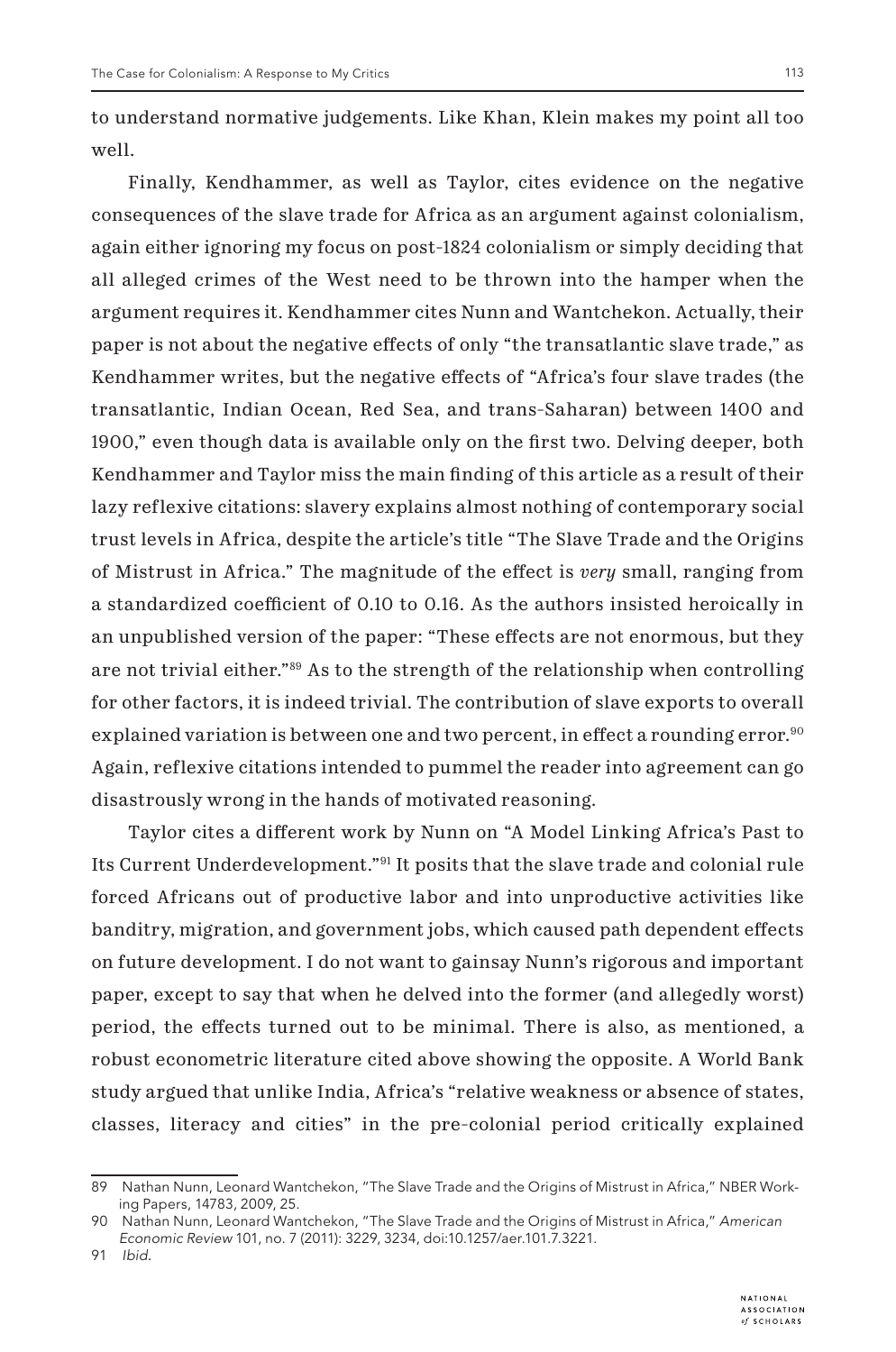its inability to productively embrace and engage with colonial institutions.92 Again, to make my main point without taking sides: claiming that my paper is "discredited" or "offensive" is to ignore the significant debates and research in which it is squarely situated.

#### **Costs and Benefits**

In assailing my reference to the "objective costs/benefits" approach, many critics fly off the handle. Brandon and Sarkar write: "How many miles of railroad built by the colonial powers or children educated in missionary schools equate to the worsening effects of the El Niño famines by imperial policies, the indignities produced through the application of scientific racism, or the systematic employment of torture in the Algerian War?"93 Actually, I don't know, but it is a good question, especially once one discounts the reference to the work of the Marxist union activist Mike Davis claiming that nineteenth century global droughts were, in the mocking words of agricultural economist Vaclav Smil, "murderous global conspiracies planned and executed by a small number of zealots from the smoggy capital of Victorian England."<sup>94</sup> My guess is that many colonial subjects would prefer the life-saving gains of education and infrastructure even after taking into account the indignities of petty racism or the excesses of justified counter-insurgency operations.

Critics like Kendhammer tend to use "cost-benefit analysis" as a byword for "cold-hearted and utilitarian calculations based on money" or some such vague characterization. They have little idea about this policy analysis method. If they understood it better, they would know that its main purpose is to elucidate the implications of different scope, weighting, and valuation strategies in policy analysis mainly for the purpose of stress-testing hypotheses and double-checking other methods. As I wrote: "One main challenge of this research is to properly enumerate the things that matter and then to assign them weights, weights that presumably vary with time and place." Critics studiously ignored my direct quotation from Abernethy that there is at minimum a plausible cost/ benefit strategy under which "the case for colonialism is strong."95 I can only assume that they worried that my argument might benefit from its clear appeal

<sup>92</sup> Nathan Nunn, "Historical Legacies: A Model Linking Africa's Past to Its Current Underdevelopment," *Journal of Developmental Economics* 83, no. 1 (2007).

<sup>93</sup> Brandon, Sarkar, 93.

<sup>94</sup> Mike Davis, Late Victorian Holocausts : El Niño Famines and the Making of the Third World (London: New York: 2001); Verso. V. Smil, "The Shadow of Doughts' Deaths," *Science* 292, no. 5517 (2001): 644-645.

<sup>95</sup> Abernethy, 403.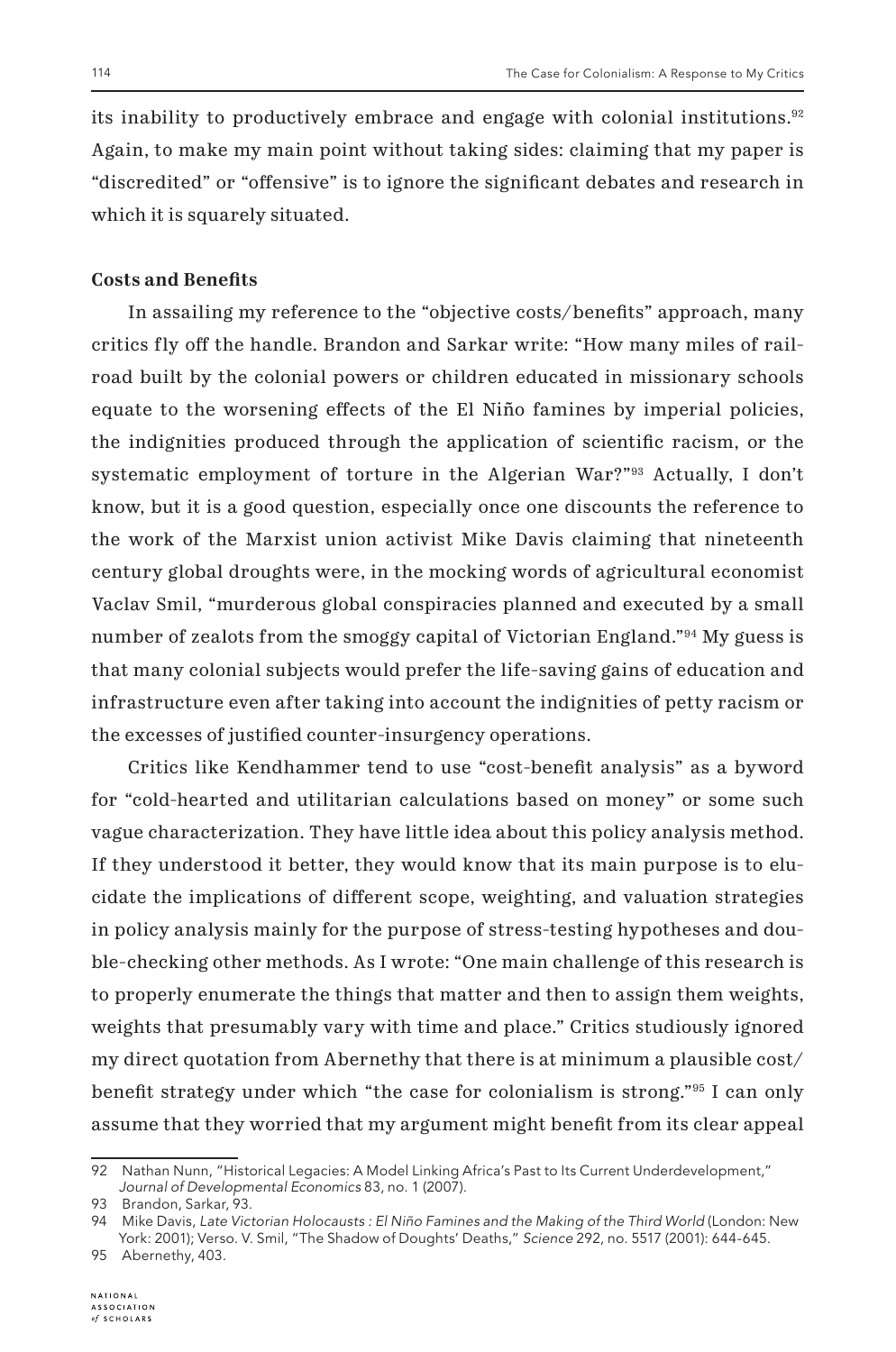to such a reputable scholar. By rushing to the blackboard to scribble down the most outraged reference they can recall on the "costs" side, whatever its dubious quality, they make my point more eloquently than I could have.

## **Legitimacy**

Khan prefaces her critique of my article to declare that it is "offensive."<sup>96</sup> I'm not sure what that means or why it is relevant. But one aspect of the article that clearly gave offense to anti-colonial critics was my claim that colonialism was by and large subjectively legitimate among the colonized. The reason this gave offense, I have since learned, is that many scholars define colonialism as illegitimate alien rule, thus foreclosing the empirical study of its legitimacy by definitional fiat. To even suggest that colonialism was sometimes or often empirically legitimate was, for these scholars, to debunk their preferred concept of colonialism altogether and thus to open their work to unwelcome scientific scrutiny. The relevant paragraph in the article read:

Millions of people moved closer to areas of more intensive colonial rule, sent their children to colonial schools and hospitals, went beyond the call of duty in positions in colonial governments, reported crimes to colonial police, migrated from non-colonized to colonized areas, fought for colonial armies, and participated in colonial political processes—all relatively voluntary acts. Indeed, the rapid spread and persistence of Western colonialism with very little force relative to the populations and areas concerned is prima facie evidence of its acceptance by subject populations compared to the feasible alternatives . . . In most colonial areas, subject peoples either faced grave security threats from rival groups or they saw the benefits of being governed by a modernized and liberal state.

My quotation of a young black man in Congo from van Reybrouck—"When are the Belgians coming back?" which he reports was "a widely heard lament" that he heard "countless times" when he was there in  $2010^{-97}$  has invariably been put into *my* mouth by critics like Brandon and Sarkar<sup>98</sup> as well as by my university's hysterical faculty union.<sup>99</sup> They clearly cannot face the fact that

<sup>96</sup> Khan, "The Case Against 'The Case for Colonialism'."

<sup>97</sup> David Van Reybrouck, *Congo: The Epic History of a People* (New York: Ecco, 2014), 255.

<sup>98</sup> Brandon, Sarkar, 83.

<sup>99 &</sup>quot;PSU-AAUP Condemns Professor Bruce Gilley's 'procolonialism' Platform," PSU-AAUP, Press Release,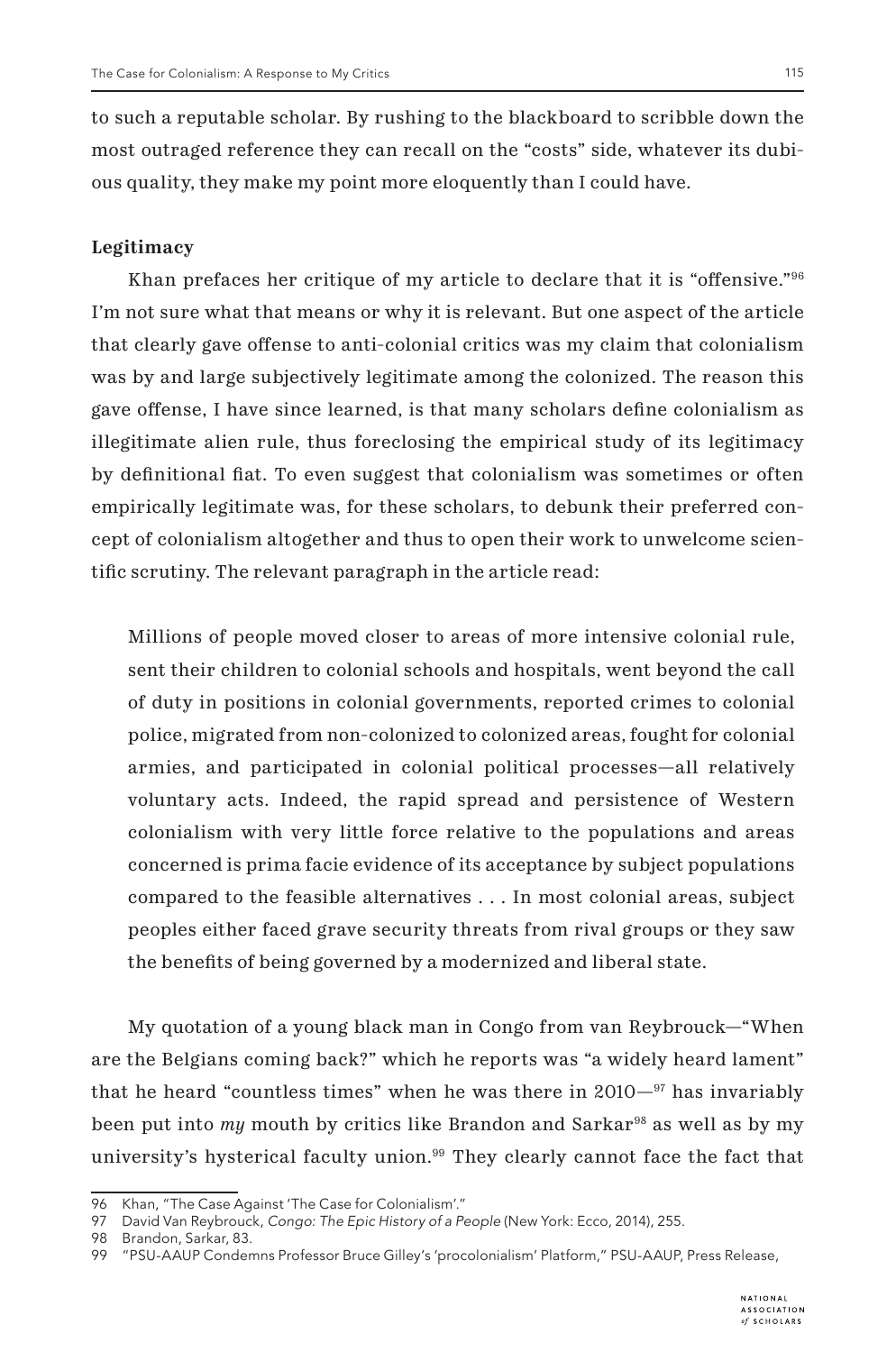many former colonial peoples wish their countries could return to colonial rule. Colonial rule was for these people not some philosophical idea but a practical alternative that needed to be weighed against other practical alternatives and was often found less wanting in comparison. Such "dangerous thoughts" clearly need to be policed by the scolds in the faculty lounge lest they become widely known. The same response occurred when, during a talk, I cited the words of a woman belonging to the Habe sub-group of the Muslim Hausas in the slavebased Sokoto Caliphate of the Fulani in what is today northern Nigeria on the coming of the British: "We Habe wanted them to come, it was the Fulani who did not like it," she recalled.100 Bjerk charged me with ignoring the "complexity" of this response because the Fulani remained politically powerful under the British and slavery did not disappear at once.<sup>101</sup> But I never claimed otherwise, only that this reduced form under British colonialism was preferable to the Habe than its pre-colonial form. Why is that so hard to accept?

Klein admits that African support for colonial rule was another thing that I (sort of) got right. But he seems confused about the concept of legitimacy, which is simply the degree to which a political object is treated by those subject to its power as rightfully holding and exercising that power, a topic on which I have done conceptual and empirical research.102 As an empirical concept, legitimacy: (1) admits of degrees; and (2) can be measured only through behavioral and attitudinal responses of the subjects themselves, who are alone in a position to judge in light of contextual factors.

While admitting that "the vast majority of employees of the colonial state were Africans" Klein hastens to add that "those Africans did not necessarily work for colonial rulers because of affection for them."<sup>103</sup> I am not sure what he means by "affection" but it is certainly not what I meant by "legitimacy." I doubt we would ever want people to "love" their rulers or hold them in "affection." They should love their families, their neighbors, and their gods. Africans may not have "loved" colonial rulers but they often treated them as legitimate—the preferable alternative compared to other feasible options.

<sup>2021.</sup>

<sup>100</sup> Mary Felice Smith, *Baba of Karo: A Woman of the Muslim Hausa* (London: Faber & Faber, 1954), 67.

<sup>101</sup> Paul Bjerk, "Commentary: 'The Case for Colonialism,' in Institute for the Study of Western Civilization, Texas Tech University, 2018.

<sup>102</sup> Bruce Gilley, "The Meaning and Measure of State Legitimacy: Results for 72 Countries," *European Journal of Political Research* 45, no. 3 (2009): 499-525, doi:https://doi.org/10.1111/j.1475-6765.2006.00307.x; B. Gilley, *The Right to Rule: How States Win and Lose Legitmacy* (New York: Columbia University Press, 2009).

<sup>103</sup> Klein, 41.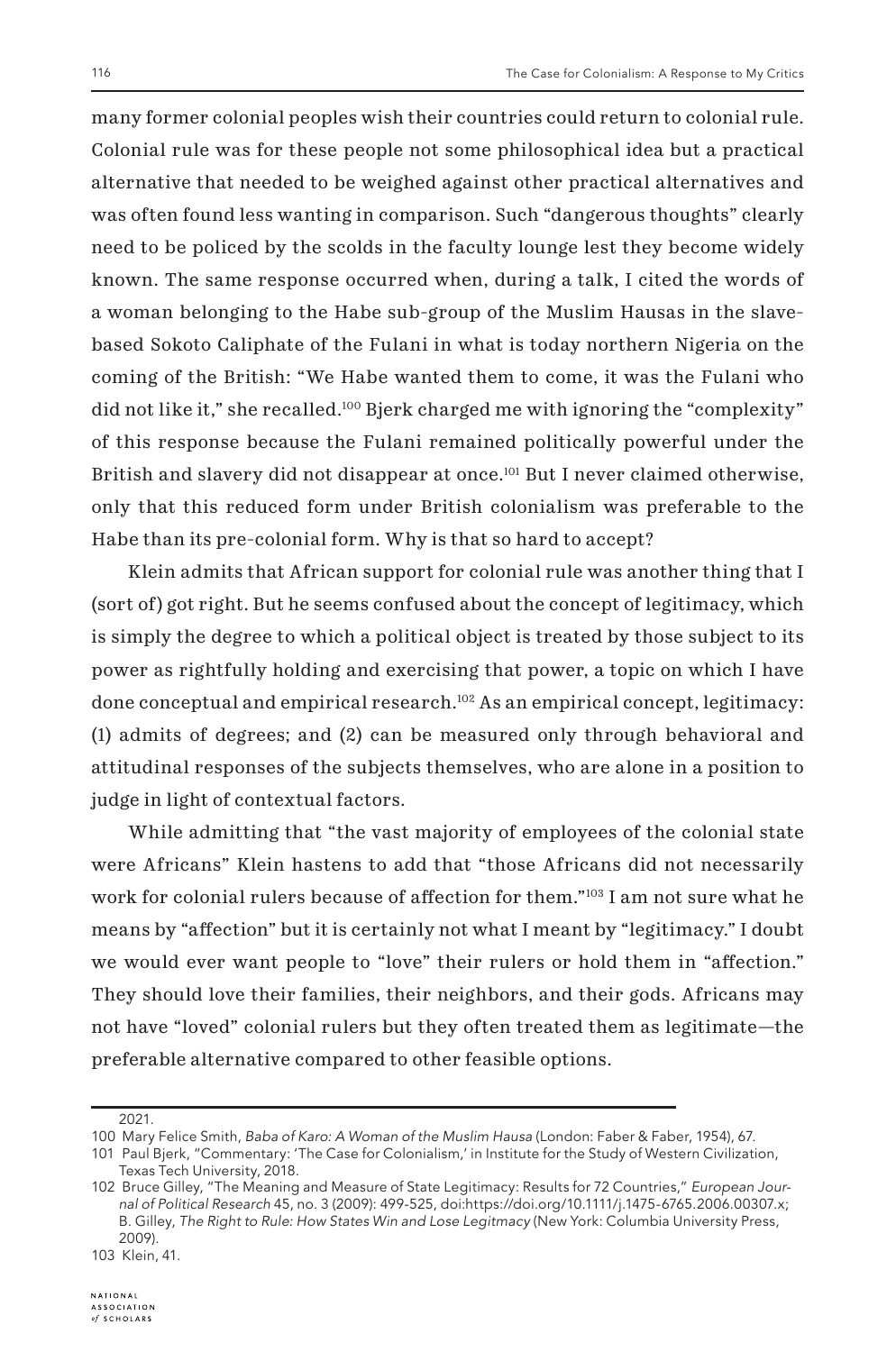Klein cites my discipline of political science to show how I "should know" that interests, not ideas, motivate individuals. Actually, that is not the only way political scientists view the world, even if it is the outlook of Marxists in our discipline. Legitimacy is not a rationalization of self-interest but a wholly different concept, embedded in ideas of fairness and truth that, if anything, define "self-interest" more than vice versa. While we are a long way from being able to measure levels of consent and legitimacy in various times and places during the colonial era, the fact that colonial rule existed in so many places with a trifling overall presence and even less coercive force and was staffed mostly by natives is ipso facto evidence of its legitimacy.

I am not the only scholar who sees substantial evidence of the legitimacy of colonial rule. It is a truism that colonial rule depended on native collaboration and cooperation, a theory first propounded by Robinson faced with the brute fact that there were hardly any Europeans in most colonies relative to population and geography.104 Yet anti-colonial scholars have been slow to admit the role of indigenous agency and to abandon their Eurocentric perspective on colonialism, preferring "helpless victims" rather than active participants, as the editors of one recent collection on various case studies of native collaboration argue.105

This leaves two issues: the balance of cooperation and coercion; and the extent to which cooperation was based on prudential and self-interested calculations or ethically-grounded moral evaluations. Scholars struggle to handle these issues in anything except impressionistic, untheorized, and ultimately ideological ways. Bührer and colleagues, for instance, insist confusingly that cooperation and coercion were "often two sides of the same coin" and that most cooperation was simply prudential. In those rare cases where cooperators "internalized colonial normative discourses,"106 this too should be treated as coercion, but of the mind rather than the body. Thus, by definitional fiat they make impossible any finding of legitimacy. Other scholars can then cite their work reflexively as "evidence" that there was no legitimacy. Any suggestion to the contrary is "offensive."

Taylor charges that I misuse Hechter's analysis of the conditions under which alien rule can be legitimate. Hechter's work, I reported, showed that

<sup>104</sup> Ronald Robinson, "Non-European Foundations of European Imperialism: Sketch for a Theory of Collaboration," in Roger Owen, Bob. Sutcliffe, eds., *Studies in the Theory of Imperialism* (London: Longman, 1972), 117-142.

<sup>105</sup> Tanja Bührer, Flavio Eichmann, Stig Förster, Benedikt Stuchtey, *Cooperation and Empire: Local Realities of Global Processes* (New York: Berghahn Books, 2017), 4.

<sup>106</sup> Bührer et al., 6, 12.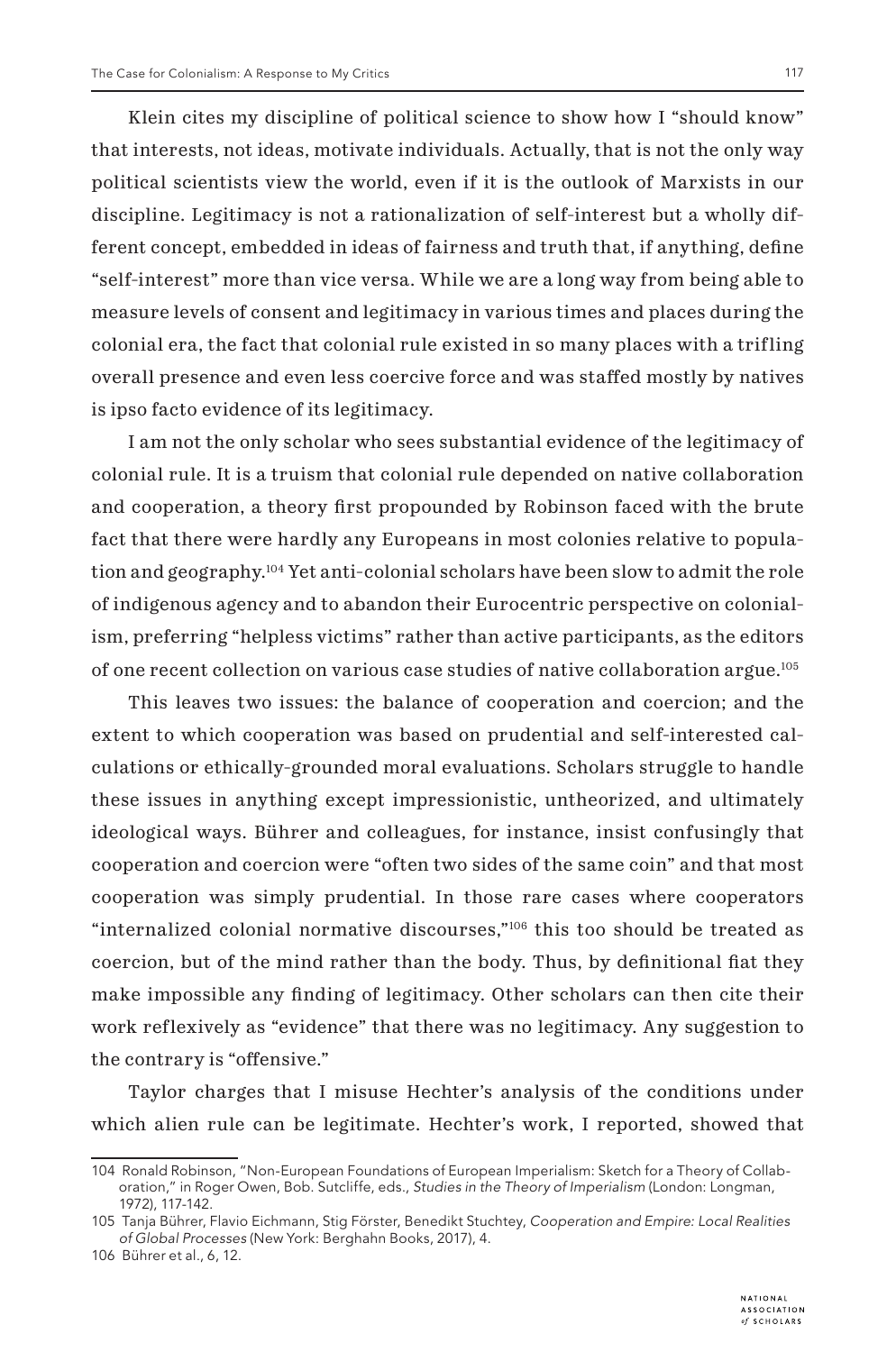"alien rule has often been legitimate in world history because it has provided better governance than the indigenous alternative." I did not state that Hechter believes that alien rule has usually been legitimate, indeed he states clearly that he thinks it has not because of the very demanding conditions legitimacy requires for alien rule.<sup>107</sup> But his work is a theoretical not a general empirical study. Whether he is right about the empirical claim when applied to modern colonialism is separate from his theoretical analysis, which he illustrates with respect to three cases of legitimate alien rule, two of which are examples of British colonialism (in Hong Kong and Shanghai). Does this imply, as Taylor writes, that "the correct conclusion to draw from Hechter's work is thus that that colonial rule is almost always illegitimate"?108 Hardly.

The general point is this: absent any minimally empirically robust general measurement of subjective legitimacy in the colonial era, we are left with the default assumption that given the ease of its spread and the minimal degree of coercion and coercive forces relative to time, population, and geography, the standing assumption must remain that colonial rule was highly legitimate, a fact reinforced by the tumult that followed colonial rule, especially in Africa. The only way to upset that conclusion, absent empirical evidence, is to rule out legitimacy by definition and not surprisingly this is precisely the strategy that scholars have adopted. Having definitionally ruled out the legitimacy of colonialism, scholars have to sweep under the carpet any unauthorized emanations of legitimacy from the colonized. This was my finding in a 2016 paper on the Nigerian novelist Chinua Achebe, whose naughty pro-colonial utterances have been studiously airbrushed from scholarly memory.<sup>109</sup>

Several critics were peeved by my quotation of the autobiography of Congo's first prime minister, Patrice Lumumba, published in French in 1961 just months before he was killed (and in English posthumously in 1962). In it, he praised Belgian colonial rule for "restoring our human dignity" and "turning us into free, happy, vigorous, and civilized men."110 As someone celebrated as an anti-colonial hero in the contemporary academy, it is often forgotten that Lumumba was an active "collaborator" in Belgian colonial rule by any measure: a postal clerk, the head of a local trade federation, and an insider in colonial society as

<sup>107</sup> Michael Hechter, *Alien Rule* (Cambridge: Cambridge University Press, 2013), 141.

<sup>108</sup> Taylor, "The Case Against the Case for Colonialism," 25.

<sup>109</sup> Bruce Gilley, "Chinua Achebe on the positive legacies of colonialism," *African Affairs* 115, no. 461 (2016): 646-663, doi:10.1093/afraf/adw030.

<sup>110</sup> Patrice Lumumba, *Congo, My Country* (London: Pall Mall Press, 1962), 12, 13.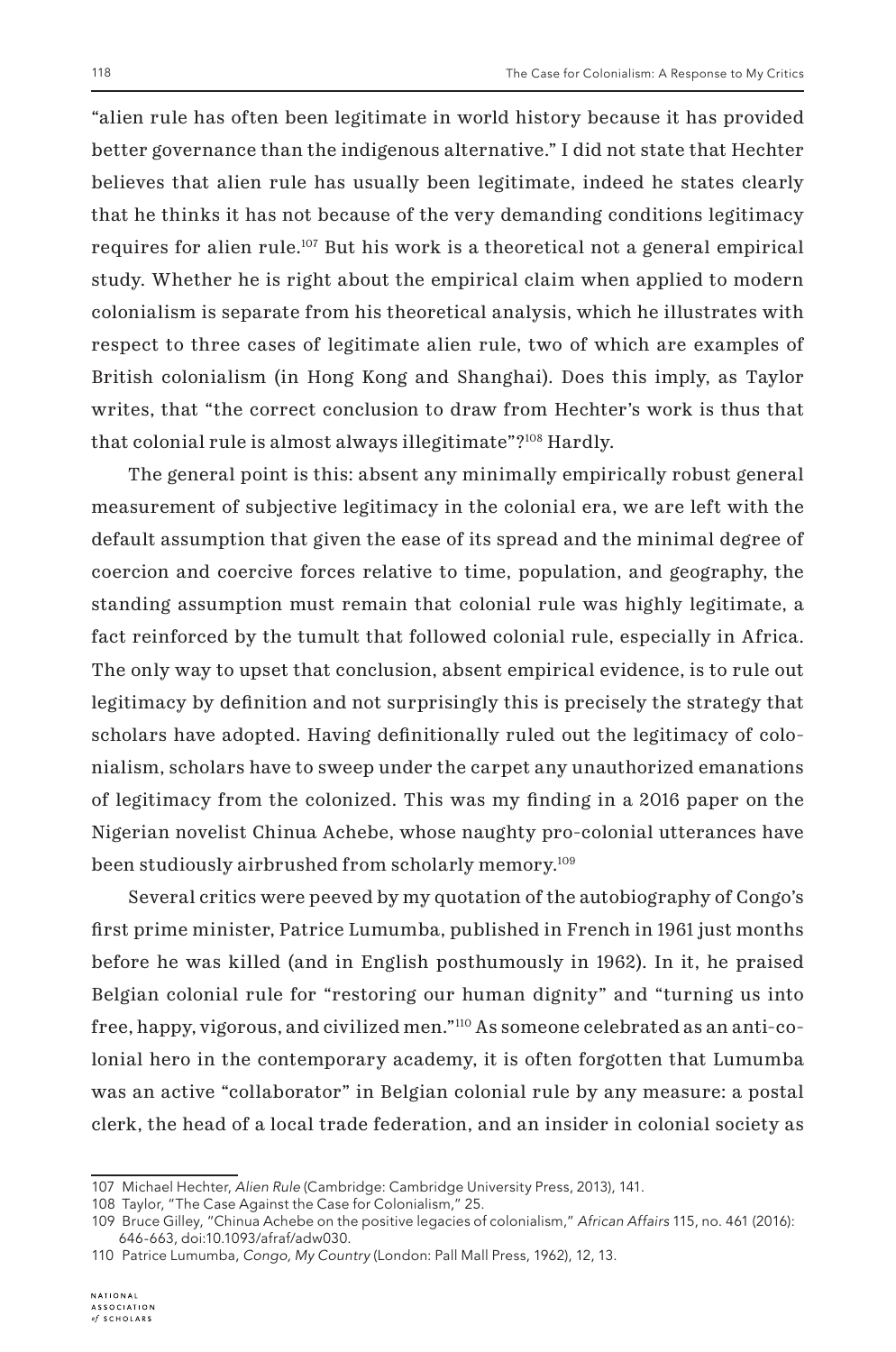head of Stanleyville's Association des Évolués. His book was written in 1956, a year before anyone even talked about creating an independent country. Taylor insists that "there is considerable doubt as to whether it represents Lumumba's true views."111 Where is the evidence of this "considerable doubt"? I know of none. While scholars have speculated about *why* Lumumba suddenly became an anti-colonial radical, no one doubts that he saw himself as a moderate and as a supporter of Belgian colonial institutions during the colonial era. As Catherine Hoskyns, who undertook a study of the first post-colonial Congo crisis for the Royal Institute of International Affairs in 1962 to  $1964$ ,<sup>112</sup> wrote reviewing the book: "Those who expect from it an exposition of the dynamic nationalism for which he is now the symbol will be disappointed. Lumumba at that time was a self-conscious évolué and an exponent of gradualism, much more concerned to mediate between the Belgian colonial system and the mass of Congolese peasants than to demand immediate independence."<sup>113</sup>

The Achebe and Lumumba examples highlight the trained incapacity of contemporary scholars to imagine, much less acknowledge, evidence of the subjective legitimacy of European colonial rule. With that as background, it is hardly surprising that they found my suggestion to the contrary to be "offensive."

#### **Decolonization**

Despite characterizing my article as "seriously flawed," Klein admits that, in addition to colonialism's role in the abolition of slavery, the participation of natives in colonial rule, and the many problems of post-colonial governments, another thing I got right was that "African nationalists often did not have massive support."114 As Tom Young noted in passing, "This seems rather a lot to be right about."115 Lumumba's party, for example, won only twenty-four percent of seats in the first election in Congo of 1960. Most Congolese, especially traditional leaders, saw him as a threat. The same was true of anti-colonial nationalists throughout the colonies.

<sup>111</sup> James Stacey Taylor, "Foreign Rule and Colonial Fictions," CATO Unbound, October 13, 2017, 26.

<sup>112</sup> Catherine Hoskyns, *The Congo Since Independence* (London: Oxford University Press, 1965).

<sup>113</sup> Catherine Hoskyns, "Review of Congo, My Country," *International Affairs* 39, no. 1 (1962): 129-130, doi:10.2307/2610570.

<sup>114</sup> Klein, 39.

<sup>115</sup> Tom Young, "The Gilley 'debate'," *The Journal of Modern African Studies* 57, no. 2 (2019): 332. 325-337, doi:10.1017/S0022278X19000090.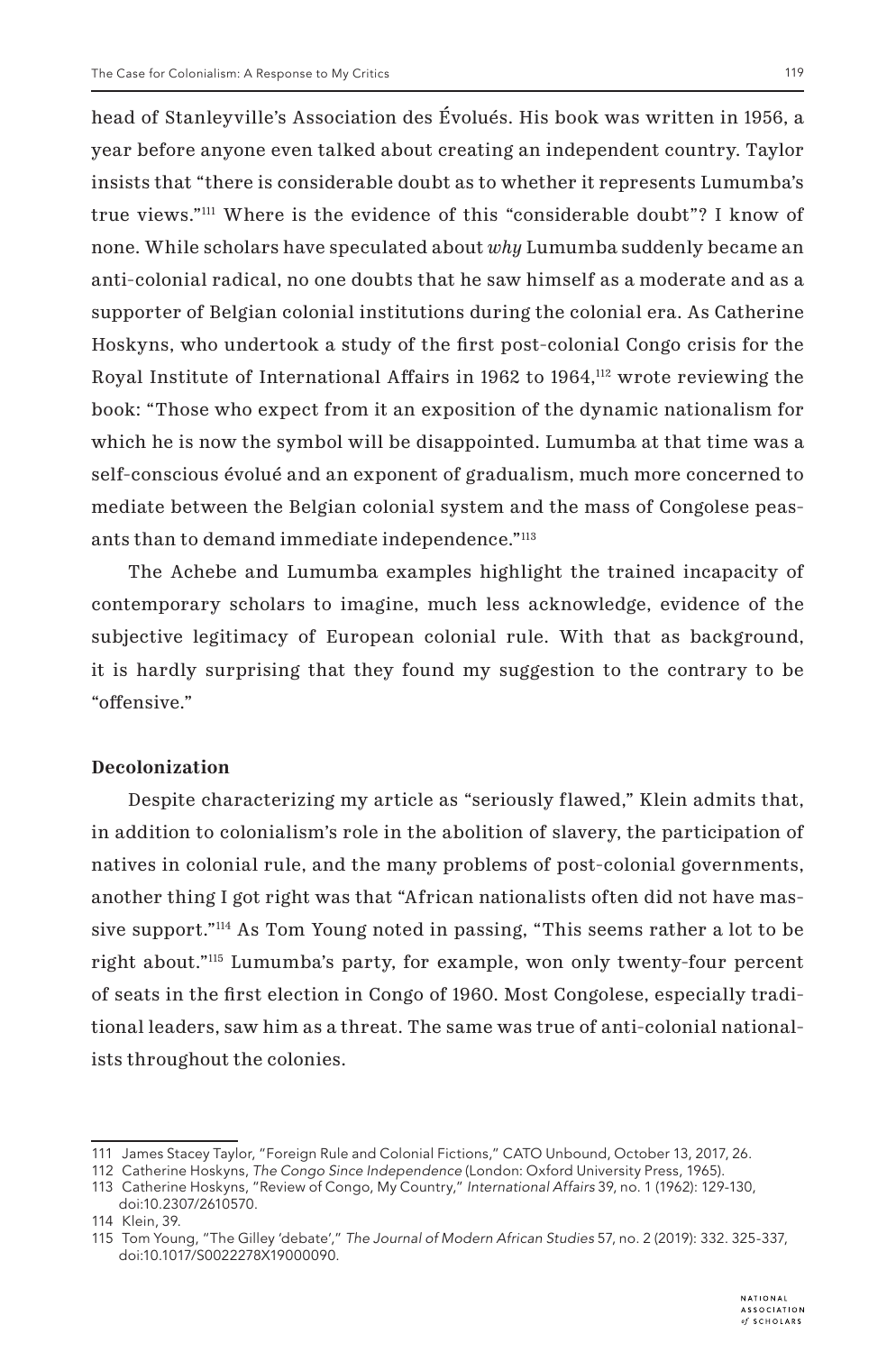The result was a rush to hand over power to political neophytes with little knowledge of or support from the countries they claimed to represent. It was a disaster, not just in Africa but also in South Asia, the Middle East, Southeast Asia. Klein coyly allows that "a lot of unpleasant things have happened since the end of colonial rule."116 Might we too be tempted to call this understatement about a half century of human misery caused by decolonization a form of Holocaust denial?

Kendhammer takes the normal route for scholars in blaming the disaster on colonialism. As he writes: "many of the post-colonial world's economic and political difficulties (including corruption, poor economic productivity and violence) are directly linked to colonialism and the geopolitical system it created." An ontological issue that none of my critics grapples with is that every historical phenomenon is by definition rooted descriptively in historical antecedents which, in the case of former colonies, are by definition colonial. So, yes, the post-colonial disasters are "directly linked" to the colonial era, just as the colonial era is "directly linked" to the pre-colonial era. That tells us nothing about causes, counterfactuals, and where the blame lies. My paper lays the blame for this disaster squarely on the nationalist leaders and their post-colonial leadership, as well as on Cold War pressures to decolonize.

Kendhammer offers two reflexive citations to bolster his claim. One is Nunn's 2007 paper discussed above which, as mentioned, hardly offers evidence for the depredations of colonial rule. The other is Bates's 2010 revision of his book *Prosperity and Violence*. 117 For the life of me, I cannot see how this reference substantiates Kendhammer's claim since it is a general study of state formation. More typically, Bates is a scholar whose work on Africa has repeatedly emphasized pre-colonial social structures and post-colonial policy choices —not colonialism—as determinative. His more pertinent book, on state breakdown in Africa after the colonial period, makes this clear:

When thinking about the origins of political disorder in Africa, I can find no way of analyzing the origins of insurrection without starting with the behavior of governments. The conditions that led to the breakdown

<sup>116</sup> Klein, 49.

<sup>117</sup> Robert Bates, *Prosperity and Violence: The Political Economy of Development* (New York: W. W. Norton, 2001); Robert Bates, *Prosperity and Violence: The Political Economy of Development*, 2nd ed. (New York: W.W. Norton & Co, 2010).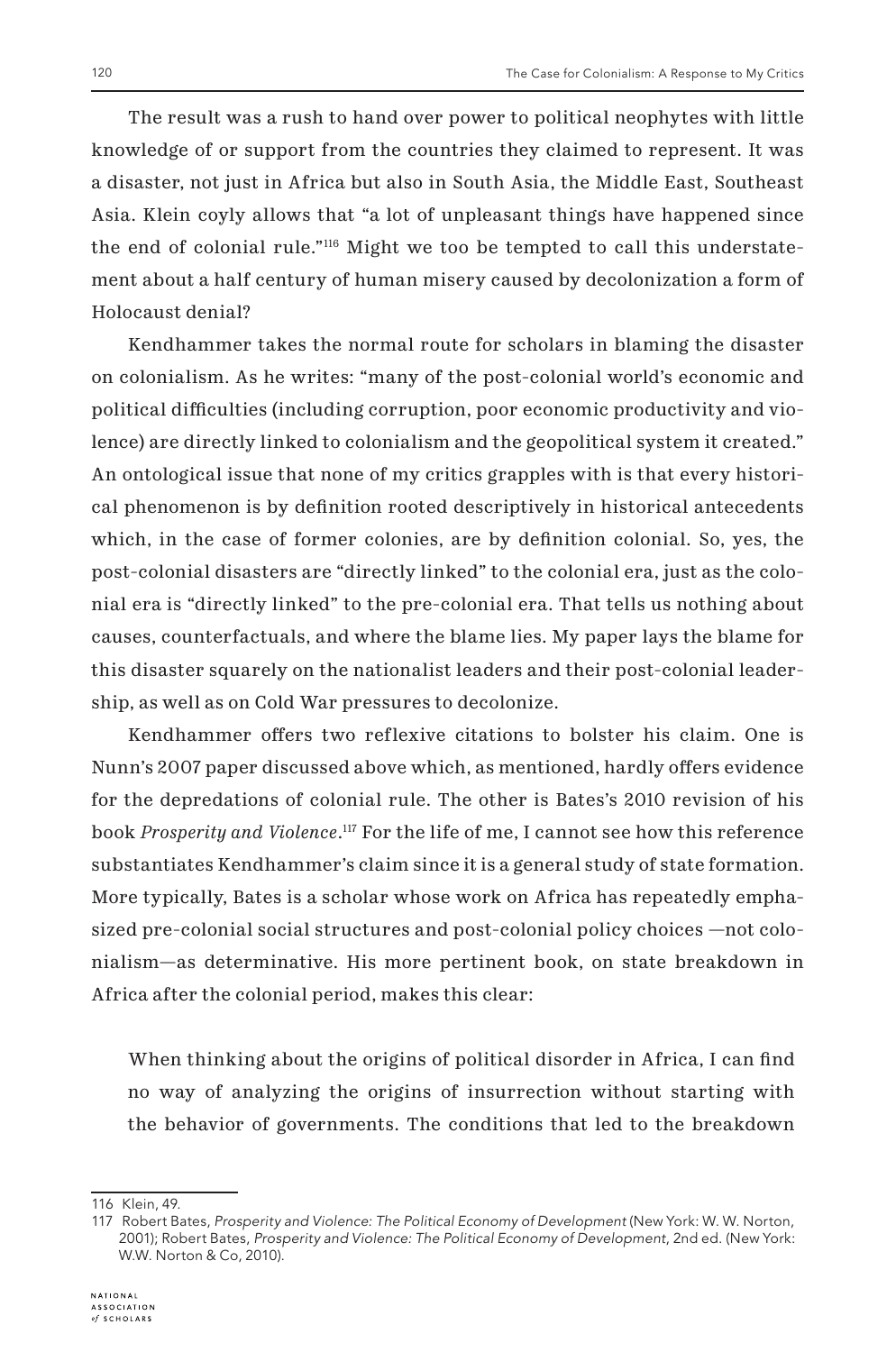of order in Africa include the authoritarian nature of its states and their rulers' penchant for predation.<sup>118</sup>

Khan is another critic who claims I get decolonization wrong because of my claim that it was "sudden." This is "empirically inaccurate," she insists, because India's independence "can be dated to the 1840s, when calls for independence from the British began" while "Algerian calls for independence from French rule date back to World War I." Thus: "This may be news to Gilley but decades of emancipatory struggles is not 'sudden.'" Note, first, her description of these struggles as "emancipatory," as if it is a truism that colonialism was oppressive and independence was freedom-giving. Put that aside: my claim is that the process of going from colony to independent state was a sudden and largely unexpected movement in most places, whatever the decades of "calls" that preceded it. As noted, when Lumumba wrote his autobiography in 1956, no one was even talking about independence. Four years later a country was birthed. The same story could be told of dozens of colonies. When Julius Nyerere testified at the United Nations in 1955, he estimated that Tanganyika would require another twenty years before it was ready for independence. Instead, it came like a firecracker in 1961. Throughout the 1950s, British policymakers talked of a renewal and expansion of empire, a fact too often obscured by the retrospective lens of knowing that this did not happen, as the papers in an edited volume by Lynn showed.119 This may be news to Khan, but the view that decolonization was unexpected and sudden is the overwhelming consensus of those who were there.

#### **Bring Back Colonialism**

In my discussion of the three modes of reviving colonialism—through colonial governance forms, sovereignty-sharing with advanced countries, and the creation of charter cities—I make clear that the precondition for any such shift is "the consent of the colonized." Given my view that colonialism itself enjoyed considerable consent and legitimacy, this condition is not applied in order to make a break with the past but to be consistent with it. Khan, among others, rejects any such arrangements on the grounds of "the repressive nature

<sup>118</sup> Robert Bates, *When Things Fell Apart: State Failure in Late-Century Africa* (New York: Cambridge University Press, 2008).

<sup>119</sup> Martin Lynn, *The British Empire in the 1950s: Retreat or Revival?* (Basingstoke, England, New York: Palgrave Macmillan, 2008).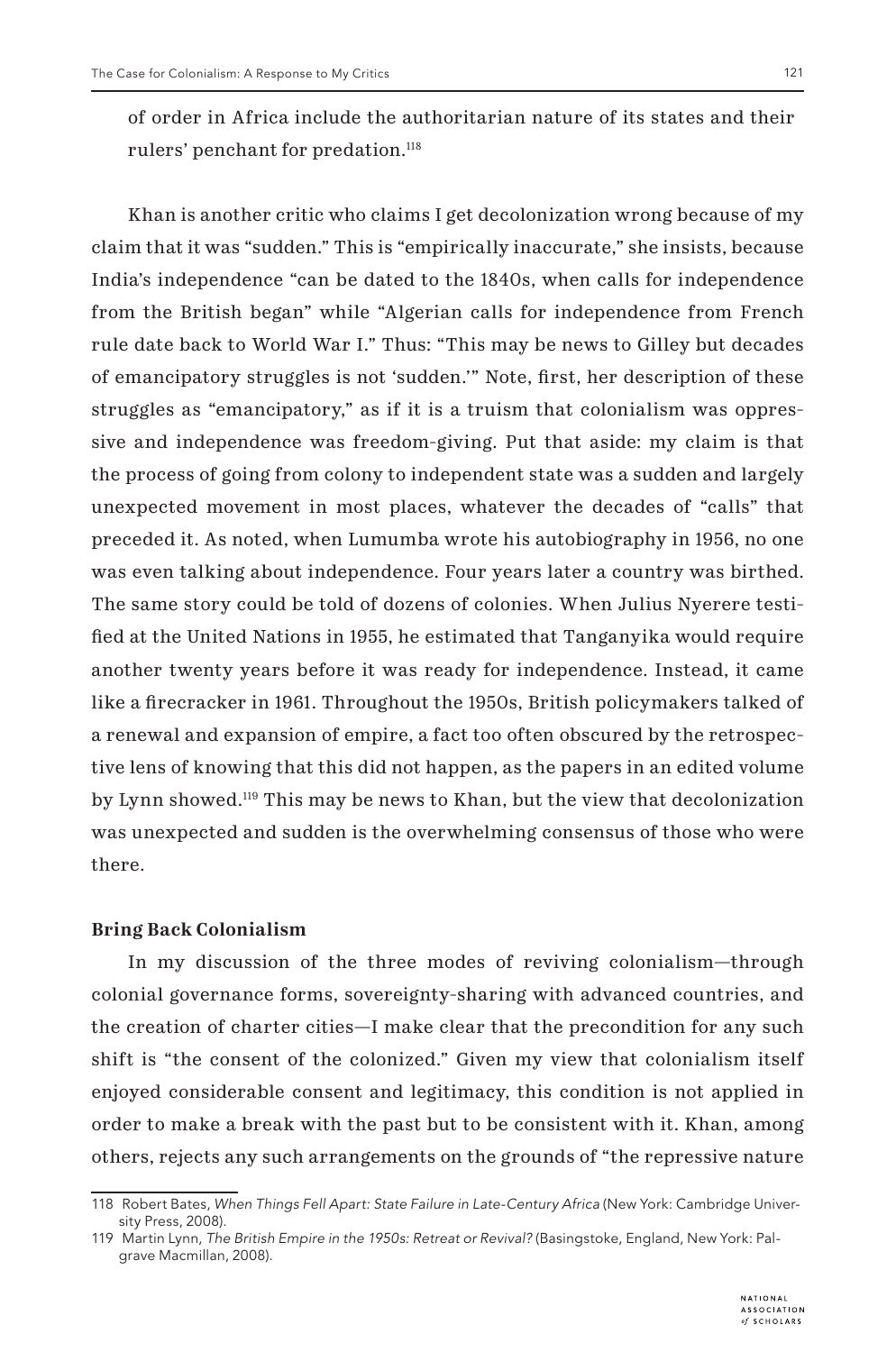of colonialism and the avenues it provides for gross violation of human rights." I am not sure which liberal and rights-abiding post-colonial states she has in mind, or why she believes that rule by advanced countries makes this less likely, but if she has in mind her native Pakistan, then I believe my case is made.

Others simply doubt whether the consent of the colonized could ever be secured, and I agree with them that this is a tall order, as it was in colonial times. As I write: "at least in the initial phases, legitimacy will be demonstrated not by the holding of a plebiscite or by the support of organized and broadly representative groups, but simply by the ability of the intervening state to win compliance from key actors and get the job done."

I cite the work of Sèbe<sup>120</sup> on "the resurgence of official and social respect" for "the founding figures of Western colonialism in Africa" to suggest that his concept of "cosmopolitan nation-building" that embraces the colonial past fits well with the revival of colonialism I am proposing. Several scholars, including Sèbe himself, have taken issue with my use of his work to reach conclusions not authorized by post-colonial groupthink. Sèbe, who declares my essay "deeply objectionable" on moral grounds, claims I make "selective use" and "misrepresent" his article.121 But his critique is not about my use of the facts he cites but only about reaching different conclusions about the implications, admittedly a distinction I could have made more clear. As he wrote: 'While my research certainly offered an innovative framework of interpretation in an attempt to make sense of the resurgence of European imperial heroes in Africa, my argument that this new trend reflects a 'post-racial form of cosmopolitan nation-building' cannot be interpreted in any way as supporting, implicitly or explicitly, a 'case for colonialism.'"122 I beg to differ. Khan charges that I ignore the "complex and multi-layered" conclusions reached by Sèbe and that my article "blatantly ignores postcolonial scholarship."123 Again, if my error is to have reached conclusions that differ from those of Sèbe about the facts he uncovers, and in doing so steered clear of the jargon-ridden and ideologically-charged "post-colonial scholarship," then I plead blessedly guilty as charged.

<sup>120</sup> Berny Sèbe, "From Post-Colonialism to Cosmopolitan Nation-Building? British and French Imperial Heroes in Twenty-First-Century Africa," *The Journal of Imperial and Commonwealth History* 42 no. 5 (2014): 936-968, doi:10.1080/03086534.2014.959720.

<sup>121</sup> Berny Sèbe, "The Case Against Historical Anachronism," CATO Unbound, October 11, 2017.

<sup>122</sup> Berny Sèbe, "How Birmingham research into cultures of empire feeds into worldwide debates about colonialism," Modern Languages News, University of Birmingham, December 22, 2017.

<sup>123</sup> Khan, "The Case Against 'The Case for Colonialism'."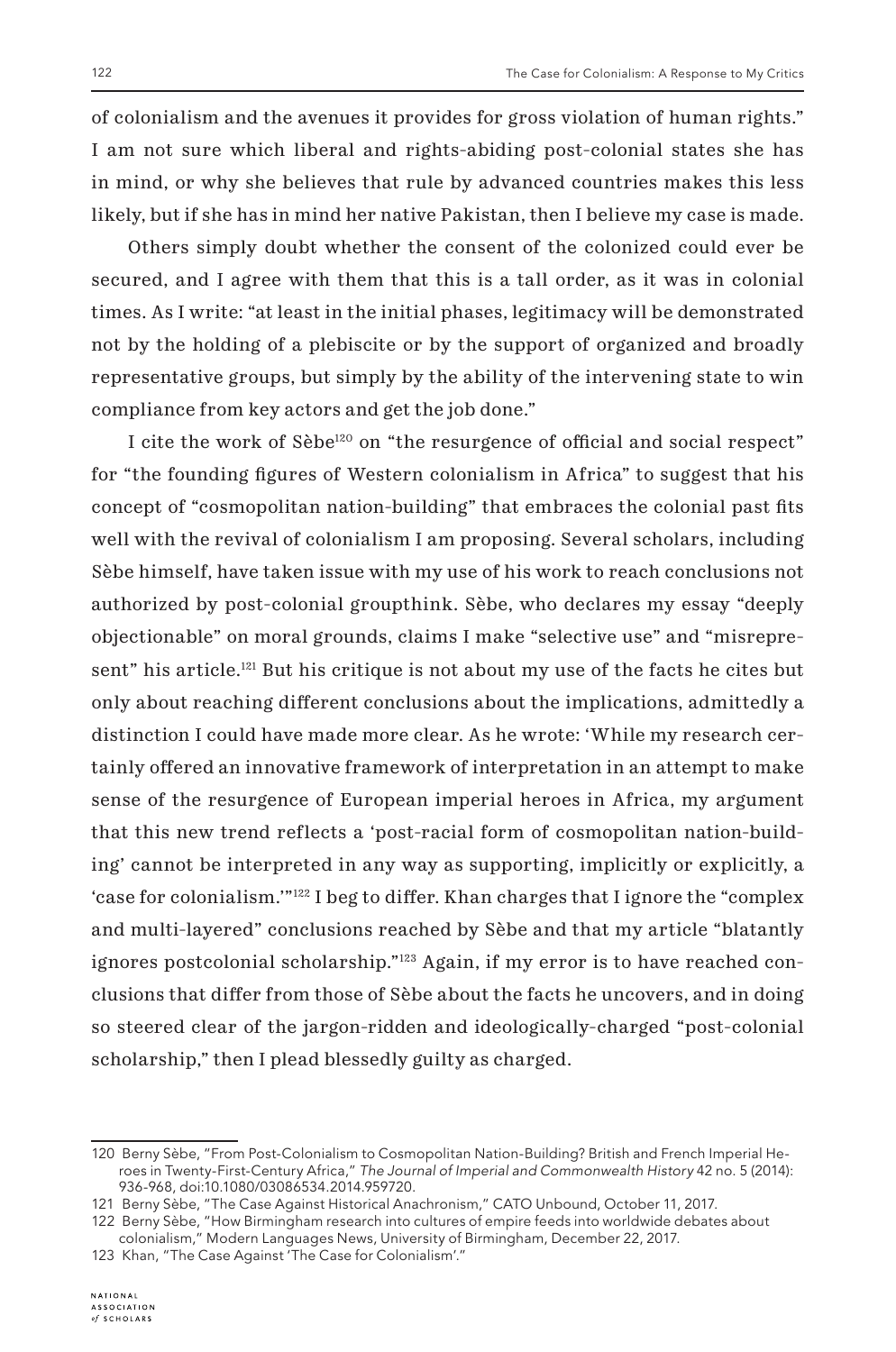Like other "studies" fields introduced in the 1960s with explicit and mandatory ideological doxologies, "post-colonial studies" is a field that lacks scientific conditions like falsifiability, openness to new data, and intellectual pluralism. Rodriguez too charges me with not adopting a post-colonial perspective, including requisite denunciations of capitalism, pollution, and mental health issues in the West. "The problem with Gilley's case for colonialism is the lack of rigor, his inability or unwillingness to vigorously and transparently challenge his own beliefs, values, and fears—in a word, his perspective."124 I will not claim to be superhuman in transcending my perspectives. I would ask, however, whether the same strictures apply to my critics, including Rodriguez. Has he so fully internalized Third World victimology and hatred of the West (where he lives) that his own perspective too has become an obstacle to truth? Isn't the point of science to question our perspectives?

Criticisms of my discussion of the human catastrophe that became Guinea-Bissau after the flight of Portuguese rulers are particularly instructive. MacWilliam charges that I fail to provide "any detail on its colonial condition" and do not consider the possibility that "the character of Portuguese colonialism had anything to do with" its anti-colonial disaster.125 Actually I have quite a bit to say about its colonial condition, a full 433 words, practically a treatise given the word count limitations of the article. The direction of that discussion is made clear in those 433 words: Portuguese rule brought stability, new institutions, market relations, and growing health and food supply, all of which was a necessary beginning for any hopes of a viable country. It had ruled only since 1936, with a world war that delayed any efforts at governance until Portugal's First Development Plan of 1953. In the colony's budgets for 1952 and 1953, infrastructure accounted for twenty-seven percent of spending, health for twenty -five percent, and police and military for nineteen percent.126 Portugal itself was an impoverished country at the time and was an authoritarian regime until 1974. This, MacWilliam argues, "would not seem to fit the description of liberal colonial governance." Why not? Despite the blanket description of "authoritarian regime," Portugal in the postwar era was characterized by plural institutions that laid the foundations for its successful transition to democracy. Given

<sup>124</sup> Amardo. Rodriguez, "A case against colonialism," *Postcolonial Studies* 21, no. 2 (2018): 258, doi:10.1080/1 3688790.2018.1474705.

<sup>125</sup> MacWilliam, 22.

<sup>126</sup> Rosemary Galli, "Capitalist Agriculture and the Colonial State in Portuguese Guinea, 1926-1974," *African Economic History* 23 (1995): 51-78, doi:10.2307/3601726.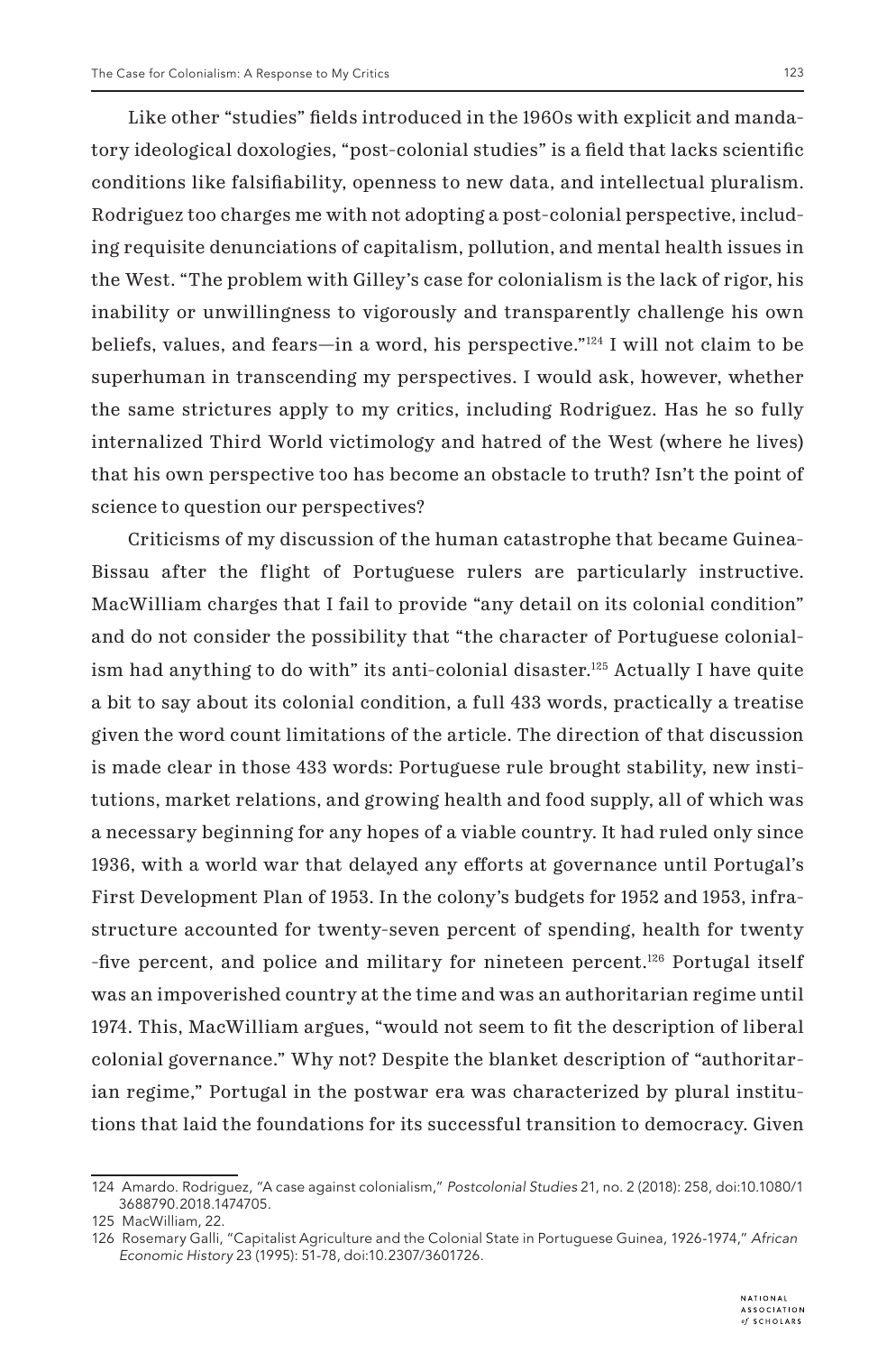its small size, Portuguese Guinea had only a small advisory council to the governor rather than a legislature. It was run much like Hong Kong a generation earlier. I was quite intentional in choosing this colony because it was ruled by a relatively illiberal and poor European nation with a bad reputation compared to Britain and France. Choosing the Bahamas or Botswana would make the argument easy. Instead, I chose a hard case and found the case for colonialism no less compelling.

As to whether Portugal's comparatively executive-run and undemocratic rule of the colony in the 1950s explains the militancy of its opposition, much depends on how we explain the behavior of nationalist leader Amilcar Cabral. If he had grown up under the boot of Portuguese colonialists and faced repression, one might make a case. But none of that is true. I offer Chabal's description of his behavior:

He was a Cape Verdean agronomist, born in Guinea in 1924, and educated in Portugal where he had been a brilliant student. He was at the time regarded as a young and promising engineer. He had published widely in his field and was highly regarded by his Portuguese colleagues. Unknown to them, however, he had steeped himself into political and social literature while a student in Lisbon. He had become thoroughly acquainted with the cultural movements (most notably Negritude) which had led so many privileged and educated young Africans to 'return to their African roots'. Unlike many, however, he had become determined to go beyond this cultural revolt and to seek an end to colonialism by political means.127

This speaks to a more general point about the dirty laundry of anti-colonial nationalists who despoiled the countries they claimed to "liberate." Most of their ideas and violence were hatched among radicals in Europe who exported anti-colonialism with a missionary vigor. The many scholars who celebrate the central role of Paris, Berlin, Moscow, and London in creating and exporting anti-colonial ideology reveal quite clearly its lack of indigenous roots. That many colonial subjects became addicted to claims that all would be paradise if they ousted colonial rulers was not a surprise. But blaming it on the colonial system itself is to get things exactly backward. MacWilliam is correct that I do

<sup>127</sup> Patrick Chabal, "National Liberation in Portuguese Guinea, 1956-1974," *African Affairs* 80, no. 318 (1991): 75-99.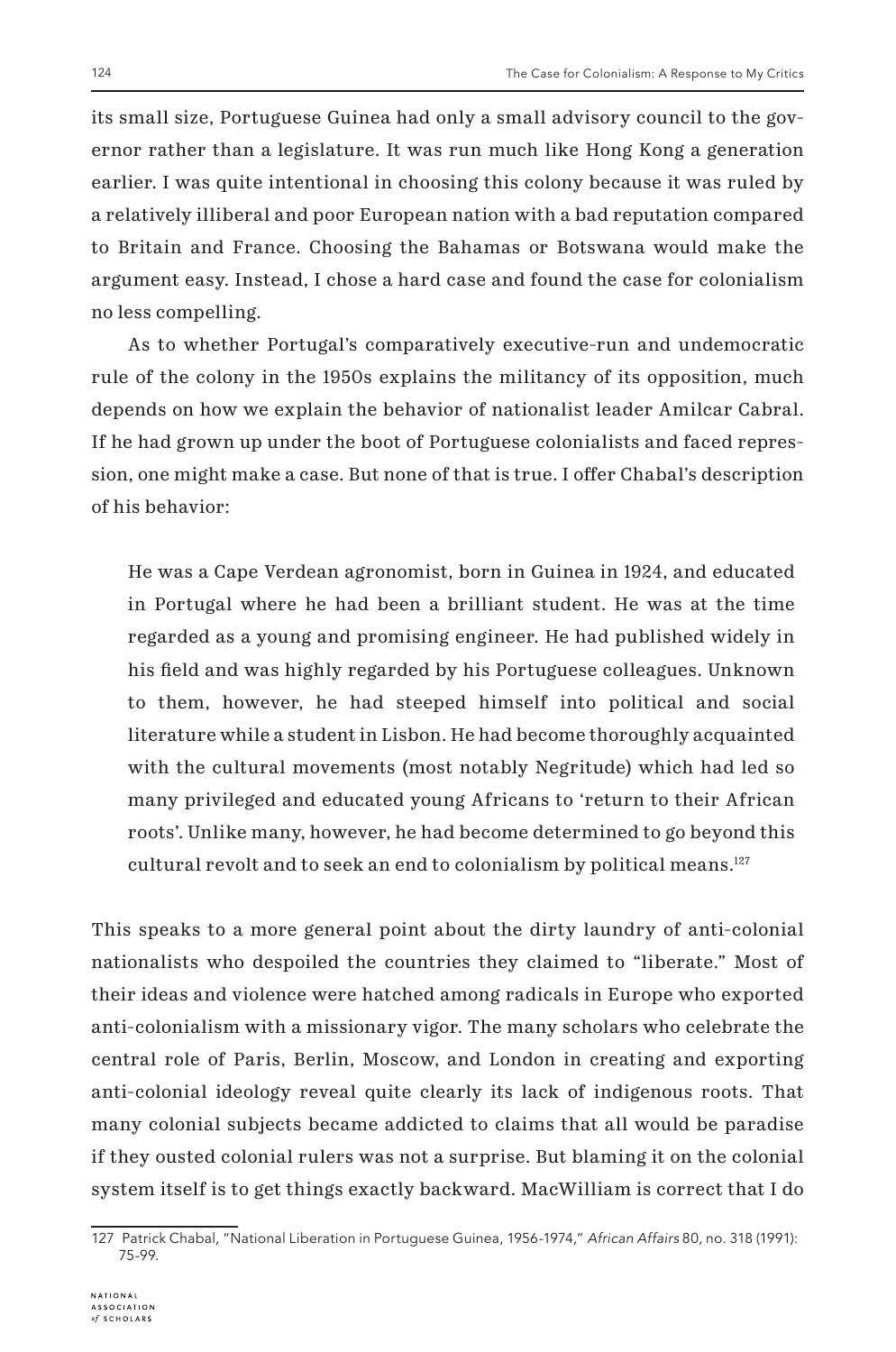not believe that "the character of Portuguese colonialism had anything to do with" its anti-colonial movement. If Portugal is at fault, it is the radicals in the cafes of Lisbon who should be blamed.

## **Academic Standards**

While scholarly critique is central to the academic vocation, the critiques lodged against "The Case for Colonialism" discussed above have been used by scholars to seek to censor and punish me as a professional. While some of the critics make clear that they oppose such censorship, they contribute to an eco-system in which this is the predictable result. By engaging in such shoddy and erroneous critique, they make it possible for others to claim that my article fails "academic standards." The main instances in which these criticisms have been used include:

- 1. Farhana Sultana of Syracuse University, who started one of the petitions calling for the article to be retracted and for Princeton to revoke my Ph.D., cited the critiques by Khan and Kendhammer. She argued that it "downplayed or overlooked colonialism's legacies, cherry-picked data, was full of historical inaccuracies and misrepresentations, poorly researched, and distorted truths." As such, it was "hate speech" and "Holocaust denialism." In the future, "instruments and systems" should be put in place to silence people like me.128
- 2. The publisher Rowman & Littlefield cited the critiques of Khan in order to justify a cancellation of a book series I was supposed to co-edit for them.<sup>129</sup>
- 3. Hamid Dabashi of Columbia University citing the many critiques of my "shoddy scholarship" called for me to be "treated with utter disgust, with unsurpassed revulsion. He must be ostracized, publicly shamed and humiliated."130 His Ayatollah-like emanation is still difficult to credit.
- 4. The chair of my home department, Melody Valdini cited the work of Brandon and Sarkar as well as Rodriguez in an attempt to deny my post-tenure review in 2020, seeking to overturn a positive assessment by my senior colleagues. As she wrote citing Rodriguez: "The fundamental issue with Dr. Gilley's research is his lack of an open-minded, scientific approach."

<sup>128</sup> Sultana, 232, 237, 238, 248.

<sup>129</sup> B. Gilley, "An Academic Responds to His Cancellers," *The American Conservative,* October 9, 2020.

<sup>130</sup> Hamid Dabashi, "Moral Paralysis in American Academia: On 'Civilised' Scholars and Their Liberal Defence of Immoral Hate Mongering," AlJazeera.com, September 28, 2017.